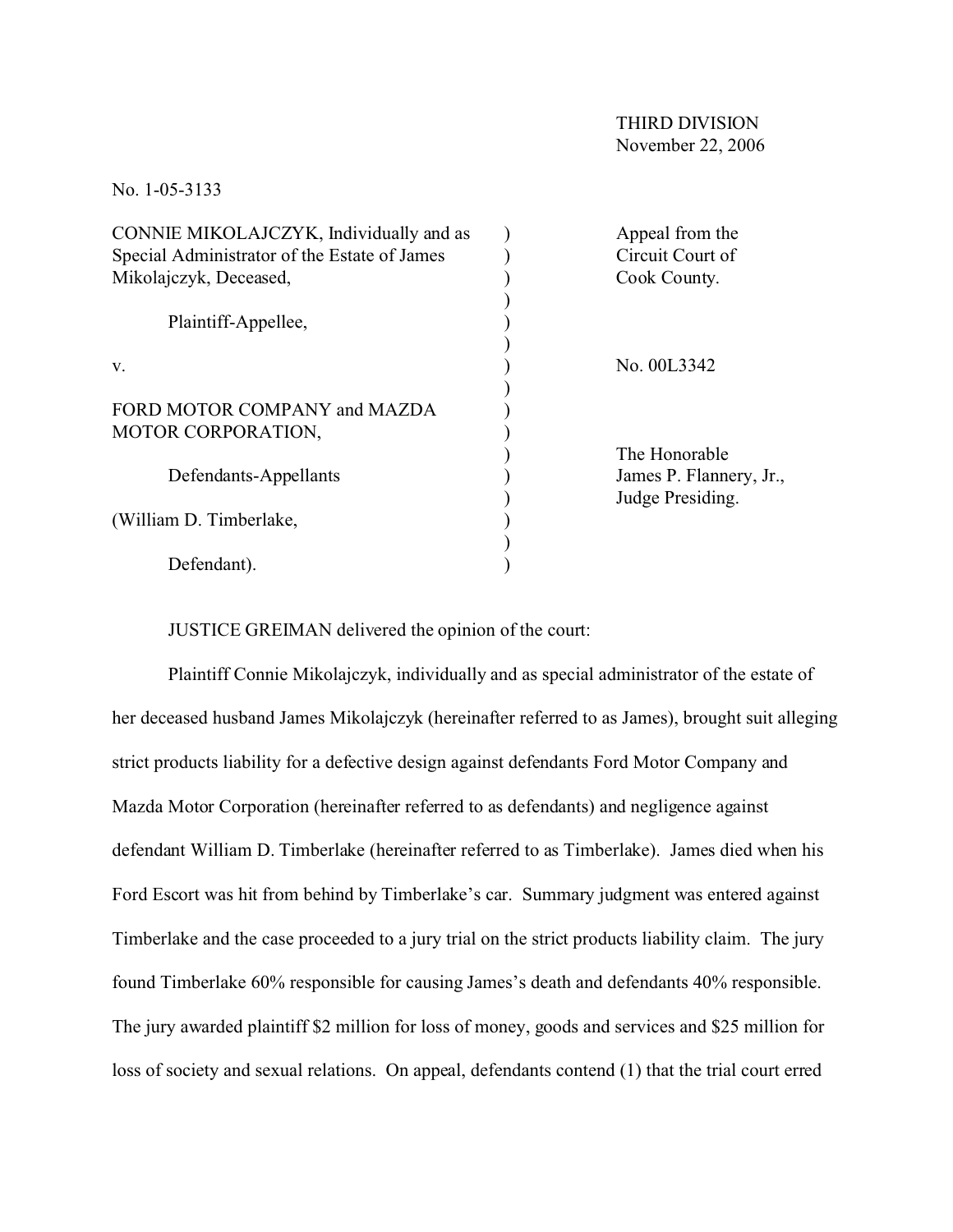in instructing the jury on the law of strict liability for design defects; (2) that the trial court erred in declining to instruct the jury about damage apportionment, the effect of Timberlake's intoxication and the concept of sole proximate cause; (3) that the trial court erred in admitting emotional, prejudicial hearsay evidence about other accidents; (4) that the jury's verdict was arbitrary and excessive; (5) that the cumulative effect of the trial court's errors requires a new trial; and (6) that section 2-1303 of the Code of Civil Procedure (735 ILCS 5/2-1303 (West 2004)) is unconstitutional.

The trial in this case took place over a period of 2 1/2 weeks. Numerous lay and expert witnesses testified. The parties do not dispute the facts concerning the accident or the extent of James's injuries. Instead, as stated above, they dispute the propriety of the given instructions, the court's admission of certain evidence, the amount of the award and the constitutionality of a statutory provision. Therefore, we set out only those facts necessary for our discussion of the issues raised.

At 8 p.m. on February 4, 2000, James was stopped at a stoplight, sitting in the driver's seat of his 1996 Ford Escort. His daughter Elizabeth was seated behind him in the back driver's side seat asleep. James and Elizabeth were both wearing their safety belts. Timberlake, traveling at speeds upwards of 60 miles per hour, crashed into the right rear of the Escort, causing it to spin into the intersection and collide with a van. Timberlake was intoxicated at the time of the accident.

Upon impact, James's seat flattened backwards, or "ramped" backwards, and he was ejected toward the rear of the car. James's head struck the back seat of the car and Elizabeth's

-2-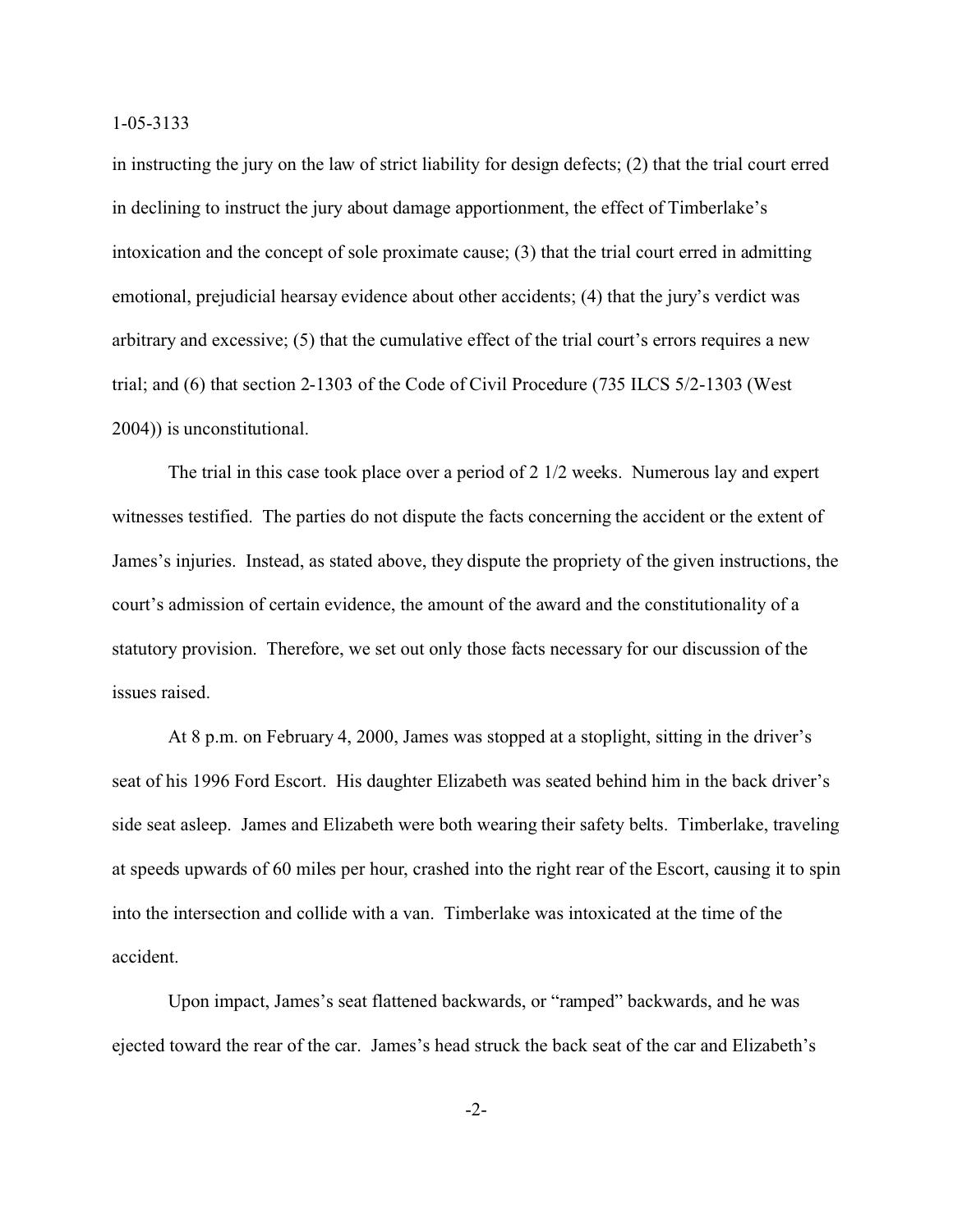legs were injured by the flattened front seat. James suffered brain damage from the impact. Because his prognosis was hopeless, James's life support was terminated and he passed away on February 7, 2000.

Plaintiff filed suit against defendants for strict products liability, alleging that James's car seat was defectively designed with inadequate strength making it unreasonably dangerous, and against Timberlake for negligence. Summary judgment was entered in plaintiff's favor against Timberlake and the case proceeded to trial on plaintiff's products liability claim, for a determination of whether the seat was defectively designed, whether the design proximately caused James's injuries, the relative responsibility of defendants and Timberlake and for an assessment of damages.

At trial, the following facts were adduced. The driver's seat of James's Escort was codesigned by defendants and was known as a CT20 seat. The CT20 seat was a "yielding seat," meaning that when force was applied to it, it yielded in the direction of the force, in effect, absorbing some of the shock from an impact. The CT20 exceeded federal safety requirements. However, plaintiff's expert testified that compliance with the standard does not make a seat safe while defendants' expert testified that Ford does not look to the standard for advice concerning how to design a seat. In the alternative, what is known as a "rigid seat" was also available. In a rear impact accident, a rigid seat transfers the energy of the collision in the opposite direction of the collision, so that, upon impact, the passenger is thrown forward. When James's yielding seat ramped backwards during his accident with Timberlake, it performed according to its design.

Plaintiff's experts, including engineer L. Morrie Shaw, biomechanics expert Joseph

-3-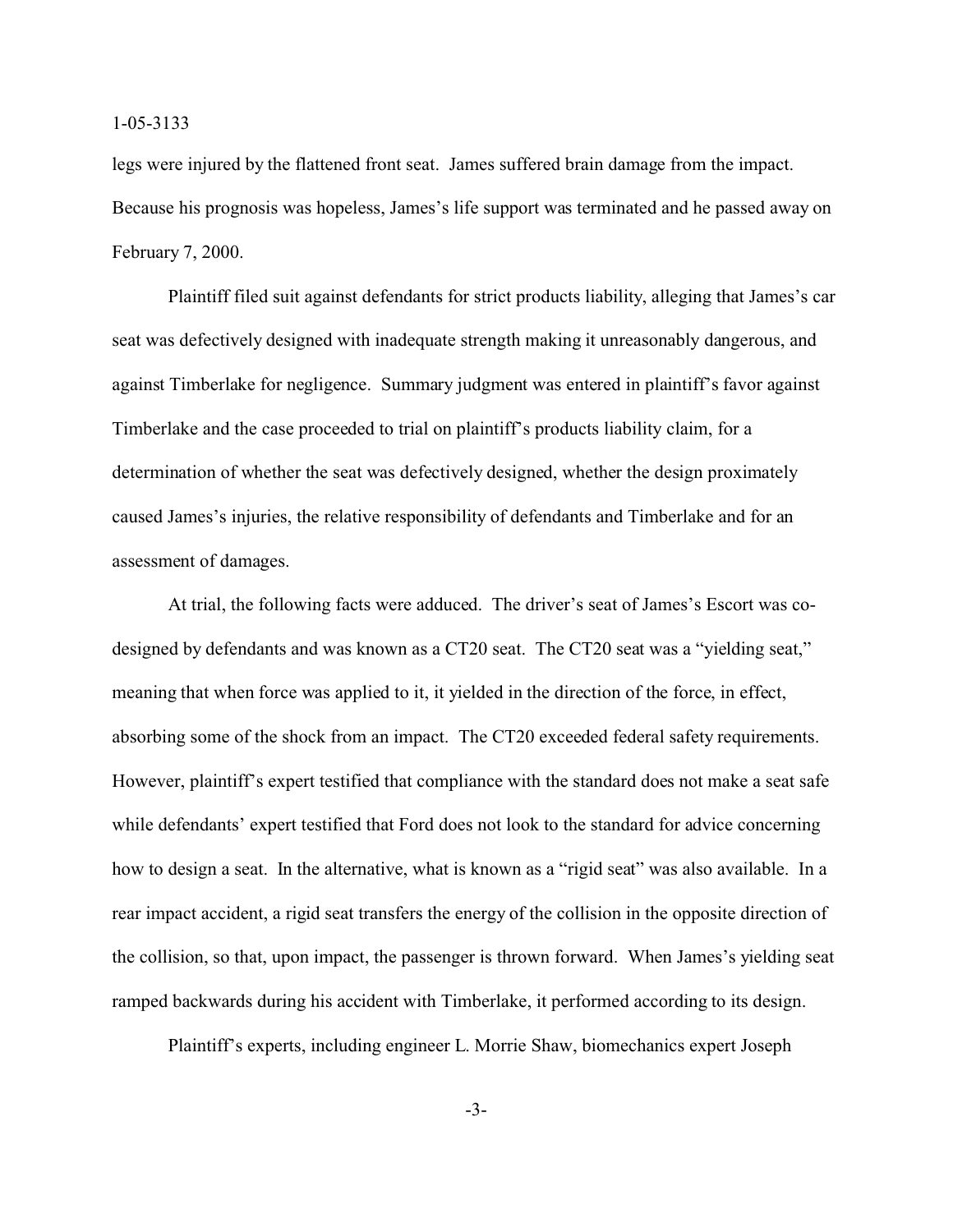Burton and seat design expert Kenneth Saczalski, testified that the yielding seat design proximately caused James's death and that the use of a rigid seat design was entirely feasible, would have protected James from his fatal injuries, would have better protected a backseat passenger and should have been utilized. Burton and Saczalski explained that the forces involved in James's accident were reasonably foreseeable by defendants, noting that automakers conduct crash tests under circumstances similar to James's accident. Saczalski testified that rigid seat technology was developed in the 1960s, rigid seats were built in the 1970s and became commercially available in the 1980s. Burton further explained that when a yielding seat ramps back, the use of a seatbelt offers the passenger no protection. The ramping of a yielding seat permits a passenger to slide up the seat and leaves the passenger vulnerable to striking structures in the rear of his car. Burton further testified that he had investigated accidents involving half of the speed involved in this accident in which the yielding seat had performed the same way James's had and had caused injury and death.

 Saczalski cited several examples of automobiles that were contemporaneous with the 1996 Escort that used rigid, rather than yielding, seat designs, including the 1996 Chrysler Sebring. Saczalski conducted a series of tests on the 1996 Escort, leaving the standard, yielding seat on the front driver's side and replacing the front passenger seat with a 1996 Sebring rigid seat and impacting the car from the rear at various speeds with various-sized dummies in the seats. From these tests, Saczalski concluded that rigid seats protect their occupants in highspeed, rear-impact accidents while yielding seats do not. More specifically, Saczalski found that the risk of severe to fatal head injury was 10 to 25 times greater with the yielding seat.

-4-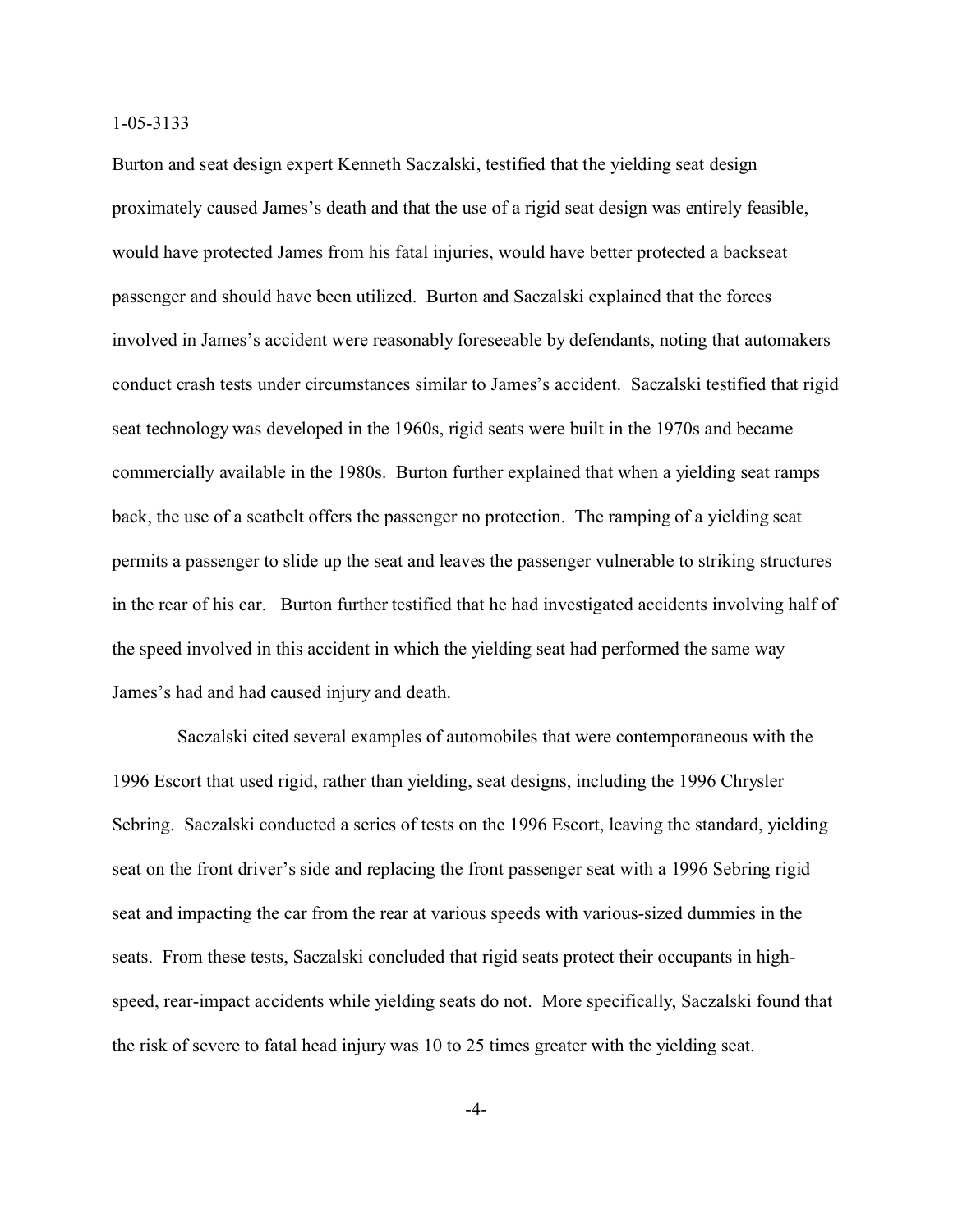Plaintiff's experts admitted that a serious injury does not result every time a seat yields in a high-speed, rear-impact accident. They conceded that, if a passenger is not perfectly aligned in his seat at the time of an impact, a rigid seat can cause serious neck injuries and that, in a lowspeed collision, an out-of-alignment passenger is actually safer in a yielding seat than in a rigid seat. They further agreed that very few cars that were on the market in 1996 met their specifications for a nondefective design.

Plaintiff's experts were permitted to testify, over defendants' objections, to three accidents that also occurred in Escorts and resulted in injuries and death to the passengers therein when the front seats of the Escorts ramped back on impact.

Defendants' experts, including Ford design engineer Roger Burnett, accident reconstruction expert Gregory Smith, research engineer Andrew Levitt, biomechanics experts Catherine Corrigan and Priyaranjan Prasad and Mazda engineer Shuji Kumano, testified that very few cars that were on the market at the time of James's car were equipped with rigid seats. In designing the 1996 Escort seat, defendants considered all types of accidents, not just severe collisions as occurred to James. Defendants rejected the rigid seat design for safety reasons. The rigid design presents a serious risk of head and neck injuries even in a low-speed collision. On the other hand, a yielding seat presents little to no risk of neck injuries in a low-speed collision and a lower risk of neck injuries in all accidents. Moreover, a yielding seat better protects an outof-position passenger from neck and spine injuries because it absorbs the impact of the accident and keeps the passenger's head and spine aligned and has a risk of causing severe injuries only in very high impact accidents, which are rare. Yielding seats also better protect back seat

-5-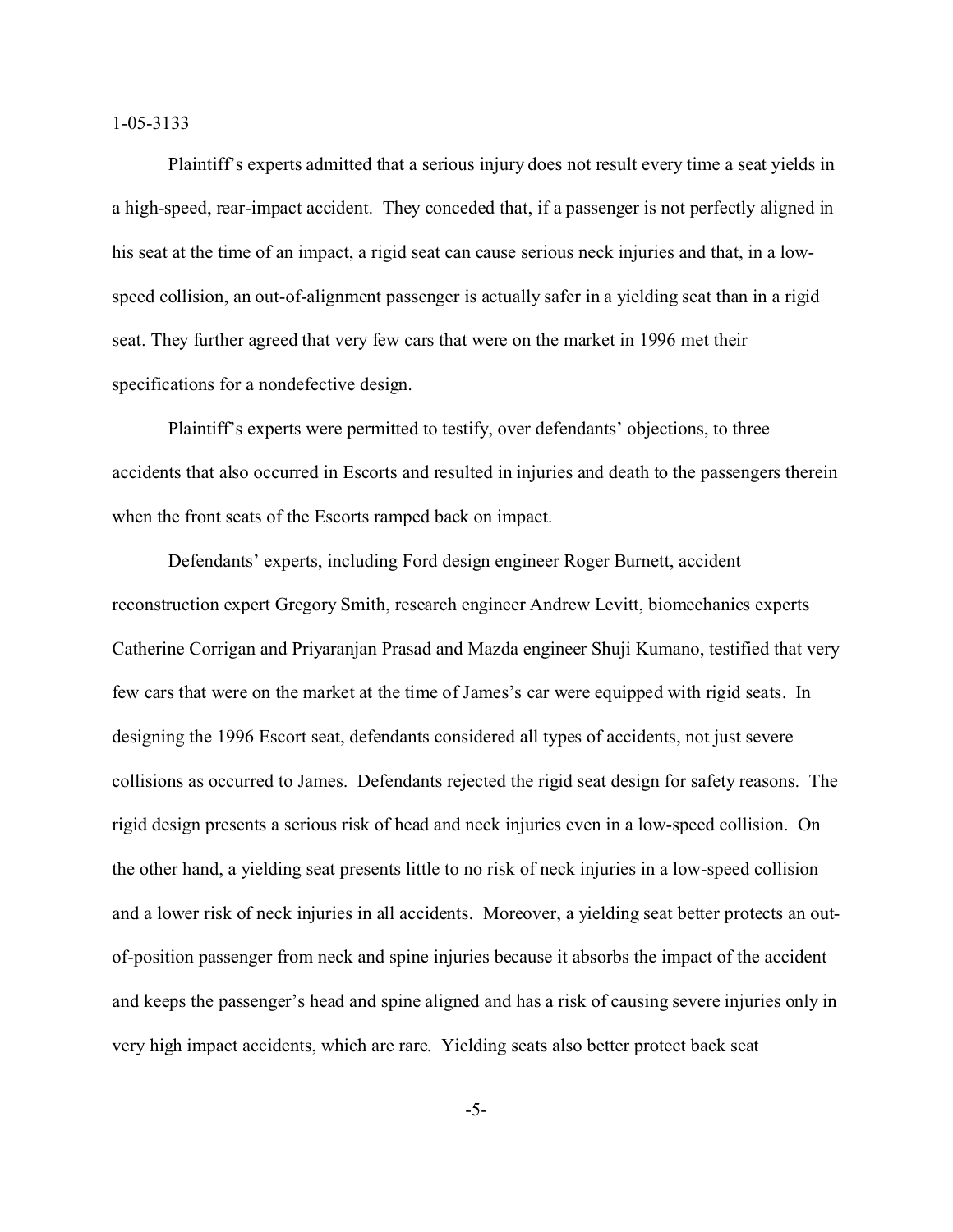passengers who may be thrown into them during an accident. In fact, defendants' experts opined that Elizabeth would have been more severely injured had James's been a rigid seat. Defendants' experts testified that very few cars on the market at the time of James's Escort utilized rigid seat designs and that, because the Escort was a "high-volume vehicle," unlike the cars cited by plaintiff's experts as utilizing rigid seats, it was not possible for defendants to use a strong seat, like that used in a Sebring, in an Escort.

The surviving members of the Mikolajczyk family and friends of the family also testified. At the time of his death, James was 46 years old and was expected to live for 31.9 additional years. In 1999, James had earned \$63,450 as a physician's assistant, a job he had held for 22 years. At the time of her husband's death and of trial, plaintiff worked as a secretary at a Catholic grade school. Plaintiff and James were married in 1980. In addition to Elizabeth, who was born in 1985, they had a son, Adam, who was born in 1980. Adam was 14 at the time of his father's death while Elizabeth was 10. Plaintiff and James's children testified that they frequently saw them holding hands, dancing in the kitchen and singing to each other. The Mikolajczyk family cooked, cleaned, shopped and watched movies together.

Adam and his father were close. James coached and played baseball and basketball with Adam and inspired Adam's love of science. After James's death, Adam was very angry for months, breaking doors, punching his fist through the wall and crying daily. Adam was placed in counseling. Adam went on to graduate as the valedictorian of his high school class and to earn a scholarship from the University of Notre Dame.

Elizabeth and her father were "best friends." James sang Elizabeth to sleep every night.

-6-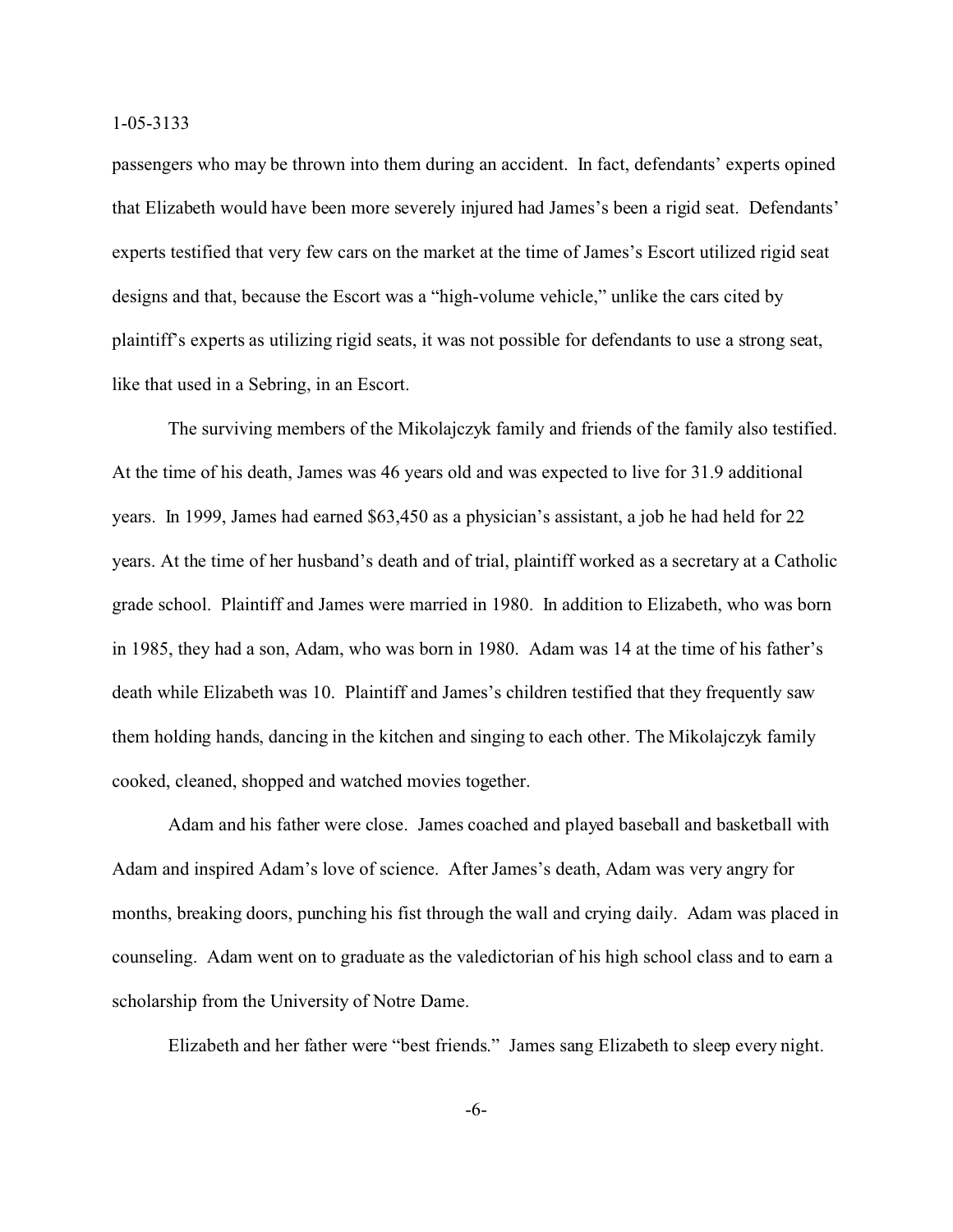Since her father's death, Elizabeth is constantly afraid that something will happen to the surviving members of her family, often sleeping with her mother. Elizabeth's room is filled with pictures of her father.

In closing, plaintiff's attorney asked that the jury award plaintiff \$2 million for loss of support and \$25 million for loss of society. Defendants' attorney did not suggest a damages amount. Timberlake's attorney asked that the responsibility for the accident be divided 50% to his client and 50% to defendants.

The jury returned a verdict for \$2 million in loss of support and \$25 million in loss of society. By a special interrogatory, the jury found that the driver's seat of James's Escort was unreasonably dangerous and proximately caused James's death. Defendants' posttrial motions were denied and they appealed.

On appeal, defendants first take issue with the trial court's instructions regarding the law of design defect strict liability. The trial court read the jury the following modified Illinois Pattern Jury Instructions, Civil, Nos. 400.01, 400.02 and 400.06 (2005) (hereinafter IPI Civil (2005) Nos. 400.01, 400.02 and 400.06):

"The plaintiff claims that James Mikolajczyk died as a result of the use of his car and that there existed in the car at the time it left the control of Mazda Motor Corporation and Ford Motor Company a condition which made the car unreasonably dangerous in the following respects: The driver's seat was designed with inadequate strength.

The plaintiff further claims that the foregoing was a proximate cause of

-7-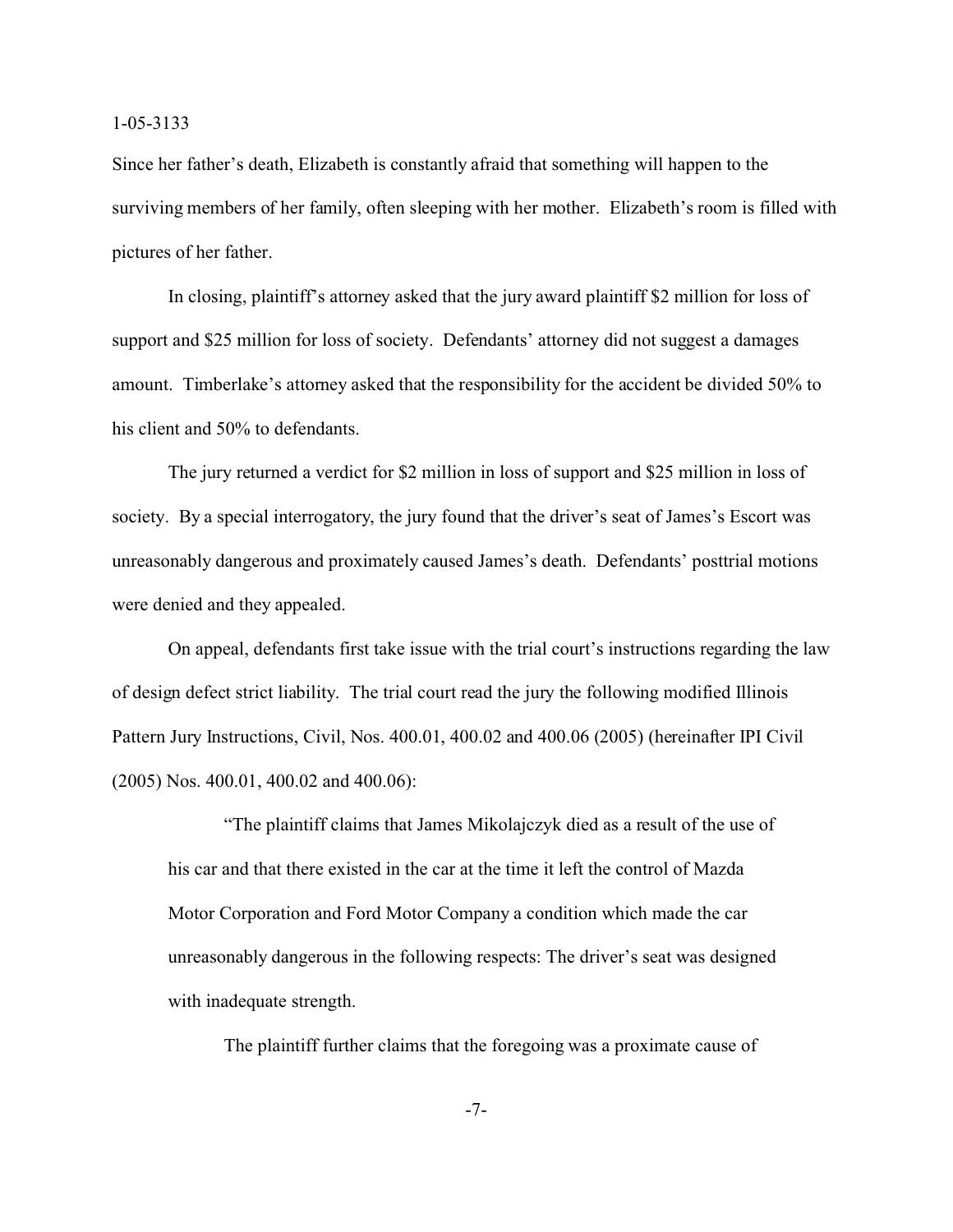James Mikolajczyk's death.

Mazda Motor Corporation and Ford Motor Company deny that the claimed condition of the car made the car unreasonably dangerous and deny that any claimed condition of the car was a proximate cause of James Mikolajczyk's death.

Mazda Motor Corporation and Ford Motor Company deny that the plaintiff sustained damages to the extent claimed.

The plaintiff has the burden of proving each of the following propositions as to the condition claimed by the plaintiff.

First: That the condition claimed by the plaintiff as stated to you in these instructions existed in the car.

Second: That the condition made the car unreasonably dangerous.

Third: That the condition existed at the time the car left the control of the defendant.

Fourth: That the plaintiff decedent was killed.

Fifth: That the condition of the car was a proximate cause of James Mikolajczyk's death.

\*\*\*

When I use the expression, 'unreasonably dangerous,' in these instructions, I mean unsafe when put to a use that is reasonably foreseeable, considering the nature and function of the car."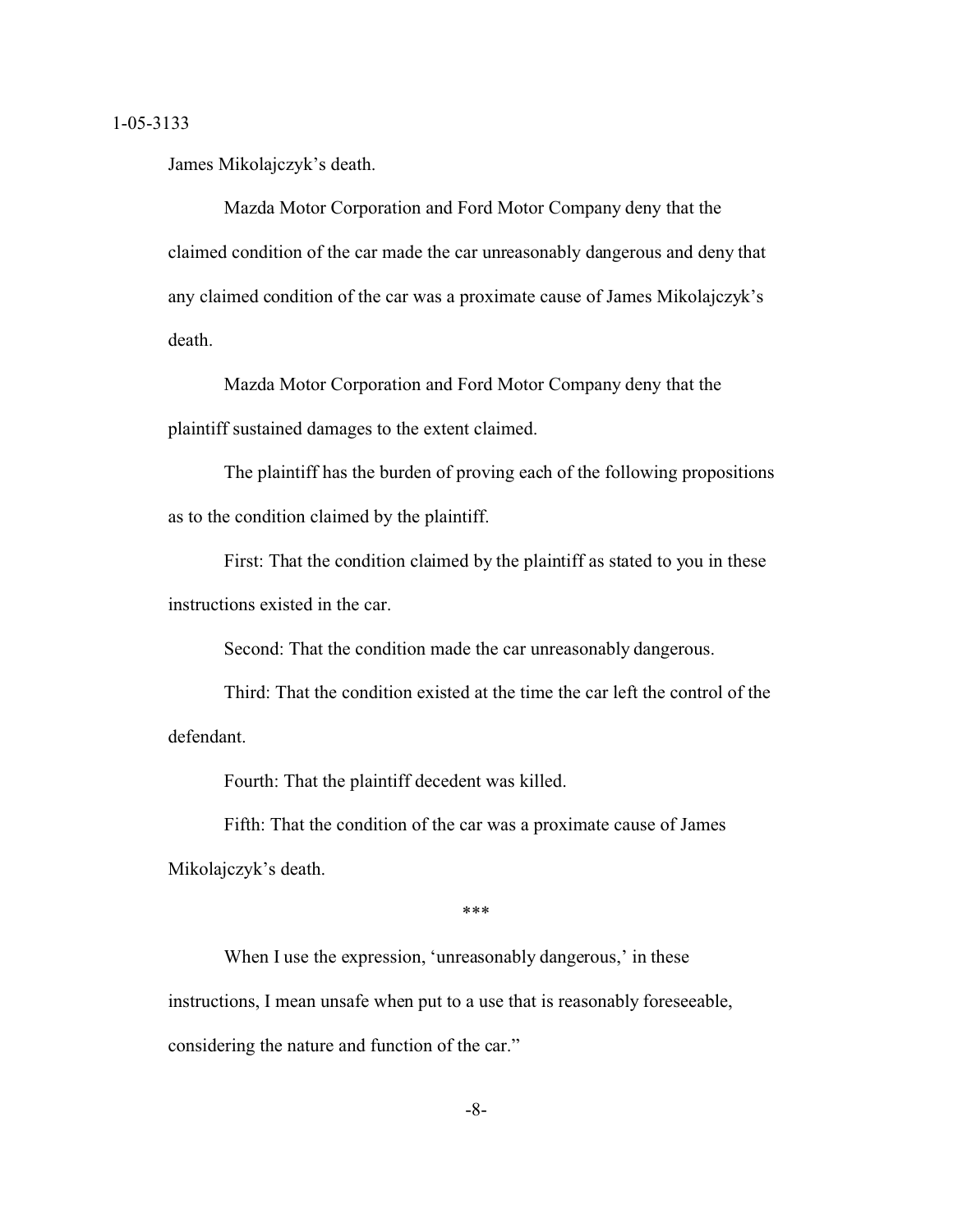The trial court refused to tender defendants' modified IPI Civil (2005) No. 400.01 and No. 400.02, which provided, in relevant part:

"Ford/Mazda further assert that on balance[,] the benefits of the 1996 Escort's front seat design outweigh the risks of danger inherent in the design." And:

"If you find from your consideration of all the evidence that each [of the propositions enumerated above], then the burden shifts to Ford/Mazda to prove that on balance the benefits of the 1996 Escort's front seat design outweigh the risks of danger inherent in the design."

The trial court refused to tender defendants' requested non-IPI instructions:

"A product is defective in its design when the foreseeable risks of harm posed by the product outweigh the benefits of the design and the risks can be reduced or avoided by the adoption of an alternative feasible design. Feasible alternative designs must be available at the time that the product left the control of the defendant.

Feasibility includes not only elements of economy, effectiveness and practicality, but also technological possibilities under the state of the manufacturing art at the time the product was produced."

The court also refused to tender defendants' requested non-IPI instructions:

"When evaluating the reasonableness of a design alternative, the overall safety of the product must be considered. It is not sufficient that the alternative

-9-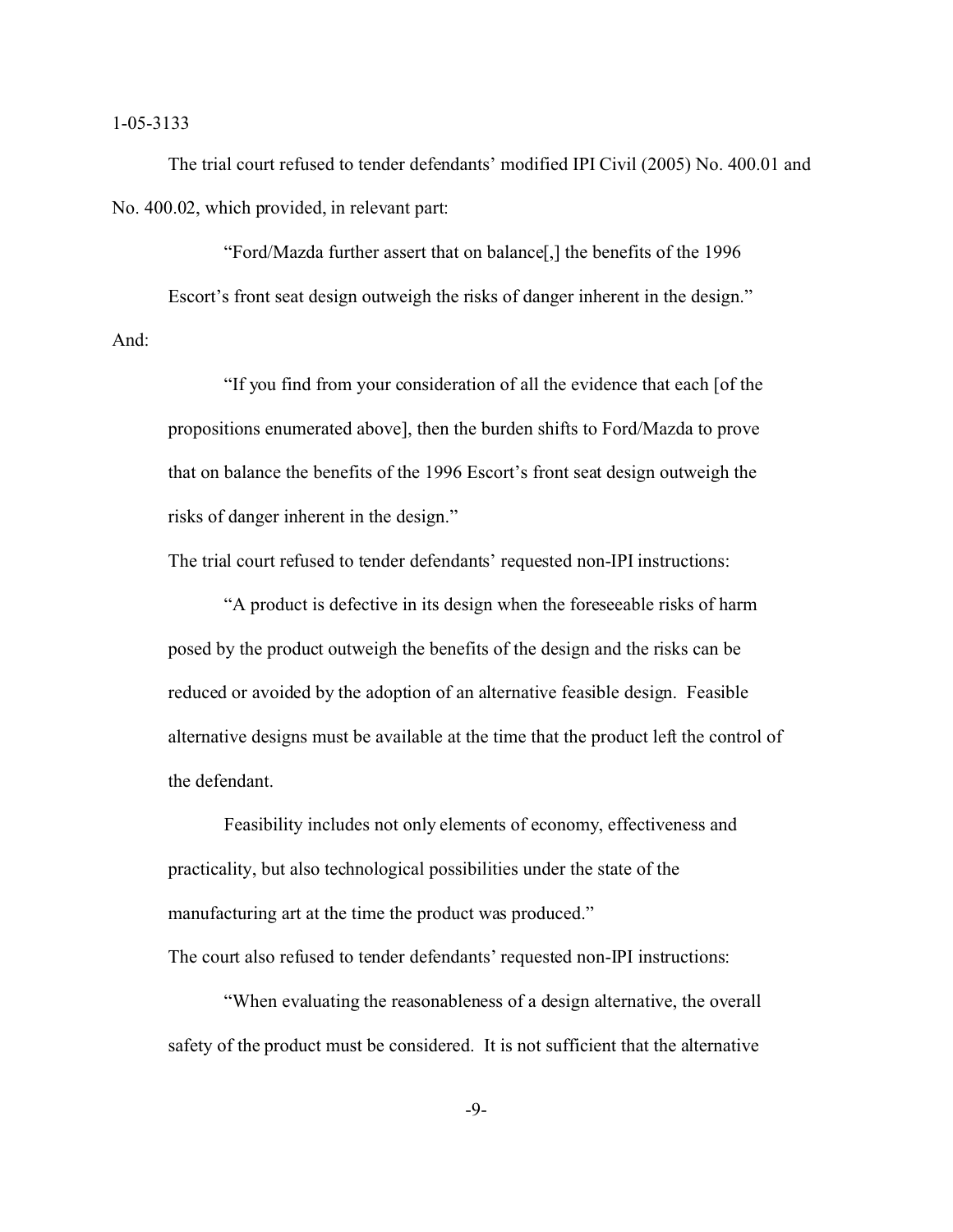design would have reduced or prevented the harm suffered by the plaintiff if it would also have introduced into the product other dangers of equal or greater magnitude. A product's design may be reasonably safe even if the product is not accident proof."

Defendants note that the effect of the court's instructions was that the jury was instructed on the "consumer expectations" test but was not instructed on the "risk-utility" test. Defendants acknowledge that, since 1990, a plaintiff has been required to prove a design defect either by the consumer expectations test or the risk-utility test. See Miller v. Rinker Boat Co., 352 Ill. App. 3d 648, 660-61 (2004). However, according to defendants, the Illinois Supreme Court adopted the risk-utility test as the exclusive test for design defects of complex products in Blue v. Environmental Engineering, Inc., 215 Ill. 2d 78 (2005), and held that the consumer expectations test is applicable only to simple products posing open and obvious dangers. Defendants contend that, because the jury was instructed on the inapplicable consumer expectations test, rather than the risk-utility test, as requested by defendants, the jury was not apprised of the relevant legal principles. Furthermore, they argue that, should we determine that the court erred in instructing the jury on the consumer expectations test rather than the risk-utility test, a finding for the plaintiff under the risk-utility test would be against the manifest weight of the evidence and we should therefore reverse the jury's verdict outright. Alternatively, defendants ask that we reverse and remand this case for a new trial and proper instructions concerning the risk-utility test.

In response, plaintiff argues that any insinuation in Blue that the risk-utility test is the exclusive test to be used in strict liability cases involving complex products is *dicta*.

-10-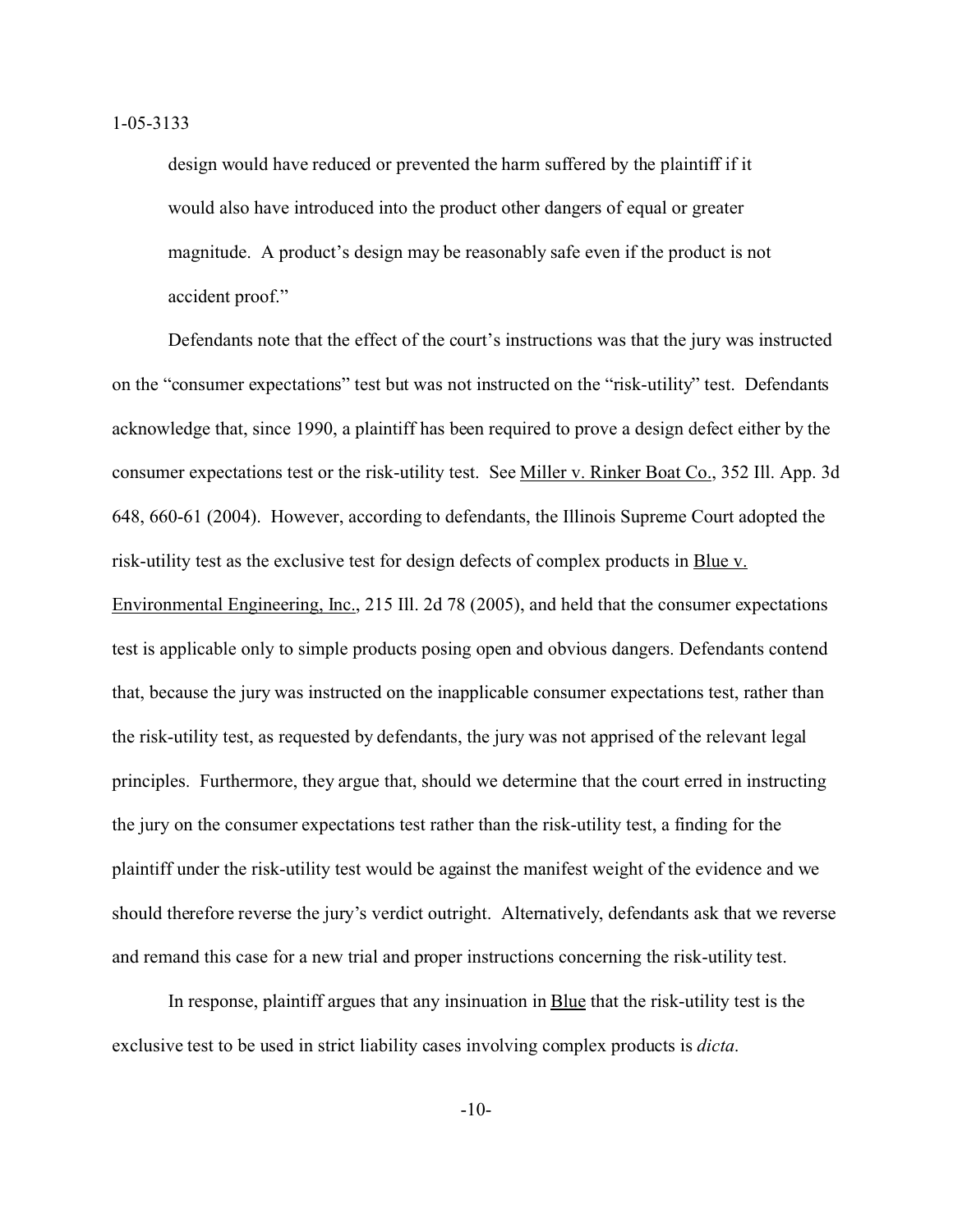Accordingly, plaintiff concludes, Blue does not affect the rule that a plaintiff may prove a strict liability design defect claim by either the consumer expectation test or the risk-utility test and the instructions correctly apprised the jury of the relevant legal principles. Plaintiff further notes that before **Blue** was decided, in a strict liability design defect case, this court found that a trial court that gave the jury instructions that are almost identical to those given in this case properly instructed the jury. See Carrillo v. Ford Motor Co., 325 Ill. App. 3d 955 (2001).

"A trial court is required to use an Illinois Pattern Jury Instruction when it is applicable in a civil case after giving due consideration to the facts and the prevailing law, unless the court determines that the instruction does not accurately state the law. [Citations.] If the pattern instruction does not accurately state the law, the court may instruct the jury pursuant to a nonpattern instruction. [Citation.] The trial court has discretion to determine which instructions to give the jury and that determination will not be disturbed absent an abuse of that discretion. [Citations.] The standard for deciding whether a trial court abused its discretion is whether, taken as a whole, the instructions fairly, fully, and comprehensively apprised the jury of the relevant legal principles. [Citation.] A reviewing court ordinarily will not reverse a trial court for giving faulty instructions unless they clearly misled the jury and resulted in prejudice to the appellant." Schultz v. Northeast Illinois Regional Commuter R.R. Corp., 201 Ill. 2d 260, 273-74 (2002).

We begin our analysis of this issue with an overview of strict liability design defect law in

-11-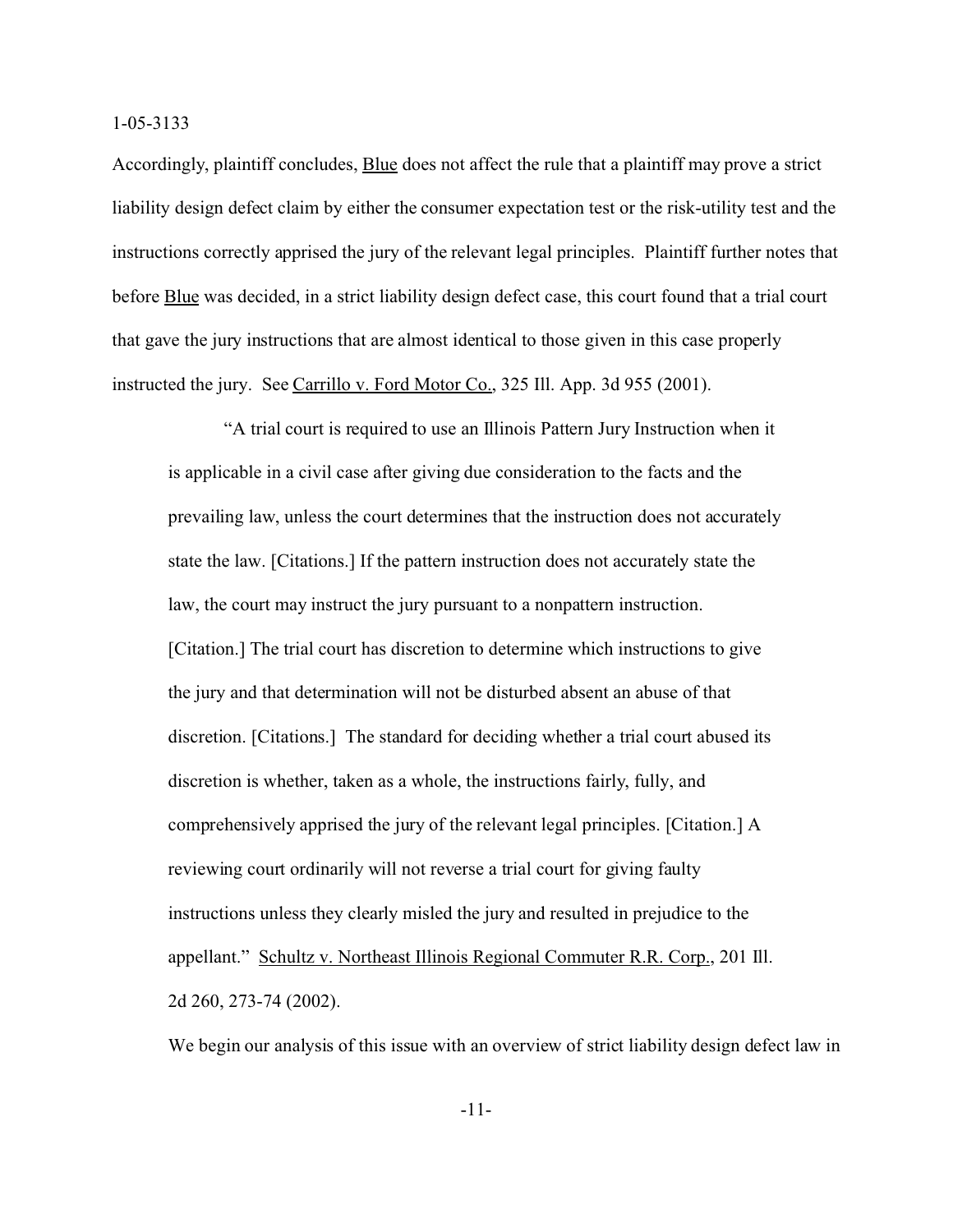Illinois.

A manufacturer bears a nondelegable duty to produce a product that is reasonably safe for all uses intended. Hansen v. Baxter Healthcare Corp., 198 Ill. 2d 420, 433 (2002). The principle of holding a manufacturer strictly liable for defective products was set forth in section 402A of the Second Restatement of Torts, which provides:

"(1) One who sells any product in a defective condition unreasonably dangerous to the user or consumer or to his property is subject to liability for physical harm thereby caused to the ultimate user or consumer, or to his property, if

(a) the seller is engaged in the business of selling such a product, and

(b) it is expected to and does reach the user or consumer without substantial change in the condition in which it is sold.

(2) The rule stated in Subsection (1) applies although

(a) the seller has exercised all possible care in the preparation and sale of his product, and

(b) the user or consumer has not bought the product from or entered into any contractual relation with the seller." Restatement (Second) of Torts § 402A, at 347-48 (1965).

Illinois courts have adopted the test articulated in section 402A of the Second Restatement of Torts and have applied it both to manufacturing defects and design defects. See

-12-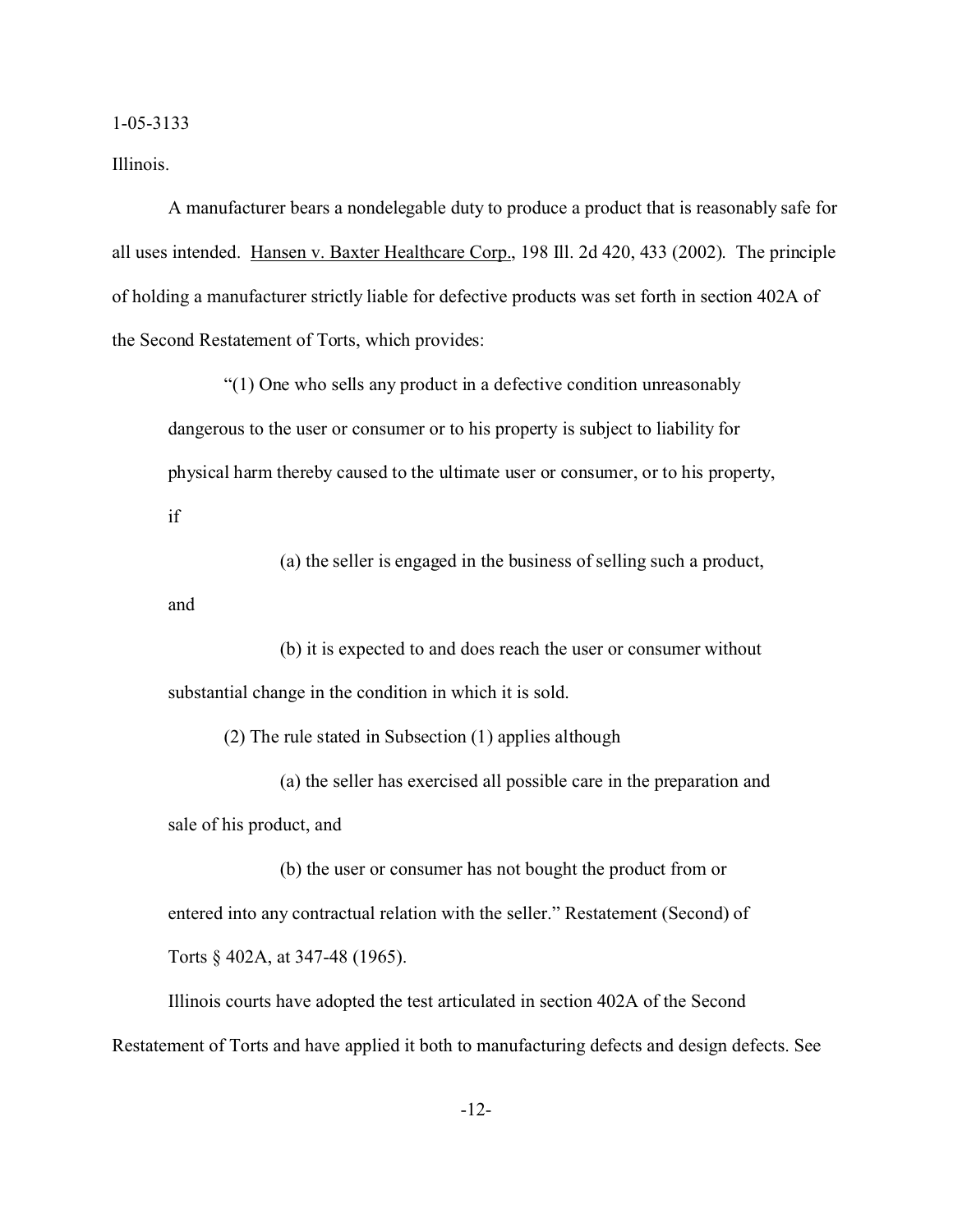Suvada v. White Motor Co., 32 Ill. 2d 612 (1965); Rios v. Niagara Machine & Tool Works, 59 Ill. 2d 79 (1974); Hunt v. Blasius, 74 Ill. 2d 203 (1978). The test set out in section 402A has come to be known as the consumer expectation test and has been articulated by the supreme court as follows:

"A product is 'unreasonably dangerous' when it is 'dangerous to an extent beyond that which would be contemplated by the ordinary consumer who purchases it, with the ordinary knowledge common to the community as to its characteristics.' " Lamkin v. Towner, 138 Ill. 2d 510, 528 (1990), quoting Palmer v. Avco Distibuting Corp., 82 Ill. 2d 211, 216 (1980).

Illinois courts have also accepted what is known as the risk-utility or the risk-benefit test to prove that a product is unreasonably dangerous. See Hansen, 198 Ill. 2d at 433. Under the risk-utility test, a plaintiff "may demonstrate that a product is unreasonably dangerous because of a design defect by presenting evidence of an alternative design that would have prevented the injury and was feasible in terms of cost, practicality and technological possibility." Hansen, 198 Ill. 2d at 436. Concerning the two tests, the supreme court has said:

"A plaintiff may demonstrate that a product is defective in design, so as to subject a retailer and a manufacturer to strict liability for resulting injuries, *in one of two ways*: (1) by introducing evidence that the product failed to perform as safely as an ordinary consumer would expect when used in an intended or reasonably foreseeably manner *or* (2) by introducing evidence that the product's design proximately caused his injury and the defendant fails to prove that on

-13-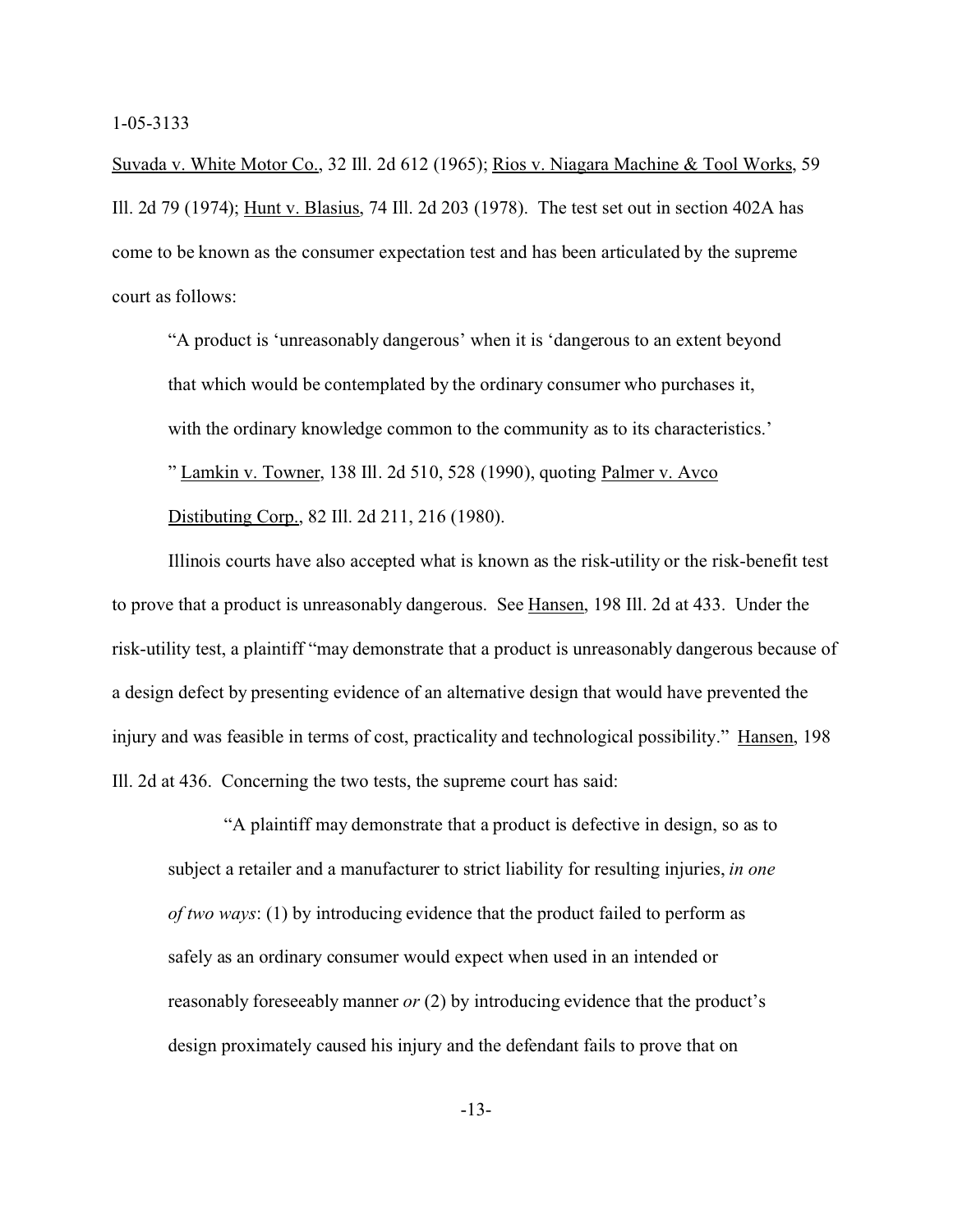balance the benefits of the challenged design outweigh the risk of danger inherent in such designs." (Emphasis added.) Lamkin, 138 Ill. 2d at 529.

Hansen, 198 Ill. 2d at 433. Accordingly, at least pre-Blue, a plaintiff could choose to prove its claim under only the consumer expectations test, only the risk-utility test, or under both. See Mele v. Howmedica, Inc., 348 Ill. App. 3d 1, 17 (2004) ("plaintiff sought to prove only that defendant's product failed to meet the ordinary consumer's expectations for the safety of the product. Although plaintiff, under the pleading, might also have sought to prove the design of the [product] unreasonably dangerous by showing its risks outweighed its benefits, he decided not to do so"); Miller, 352 Ill. App. 3d at 671 (summary judgment on the plaintiff's strict liability claim was improper when genuine issue of material fact existed under the risk-utility test or under the consumer expectations test). While, pre-**Blue**, "Illinois courts have not limited the use of the consumer expectation test to cases in which everyday experience alone led to the conclusion the design was unsafe" (Mele, 348 Ill. App. 3d at 19), in cases in which the nature of the danger is obvious and the nature of the mechanism involved is simple, a plaintiff may not demonstrate that a design is defective under the risk-utility test (Scoby v. Vulcan-Hart Corp., 211 Ill. App. 3d 106, 112 (1991)).

Concerning the evidence necessary to prove a strict liability design defect claim, Illinois courts have held that the consumer expectations and risk-utility tests are not mutually exclusive and should be applied together. Calles v. Scripto-Tokai Corp., 358 Ill. App. 3d 975, 979 (2005), *appeal allowed*, 217 Ill. 2d 558 (2005); Besse v. Deere & Co., 237 Ill. App. 3d 497, 501 (1992). The Calles court endorsed the practice of states which "consider the benefits and risks of a

-14-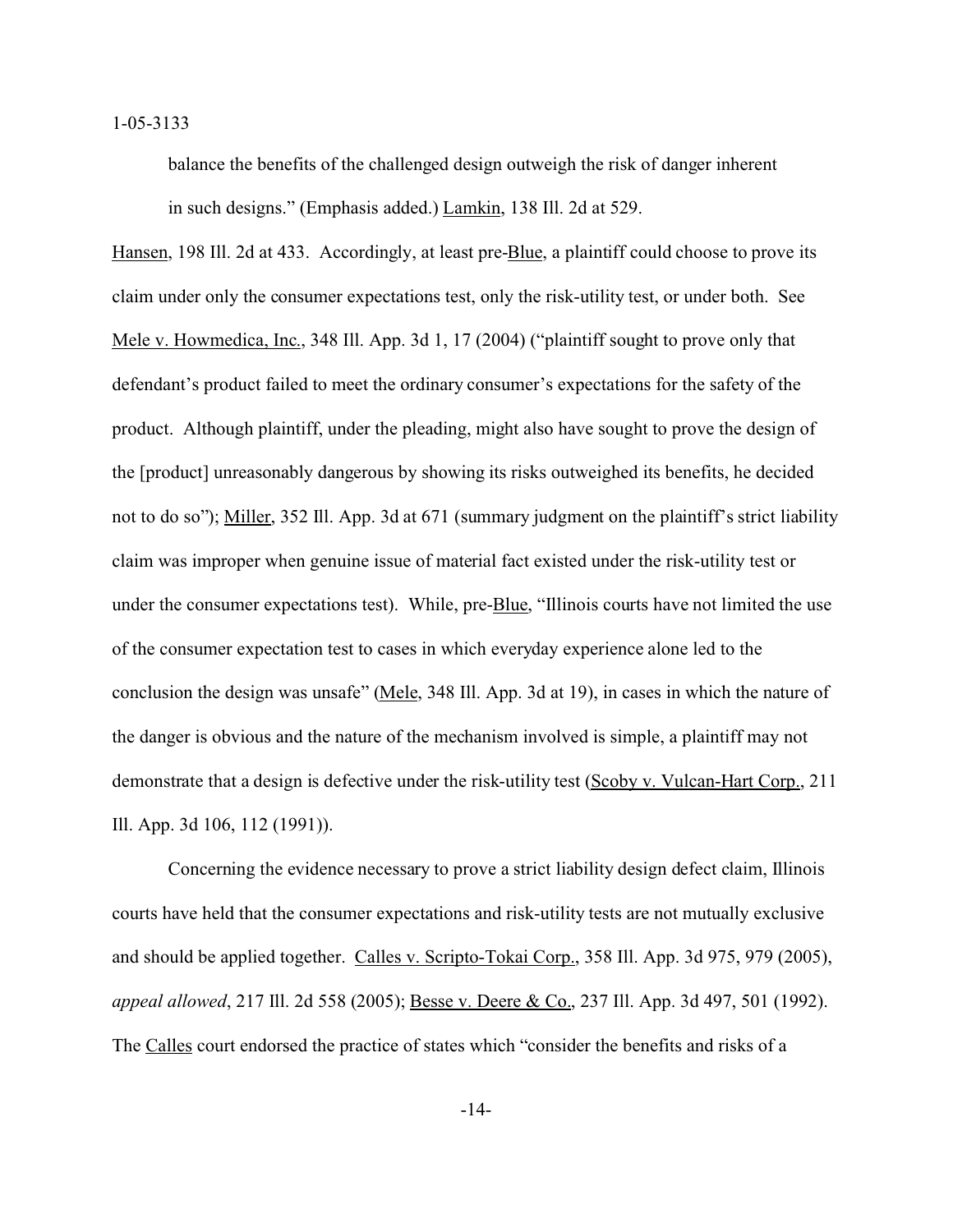product's design as evidence of what a reasonable consumer should expect" and other states which use risk-benefit analysis but "allow evidence of consumer expectations–especially consumer anticipation of danger–for its relevance to the risks and benefits of the product's design." Calles, 358 Ill. App. 3d at 979. Indeed, Illinois courts have taken "a position that accorded with courts that have viewed evidence of a product's risks and benefits as admissible evidence of what a reasonable consumer should expect from a product." Mele, 348 Ill. App. 3d at 19.

Moreover,

"[t]he consumer expectation test usually does not require any evidence of ordinary consumer expectations, because the finder of fact may rely on its own experiences to determine what an ordinary consumer would expect. \*\*\* 'Whether a product is unreasonably dangerous is a question of fact to be determined by the jury. \*\*\* "[T]he jury can draw their own reasonable conclusions as to the expectations of the ordinary consumer and the knowledge common in the community at large." " Mele, 348 Ill. App. 3d at 14-15, quoting Giglio v. Connecticut Light & Power Co., 180 Conn. 230, 235, 429 A.2d 486, 489 (1980), quoting Slepski v. Williams Ford, Inc., 170 Conn. 18, 23, 364 A.2d 175, 178 (1975).

Having set out the state of strict liability design defect law in Illinois, pre-**Blue**, we now turn to a discussion of the Third Restatement of Torts and Justice Thomas's comments thereon in Blue.

In the Third Restatement of Torts, the American Law Institute (ALI) distinguished

-15-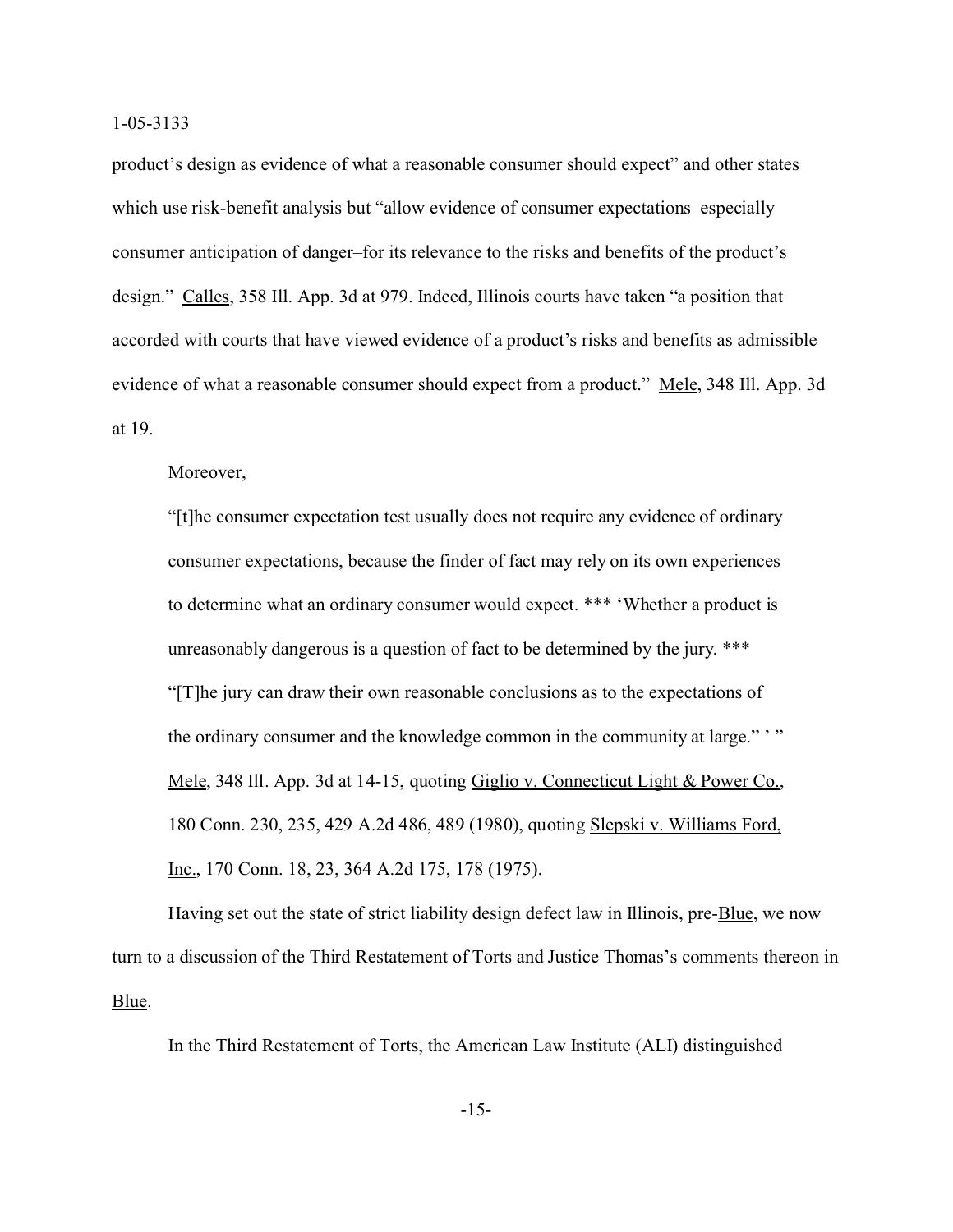between manufacturing defects and design defects, recognizing that "[c]onsumer expectations as to proper product design or warning are typically more difficult to discern than in the case of a manufacturing defect." Restatement (Third) of Torts: Products Liability § 2, Comment *a*, at 16 (1998). Accordingly, "[s]ome sort of independent assessment of the advantages and disadvantages, to which some attach the label 'risk-utility balancing,' is necessary." Restatement (Third) of Torts § 2, Comment *a*, at 15-16 (1998). The ALI adopted section 2 of the Third Restatement of Torts, which distinguishes between manufacturing defects, design defects and failures to warn. Section 2 provides:

"A product is defective when, at the time of sale or distribution, it contains a manufacturing defect, is defective in design, or is defective because of inadequate instructions or warnings. A product:

(a) contains a manufacturing defect when the product departs from its intended design even though all possible care was exercised in the preparation and marketing of the product;

(b) is defective in design when the foreseeable risks of harm posed by the product could have been reduced or avoided by the adoption of a reasonable alternative design by the seller or other distributor, or a predecessor in the commercial chain of distribution, and the omission of the alternative design renders the product not reasonably safe;

(c) is defective because of inadequate instructions or warnings when the foreseeable risks of harm posed by the product could have been reduced

-16-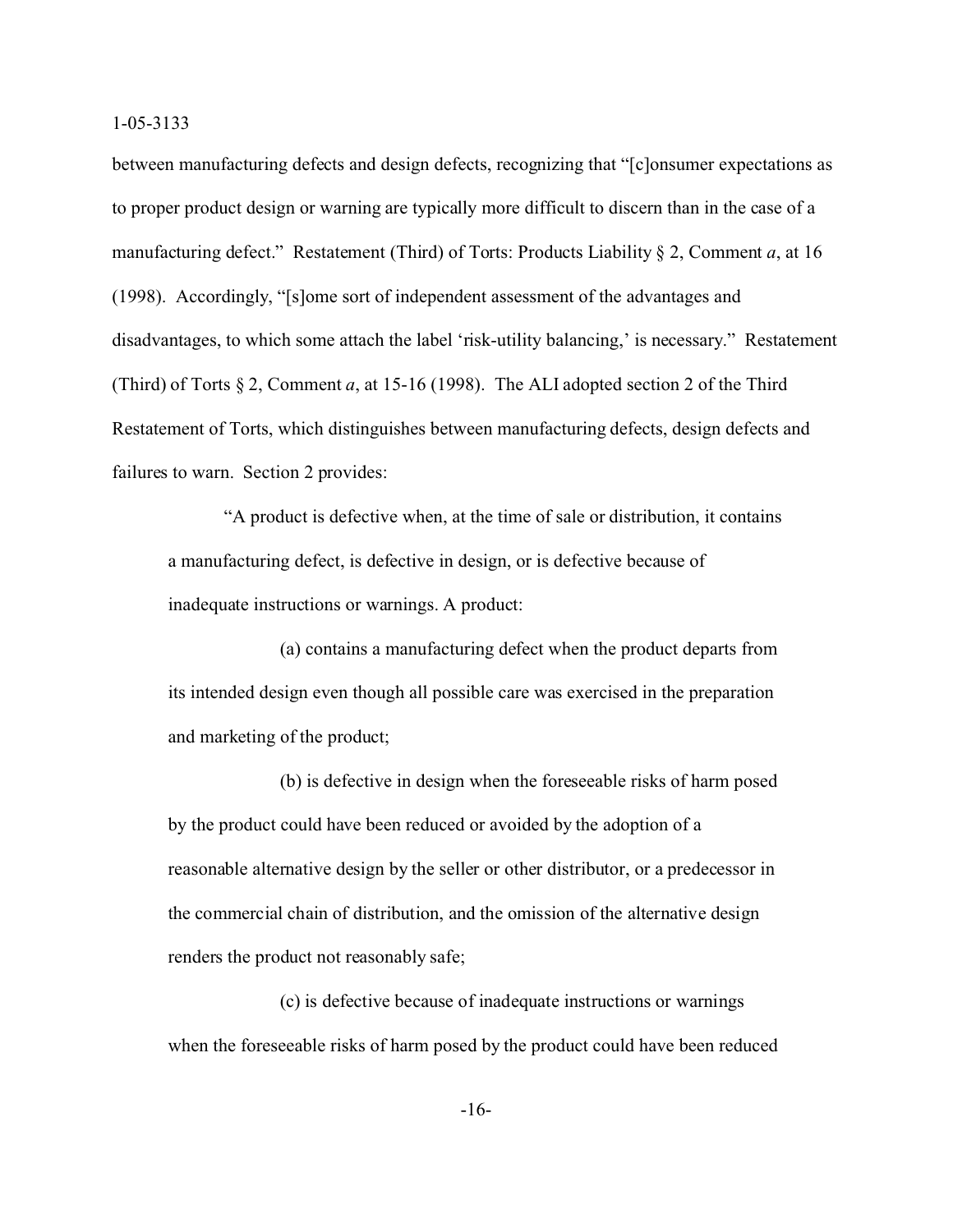or avoided by the provision of reasonable instructions or warnings by the seller or other distributor, or a predecessor in the commercial chain of distribution, and the omission of the instructions or warnings renders the product not reasonably safe." Restatement (Third) of Torts: Products Liability § 2, at 14 (1998).

The ALI commented that, put another way, in order to prove a design defect, a plaintiff must prove that "a reasonable alternative design would, at reasonable cost, have reduced the foreseeable risks of harm posed by the product and [that] the omission of the alternative design by the seller or a predecessor in the distributive chain rendered the product not reasonably safe" (Restatement (Third) of Torts: Products Liability § 2, Comment *d*, at 19 (1998)), and that "[t]he relative advantages and disadvantages of the product as designed and as it alternatively could have been designed may also be considered" (Restatement (Third) of Torts: Products Liabilty  $\S$ 2, Comment *f*, at 23 (1998)). However, the ALI noted, "[t]his Restatement takes no position regarding the specifics of how a jury should be instructed. So long as jury instructions are generally consistent with the rule of law set forth in Subsection (b), their specific form and content are matters of local law." Restatement (Third) of Torts: Products Liability § 2, Comment *f*, at 25 (1998).

The ALI specifically rejected the consumer expectation test for design defects, commenting that "[u]nder Subsection (b), consumer expectations do not constitute an independent standard for judging the defectiveness of product designs"; however, the ALI noted that consumer expectations "may substantially influence or even be ultimately determinative on risk-utility balancing in judging whether the omission of a proposed alternative design renders

-17-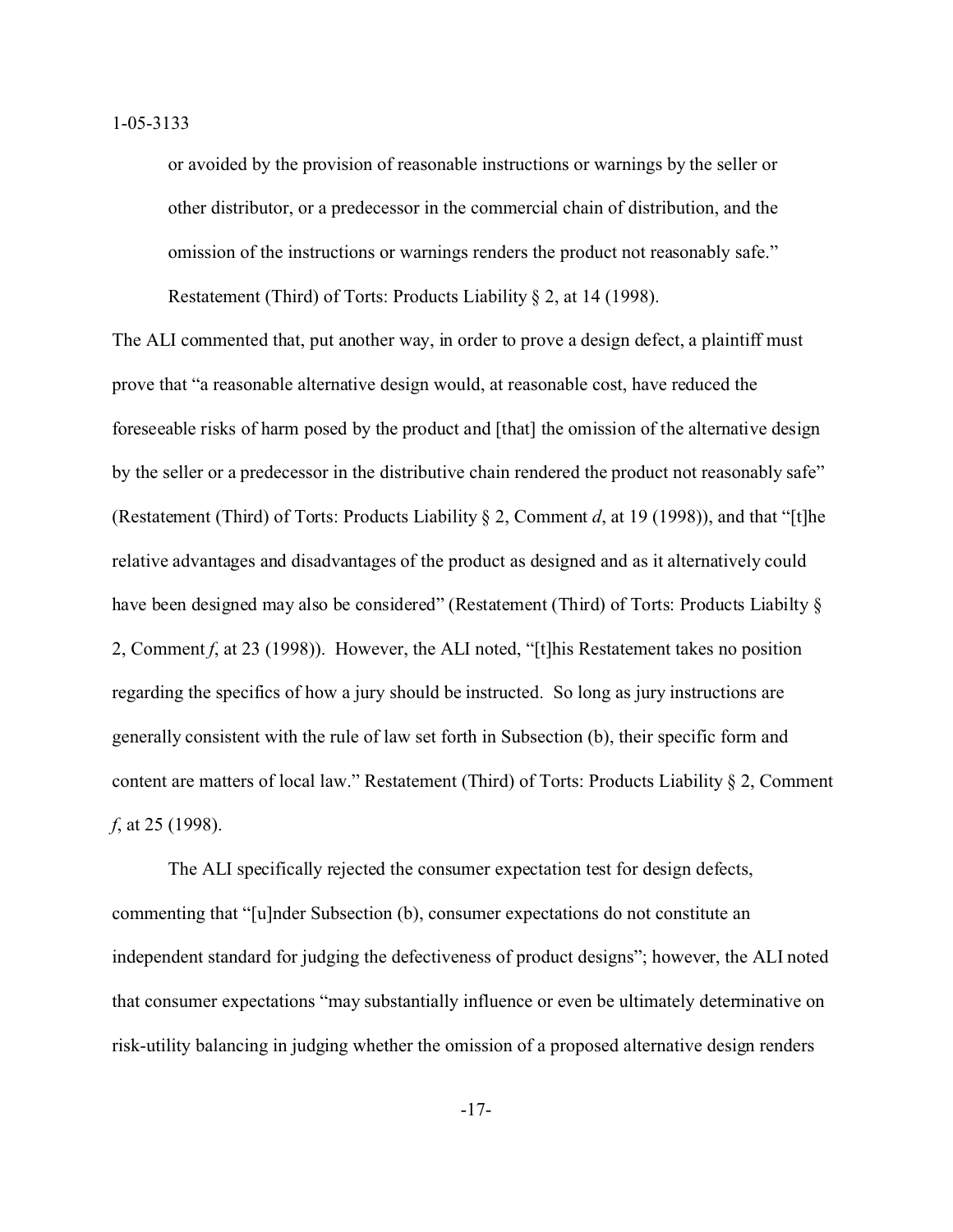the product not reasonably safe." Restatement (Third) of Torts: Products Liability § 2, Comment *g*, at 27-28 (1998).

Section 2 of the Third Restatement of Torts was discussed at length in Blue. In Blue, the plaintiff was injured when he stuck his foot into a trash compactor designed and manufactured by the defendants. The plaintiff filed a complaint against the defendants under the theories of strict liability and negligent defective design. The strict liability claim was dismissed and the case proceeded to a jury trial on the issue of negligent design defect. The jury returned a general verdict against the defendants and found the plaintiff to be 32% contributorily negligent. The jury answered in the affirmative a special interrogatory asking whether the risk of injury in sticking a foot into a compactor was open and obvious. The trial court found that the verdict was inconsistent with the jury's answer to the special interrogatory, vacated the jury's verdict and entered judgment on the interrogatory for the defendants.

On appeal, the plaintiff argued that the interrogatory was improperly given and, alternatively, that the jury's response to the interrogatory was not inconsistent with the verdict. The appellate court found that the interrogatory was incorrectly given because it did not resolve an ultimate issue of fact. According to the appellate court, the risk-utility test applied to the plaintiff's case, so that, the plaintiff having demonstrated that the design of the product proximately caused his injury, the burden shifted to the defendants to demonstrate that the benefits of the design outweigh its risks. The open and obvious nature of the risk, the appellate court held, was just one factor to consider in balancing the risks and benefits of the defendants' design. The appellate court reversed the judgment, reinstated the jury's verdict and remanded the

-18-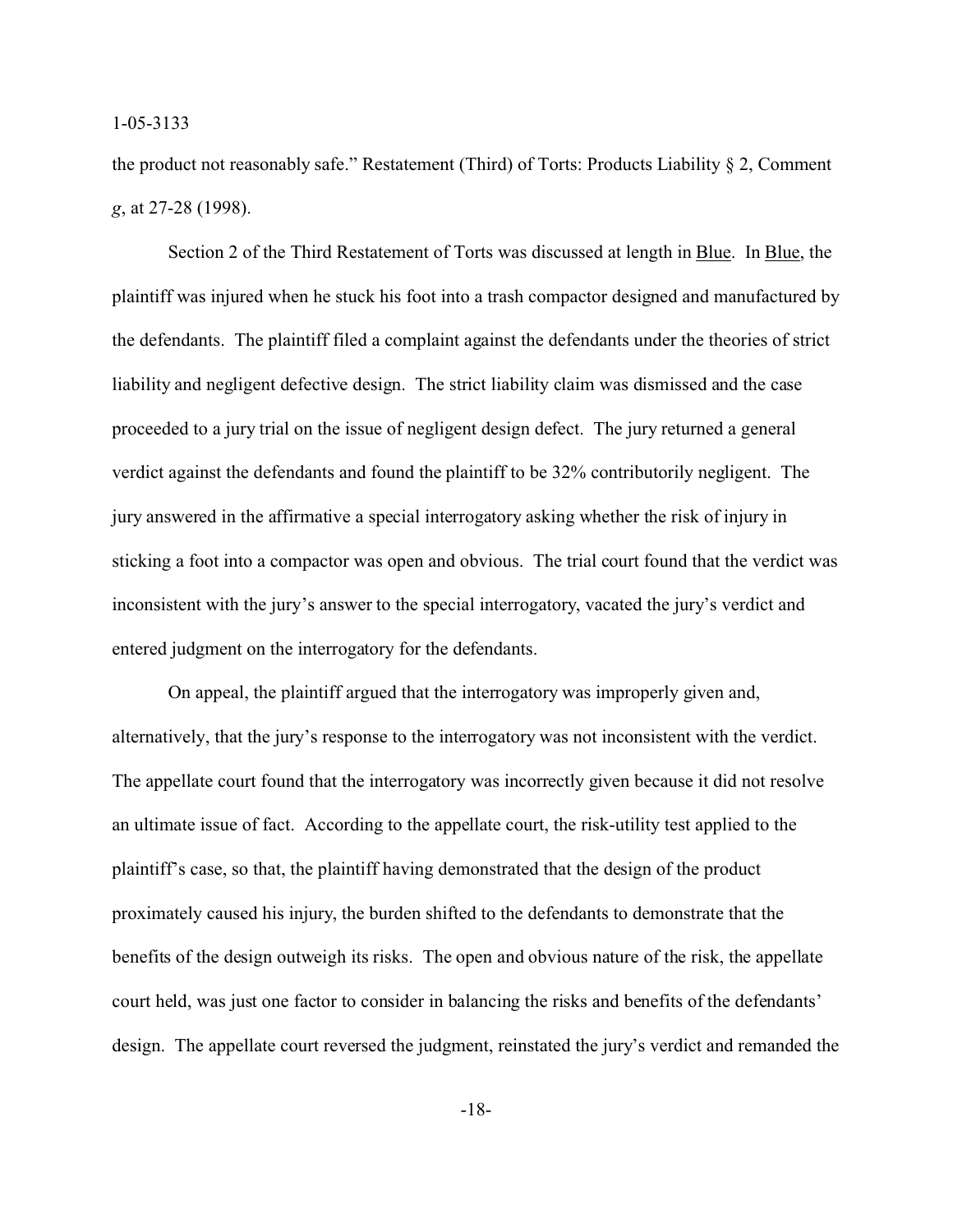cause for consideration of the parties' posttrial motions.

The defendant appealed to the supreme court, alleging that the trial court properly entered judgment on the special interrogatory. Justice Thomas penned the opinion of the court, joined by Justice Garman.

The court first turned its attention to the appellate court's reasoning, couching the issue before it as whether "the risk-utility analysis normally used in strict products liability cases is applicable to defective product design cases involving only a negligence theory of recovery." Blue, 215 Ill. 2d at 81. Though the case before the court was one concerning negligence, Justice Thomas noted that "Illinois cases considering a cause of action for defective products liability sounding in negligence rather than strict liability are rare, probably because it appears to plaintiffs that it is easier to prove the strict liability count." Blue, 215 Ill. 2d at 95. Accordingly, the court turned to the law of strict liability for design defects. The court acknowledged that Illinois had adopted two alternative tests, the consumer expectations test and the risk-utility test for proving a strict liability design defect case but noted that the ALI had recently recognized the inadequacy of the consumer expectations test to address defective product designs and had, accordingly, exclusively adopted the risk-utility test.

In assessing whether the risk-utility test applied to negligent design defect cases, as well as cases sounding in strict liability, the court noted that the difference between strict liability and negligence claims lies in the concept of fault. The court noted:

"strict liability focuses on the product and only requires proof that the benefits of the challenged design do not outweigh the risk of danger inherent in such designs,

-19-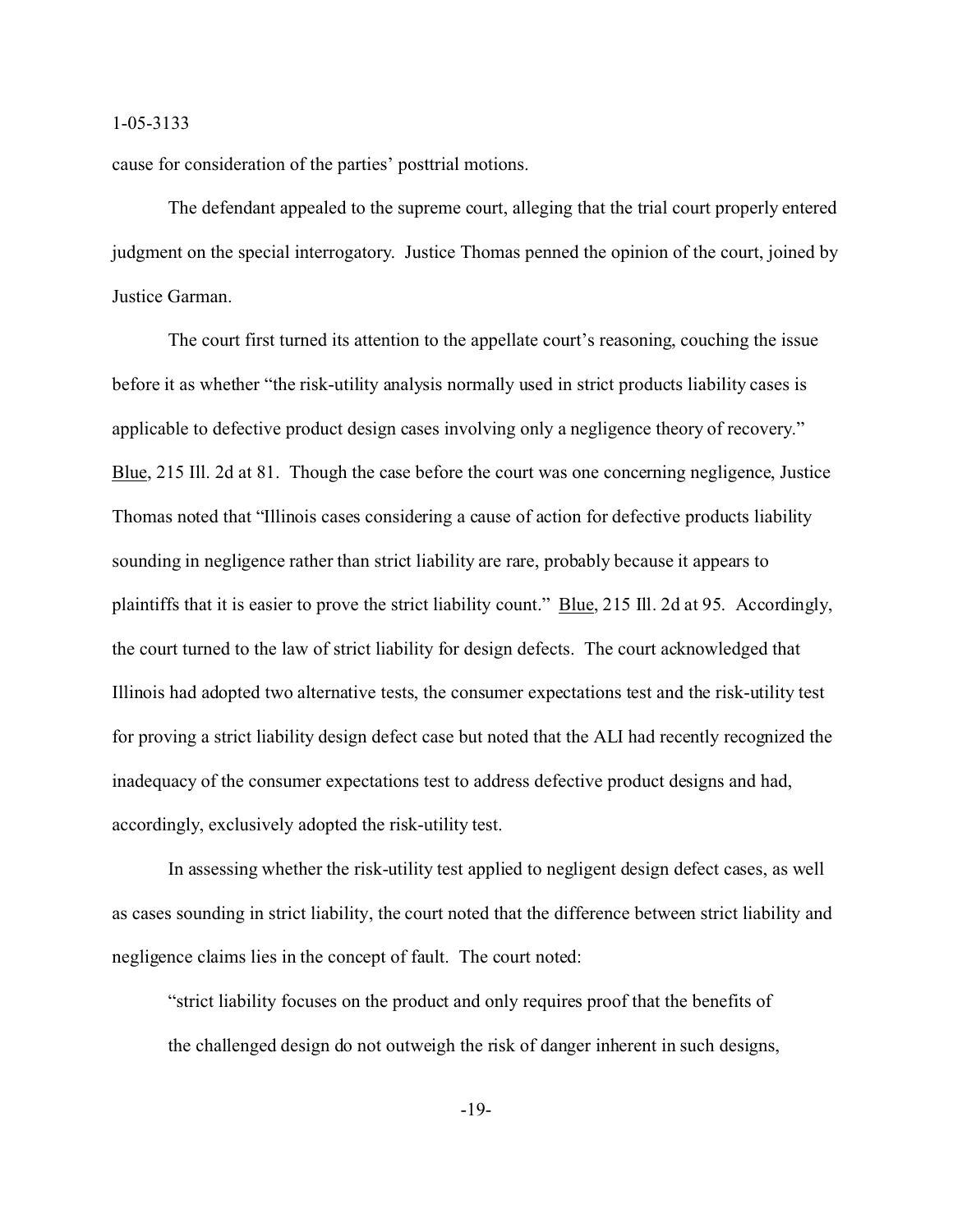that the alternative design would have prevented the injury, and that the alternative design was feasible in terms of cost, practicality and technology." Blue, Ill. 2d at 97.

On the contrary, negligence focuses on the defendant's conduct. Consequently, the court held, in a negligence defective design case, a plaintiff is obliged to demonstrate that either:

"(1) the defendant deviated from the standard of care that other manufacturers in the industry followed at the time the product was designed, or (2) that the defendant knew or should have known, in the exercise of ordinary care, that the product was unreasonably dangerous and defendant failed to warn of its dangerous propensity." Blue, 215 Ill. 2d at 96.

Moreover, in a negligence action, the court held, a plaintiff bears the burden of proving all elements of negligence and that burden does not shift to the defendant. The court held that, because a negligence action, unlike a strict liability action, focuses on the conduct of the manufacturer, rather than the product itself, contrary to the appellate court's finding, the riskutility test utilized in strict liability defective design cases was not applicable to negligence design defect cases.

Turning to the facts of the case before it, the court observed that the plaintiff had not actually presented any evidence of the industry standard and therefore did not prove his negligence case. Nonetheless, the court noted that any claim by the defendants that the plaintiff had not presented evidence of the standard of care or had not proven a duty or that there was insufficient evidence to sustain the plaintiff's cause of action was "foreclosed at this point"

-20-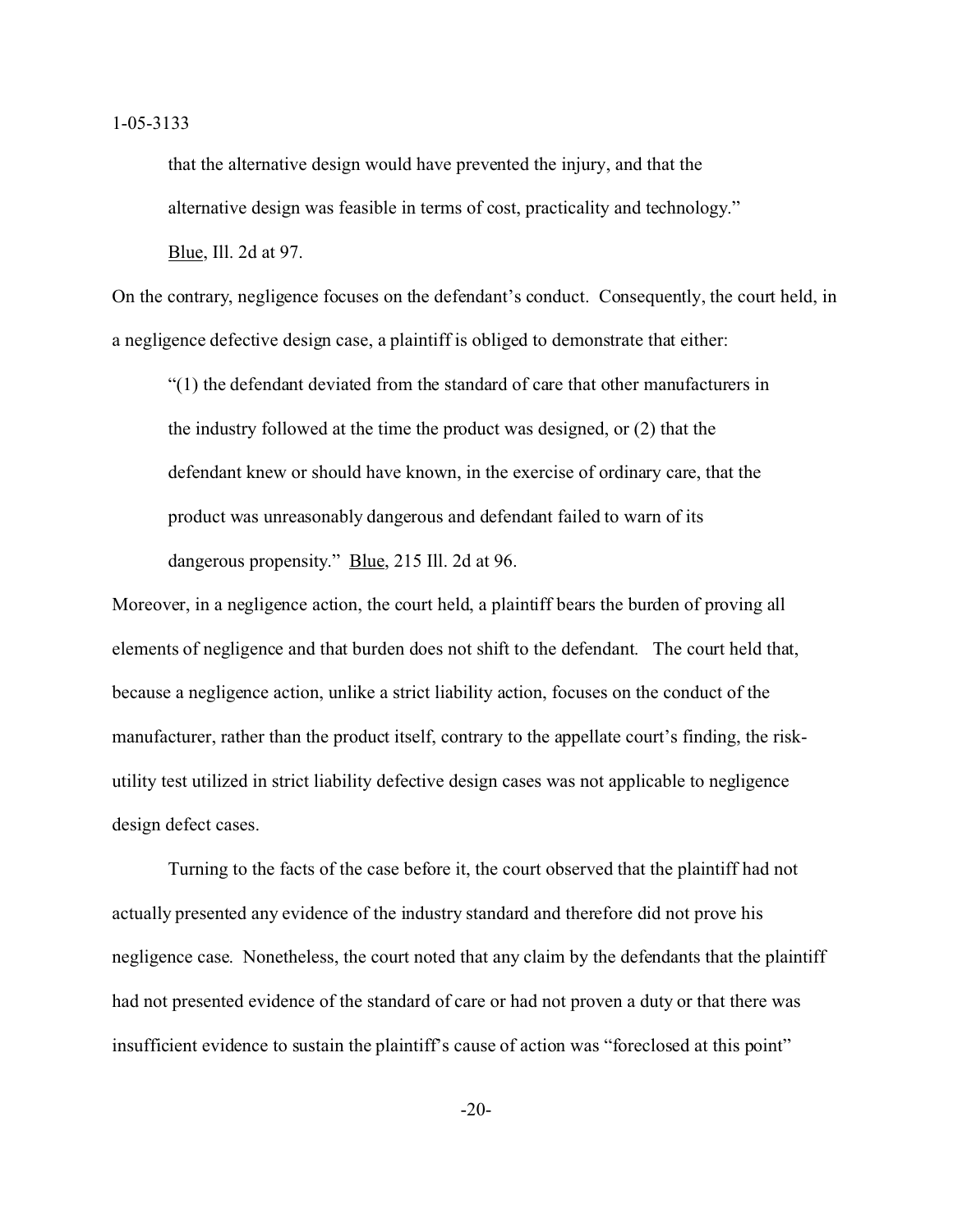because the defendants had not raised such allegations in their posttrial motion and did not argue such allegations on appeal. Blue, Ill. 2d at 100.

Next the court turned to the defendants' contention on appeal: that the trial court properly ordered judgment on the special interrogatory concerning the open and obvious nature of the danger. The court stated that, while under the Second Restatement of Torts, the fact that a danger presented by the design of a product is open and obvious is a defense to a strict liability design defect cause of action, "[a] strong majority of courts," including Illinois courts, and the Third Restatement of Torts "have now rejected the open and obvious doctrine as an absolute defense to a claim of design defect in strict liability cases not premised on the failure to warn." Blue, 215 Ill. 2d 103. Nonetheless, in Illinois, "even in strict liability cases where the risk-utility test is applied, the obvious danger of the product may still bar liability *as a matter of law* in *some* cases." (Emphases in original.) Blue, 215 Ill. 2d at 109. The court cited Scoby as such a case and noted that where the danger created by a product is obvious and the product itself is simple, a court is to apply only the consumer expectation test. Blue, 215 Ill. 2d at 109.

However, the court stated, in the context of negligent design defect cases, such as the case before the court, the open and obvious nature of a danger does not bar recovery but may be considered as part of the duty analysis. Accordingly, because the open and obvious nature of the danger created by sticking a foot in a compactor is not an absolute bar to the plaintiff's recovery, "the interrogatory was improper, as it did not resolve an ultimate issue in the case and was not necessarily inconsistent." Blue, 215 Ill. 2d at 113.

Special concurrences were filed by Justice Freeman and Justice Fitzgerald, joined by

-21-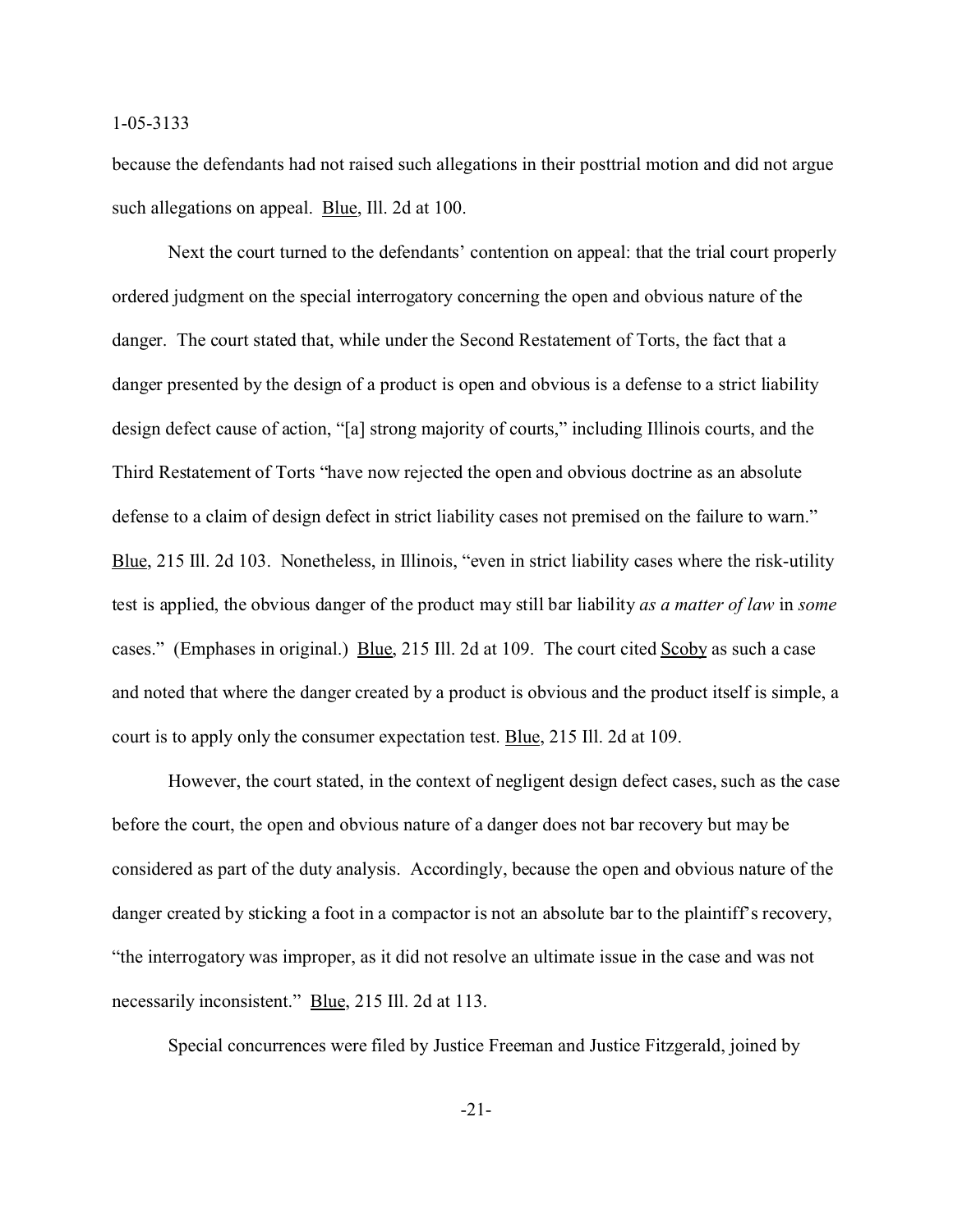Justice McMorrow. Justice Kilbride also wrote separately, concurring in part and dissenting in part, while Justice Karmeier did not take part in the decision.

Concerning the court's holding that the risk-utility test is not applicable to negligent design defect cases, Justice Fitzgerald wrote:

 "Because the majority determines that defendant has not properly challenged the duty determination, I believe it is unnecessary to decide whether the risk-utility test is applicable in determining a duty in a negligence design defect case. It is therefore *dicta*." Blue, 215 Ill. 2d at 116 (Fitzgerald, J., specially concurring, joined by McMorrow, C.J.).

Justice Fitzgerald further opined that the risk-utility test does, in fact, play a role in assessing whether a duty exists in a negligent design defect case.

Justice Kilbride agreed with the court's conclusion that the special interrogatory given to the jury was inappropriate because the jury's answer to the interrogatory could not have resolved the ultimate issue in the case. He further agreed that the risk-utility test does not apply in negligent design defect cases. However, Justice Kilbride dissented to the court's discussion of the Scoby exception to the risk-utility test because, since the compactor was not a simple machine, such analysis was unnecessary.

Justice Freeman also specially concurred. Though he wished to concur with Justice Thomas's final judgment in the case, Justice Freeman sought to distance himself from Justice Thomas's reasoning and *dicta*. The present case, he explained, was one concerning a negligent product design defect. However, "[t]he majority opinion contains sweeping pronouncements

-22-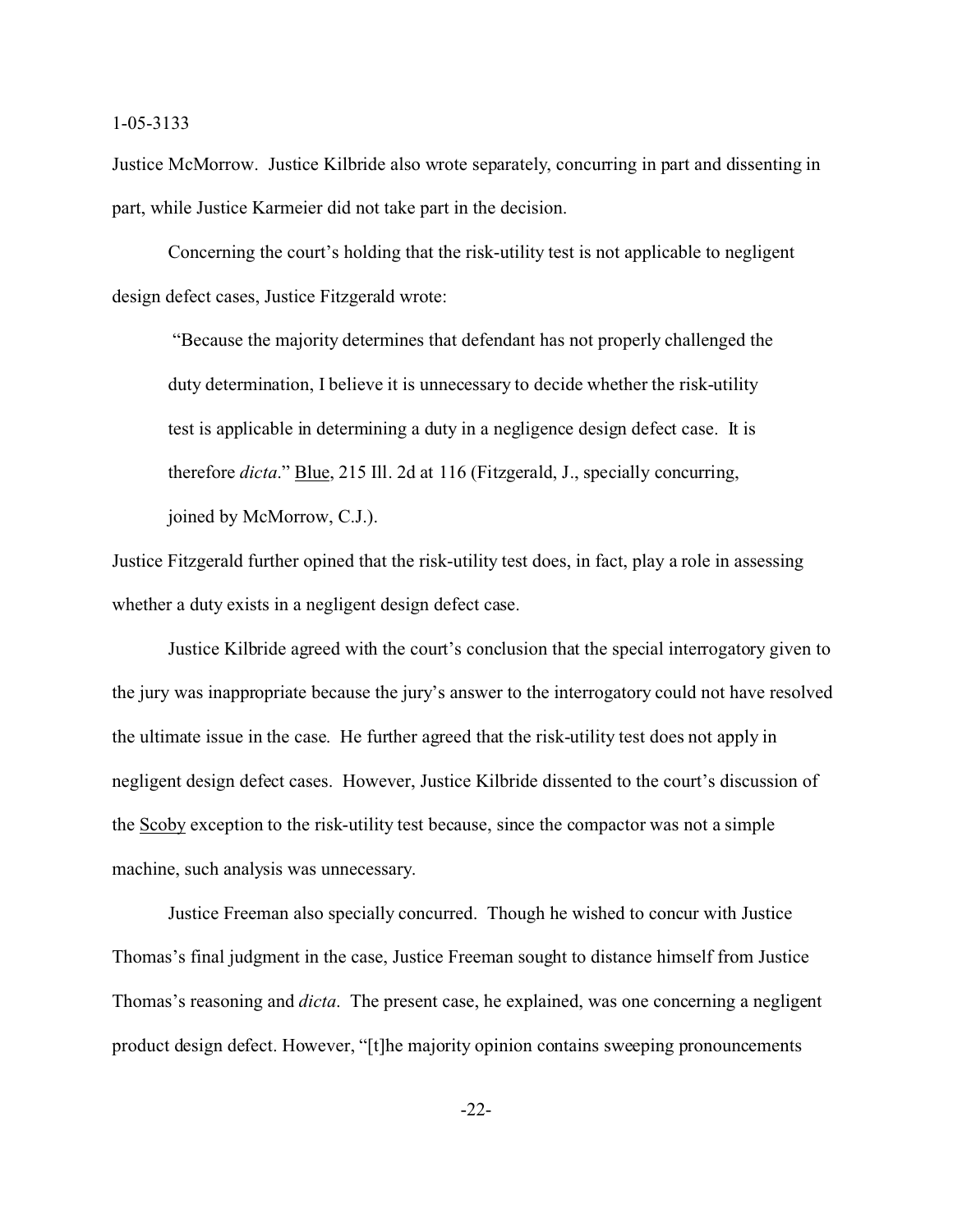effecting changes not only with respect to products liability cases based on a negligence theory but also products liability cases based upon strict liability." Blue, 215 Ill. 2d at 114 (Freeman, J., specially concurring). Justice Freeman agreed with Justice Fitzgerald that the case before the court was not an appropriate one in which to decide whether the risk-utility test applied to negligent design defect cases and with Justice Kilbride that the court's simple machines discussion was *dicta*. Justice Freeman noted that "only three members of this court support the conclusion, expressed in the majority opinion, that the risk-utility test does not apply in a negligence design defect case." Blue, 215 Ill. 2d at 114 (Freeman, J., specially concurring).

Defendants argue that the Blue opinion marks a change in Illinois law regarding strict liability design defect cases. Specifically, defendants note that Justice Thomas repeatedly cited the Third Restatement favorably and stated that to prove a strict liability design defect claim, a plaintiff must show the existence of a feasible alternative design and that the benefits of the allegedly defective design do not outweigh its risks. Defendants suggest that Justice Thomas's discussion of the Scoby exception implicitly limited the consumer expectations test to cases concerning the defective design of simple products posing open and obvious dangers. Defendants further assert that, "[a]lthough several justices concurred based on the view that the discussion of whether the risk-utility analysis applies to negligent design defect cases was *dicta*, none of the justices questioned the Court's conclusion that section 2b of the Restatement (Third) correctly set forth the law in Illinois for strict liability design defect cases."

We disagree with defendants' construction of Blue. Blue concerned a negligent design defect case in which the ultimate determinative issue was whether the fact that a danger

-23-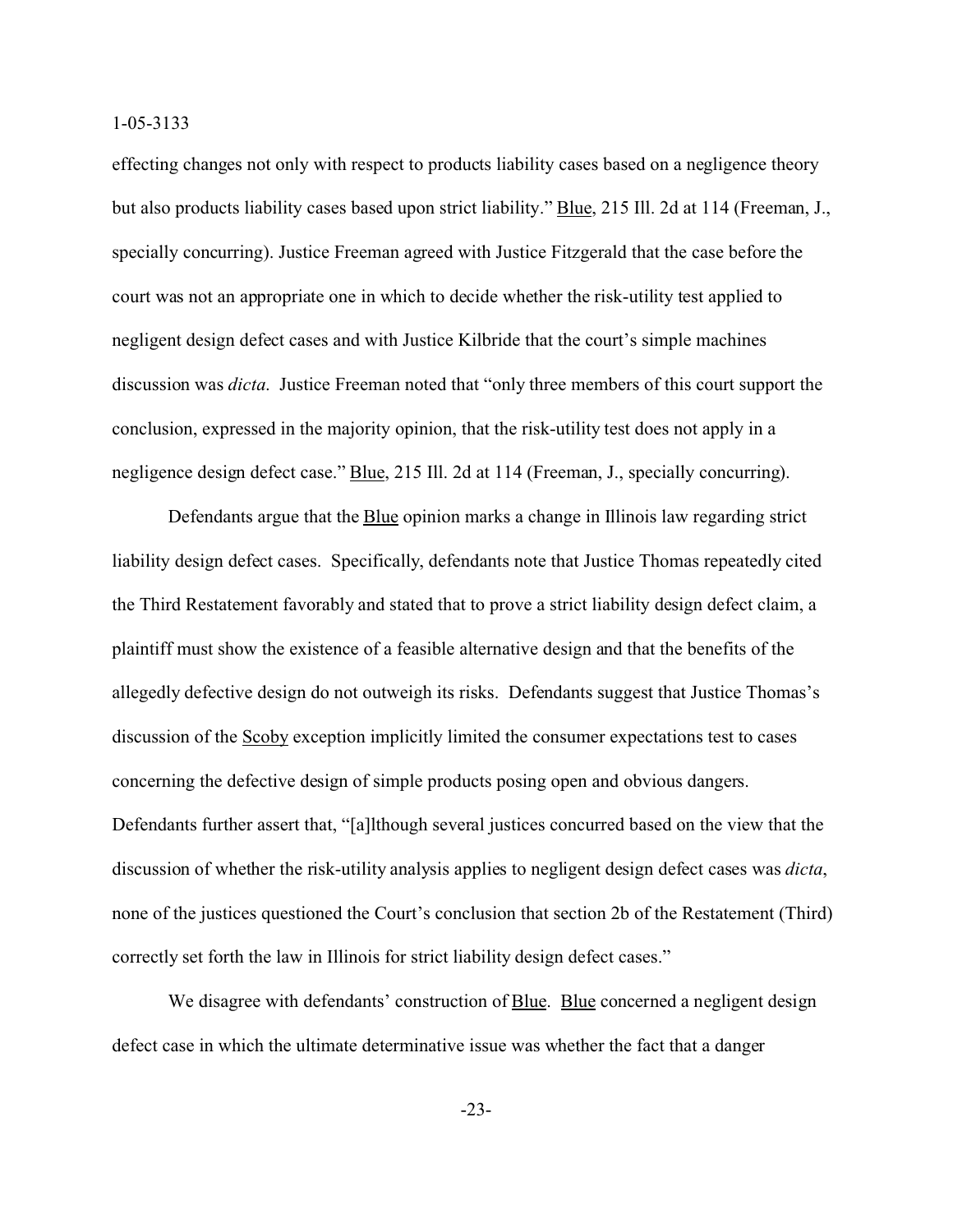presented by the allegedly defective design was open and obvious danger was an absolute bar to the plaintiff's recovery so that a special interrogatory on the subject was appropriate. Though, under the standard created by the court, the plaintiff failed to prove his negligence case, because the defendants did not raise this issue, any objection to that error was foreclosed. Accordingly, the discussion of the issue was *dicta*. Moreover, Justice Thomas, in his discussion of the riskutility test and the Third Restatement of Torts, never explicitly endorsed the Third Restatement or renounced the consumer expectations tests for anything other than simple products whose dangers are obvious, as defendants allege.

We further disagree with defendants' assertion that the discussion of the law of strict liability was binding and was not *dicta* because the concurring justices did not explicitly categorize it as such. On the contrary, Justices Freeman and Fitzgerald, joined by Justice McMorrow, clearly stated that the entire discussion regarding the applicability of the risk-utility test to negligent design defect cases was *dicta*. An integral part of that discussion was the court's analysis of the risk-utility rule as applied to strict liability cases and section 2(b) of the Third Restatement of Torts, which clearly concerns strict liability cases. As Justice Freeman noted, only three members of the court supported the discussion regarding the risk-utility test. See also Calles, 358 Ill. App. 3d at 982 ("Justice Thomas expounded at length on tort law concerning strict products liability, in a portion of his opinion the majority of the court considered *dicta*"). Furthermore, even if the concurring justices did not specifically denounce the court's strict liability discussion as *dicta*, we find that such discussion was clearly *dicta* because the case before the court did not concern the standards applicable to a strict liability design defect case

-24-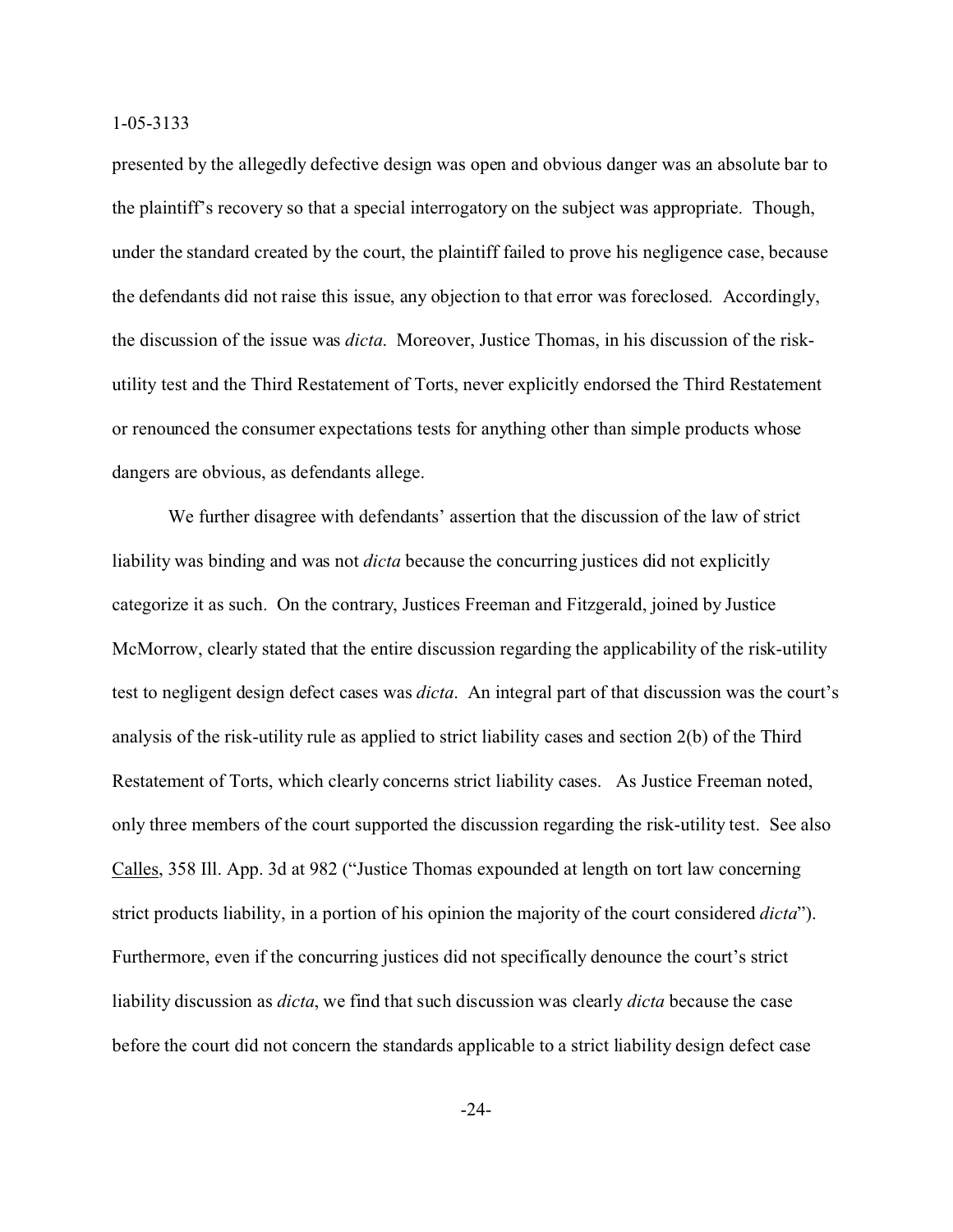and instead concerned a negligent design defect case and because the discussion of the risk-utility test, even in the context of negligent design defect cases, did not determine the outcome of the case. See Rodriguez v. Sherriff's Merit Comm'n of Kane County, 218 Ill. 2d 342, 356 (2006) (finding a statement by the appellate court that was unnecessary to its holding to be *dicta*). Accordingly, we find that the law of Illinois remains that a plaintiff may prove a strict liability design defect by *either* the consumer expectations test *or* the risk-utility test.

Here, plaintiff chose to proceed under the consumer expectations test. The jury was fully instructed on consumer expectations law and was, in our view, fully instructed on the applicable law.

Though we have found that **Blue** does not change the law with regard to the standard required to prove a strict liability design defect claim, we believe that it is important to note that even if, as defendants suggest, **Blue** marked a change in Illinois law, it is doubtful that that change would be applied to this case. This point was conspicuously not raised by either party in its briefs.

The jury in this case returned its verdict on March 15, 2005. Blue was decided on April 7, 2005. A decision of our supreme court is generally applied retroactively to causes pending at the time the decision was announced. Lannom v. Kosco, 158 Ill. 2d 535, 538 (1994); People v. Melka, 319 Ill. App. 3d 431, 437 (2000). However, a supreme court decision will be applied prospectively only if the court expressly states that the decision is to be applied prospectively only or a later court declines to give the opinion retroactive effect with respect to the parties appearing before it. Aleckson v. Village of Round Lake Park, 176 Ill. 2d 82, 86 (1997). A later

-25-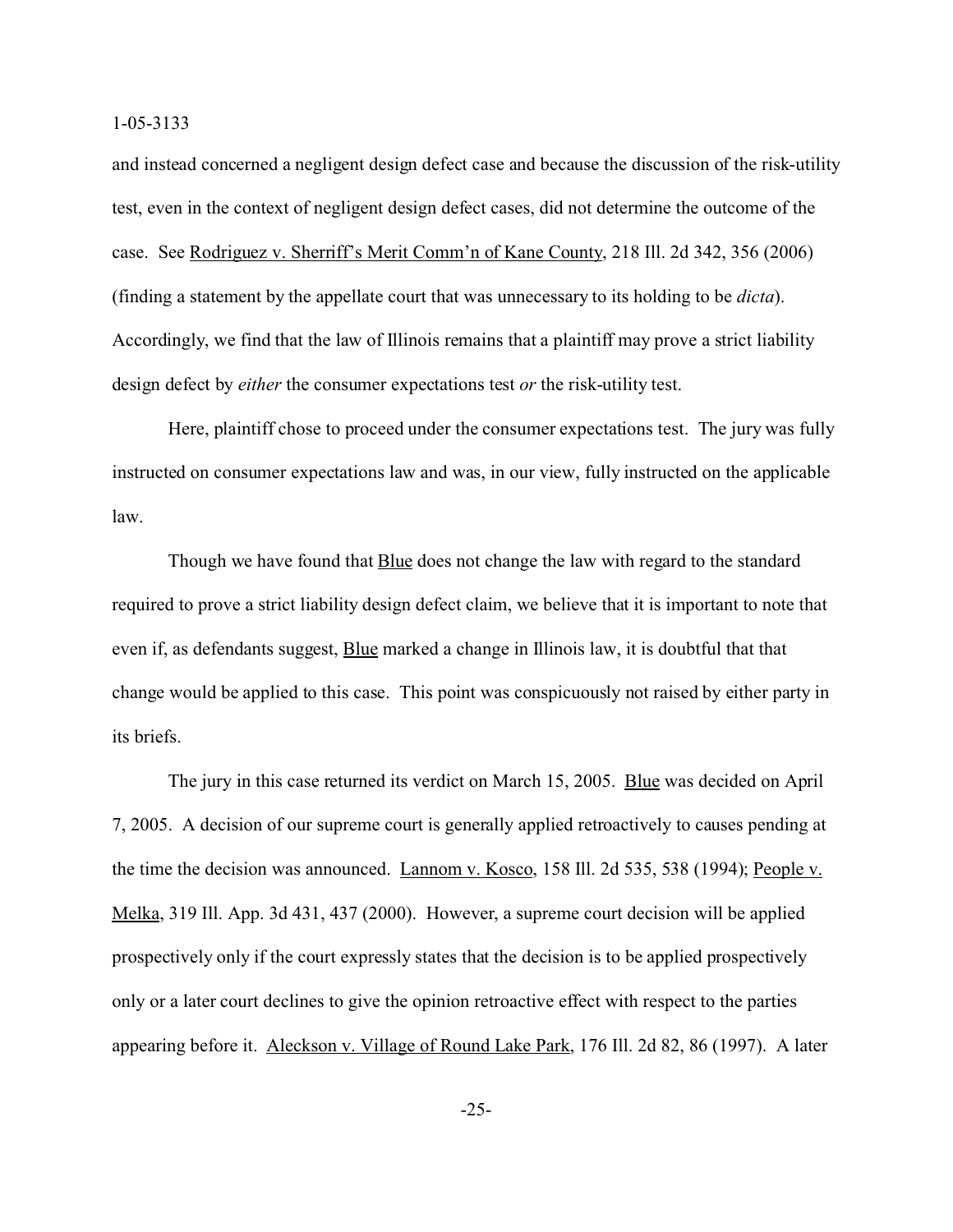court may decide to apply a decision prospectively only if the decision overrules past precedent or decides an issue of first impression that was not clearly foreshadowed. Bogseth v. Emanuel, 166 Ill. 2d 507, 515 (1995). If either of those propositions is true, in determining whether to apply the decision retroactively or prospectively, the later court will also consider whether the purpose of the new rule will be retarded or promoted by retroactive or prospective application and whether retroactive or prospective application is mandated by a balance of the equities. Bogseth, 166 Ill. 2d at 515.

Though, having determined that **Blue** does not change the law, we need not undergo the above analysis, we note that if Blue had adopted section 2 of the Third Restatement of Torts and had limited the consumer expectations test to cases involving simple products posing obvious dangers, it would have arguably overruled Lamkin and Hansen. Moreover, if Blue were found to overrule those precedential cases, considering that the trial, at which plaintiff proceeded under a consumer expectations theory, had already been completed at the time that Blue was decided and that the jury had already been instructed and had already returned a verdict for plaintiff, it is not unlikely that a balance of the equities would result in a finding that the new rule announced in Blue should be applied prospectively only, at least with regards to these parties.

We further reject defendants' argument that the trial court erred in denying their suggested instructions regarding the risk-utility test when it allowed testimony about the risks and benefits of the Escort's seat. As noted above, Illinois courts allow evidence of the risks and benefits of an allegedly defective product as evidence that it did not conform with consumer expectations. See, *e.g.*, Calles, 358 Ill. App. 3d at 979.

-26-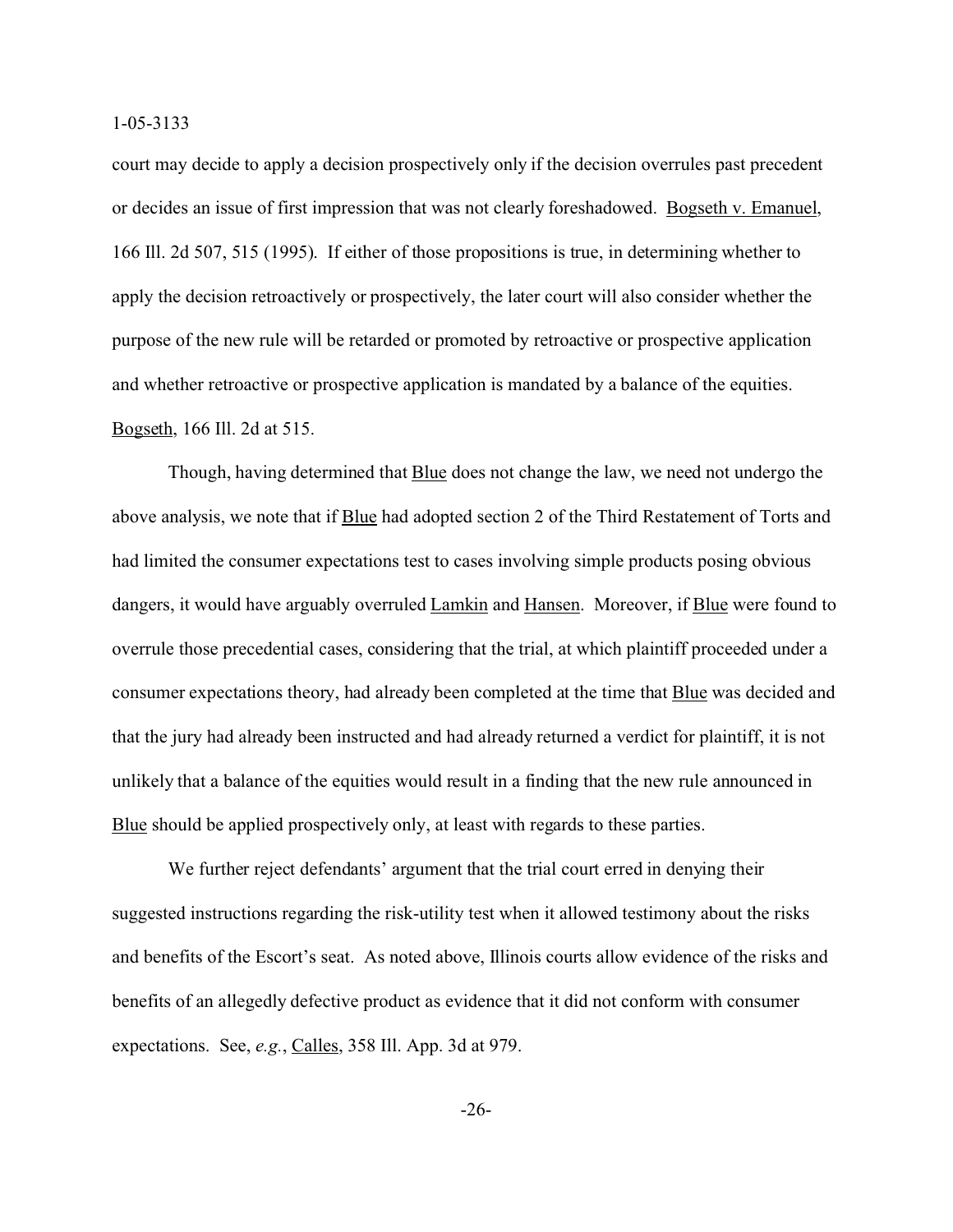We also reject defendants' argument that the trial court erred in declining to instruct the jury on risk-utility rather than consumer expectations because no specific evidence of what a consumer would expect of his car seat was presented. As stated above, the consumer expectation test does not require specific evidence of consumer expectations when the jury can rely on its own experiences to draw its own reasonable conclusions regarding the expectations of an ordinary consumer. Mele, 348 Ill. App. 3d at 14-15.

Finally, we observe that in their reply brief, defendants generally argue that the jury's verdict was against the manifest weight of the evidence. However, this issue was not raised in defendants' opening brief. On the contrary, in their opening brief, defendants' only welldeveloped argument in this regard was that, if the consumer expectations instructions were wrongly given and the court should have instead instructed the jury regarding the risk-utility test, the verdict was against the manifest weight of the evidence because the evidence did not show that the benefits of a yielding seat design were outweighed by its risks. We refuse to address any argument, raised for the first time in defendants' reply brief, that, even if the jury were correctly instructed on the consumer expectations test, under that test, the verdict was against the manifest weight of the evidence. See People v. Brown, 169 Ill. 2d 94, 108 (1995) (issue raised for first time in reply brief is waived).

Defendants next claim that the trial court committed prejudicial error in failing to tender the jury the apportionment instructions drafted by defendants.

Again, we note that we will not reverse on the grounds alleged by defendants unless we find that the trial court abused its discretion and

-27-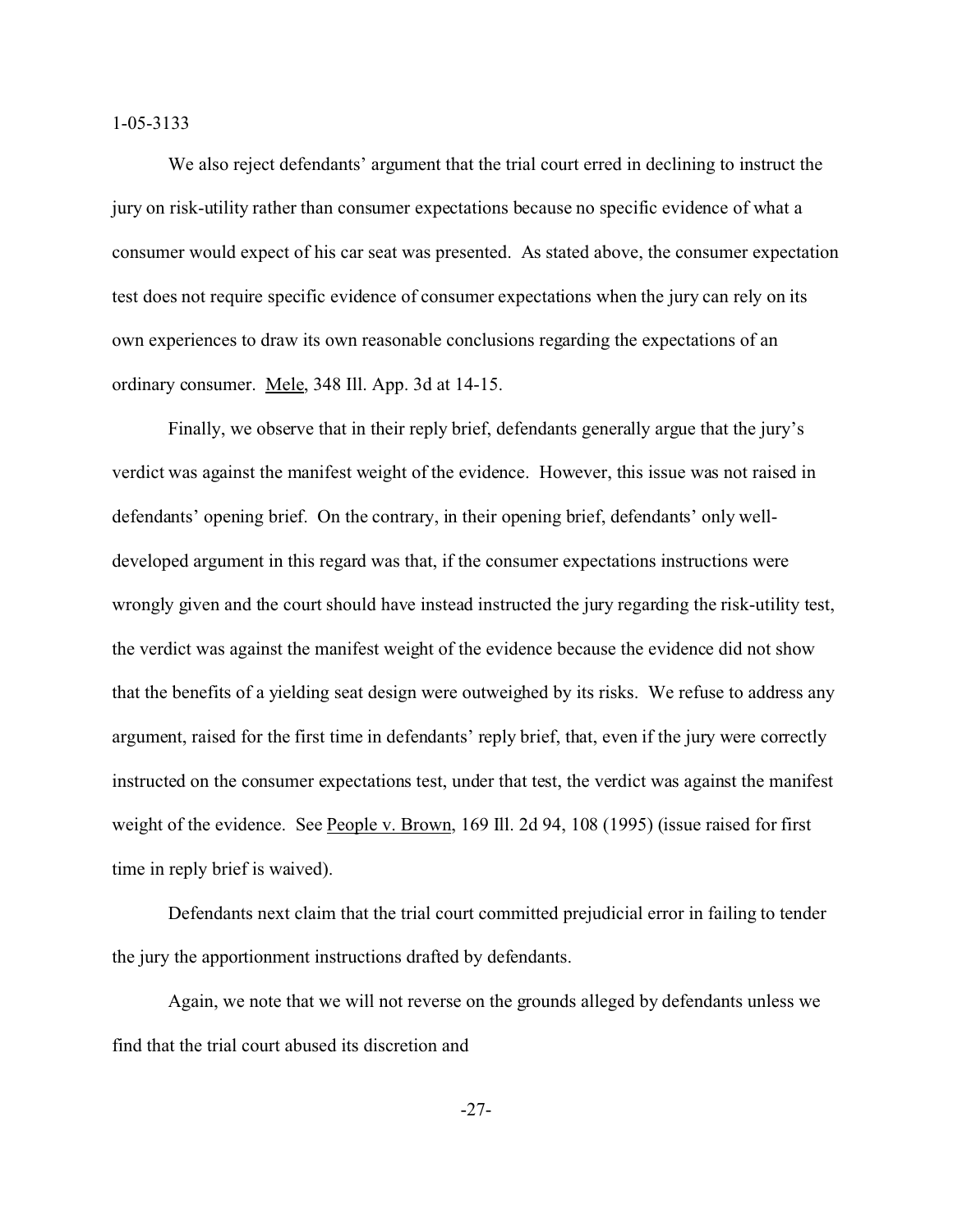"[t]he standard for deciding whether a trial court abused its discretion is whether, taken as a whole, the instructions fairly, fully, and comprehensively apprised the jury of the relevant legal principles. [Citation.] A reviewing court ordinarily will not reverse a trial court for giving faulty instructions unless they clearly misled the jury and resulted in prejudice to the appellant." Schultz, 201 Ill. 2d at 273-74.

Here, the court instructed the jury that Timberlake had been found responsible for James's death. It further instructed the jury, pursuant to a modified version of Illinois Pattern Jury Instructions, Civil, Nos. 600.02 and 600.02 (2005), that if it found that defendants were also legally responsible for proximately causing James's death, then it must apportion the damages "by determining the relative degree of responsibility of" defendants and Timberlake. The court further instructed the jury:

"On your verdict form you will state the percentage of responsibility of each of these defendants, treating Mazda Motor Corporation and Ford Motor Company as a single defendant.

The total of these percentages must add up to 100 percent."

However, the court refused to instruct the jury, as requested by defendants, that if it attributed to either defendants or Timberlake "less than 25% of the responsibility for proximately causing the death, that defendant will be required to pay only the percentage attributed that defendant of the total damage award" and that if it attributed to either defendants or Timberlake "25% or more of the total responsibility proximately causing the death," that defendant would be held jointly and severally liable, meaning that that defendant "could be required to pay 100% of

-28-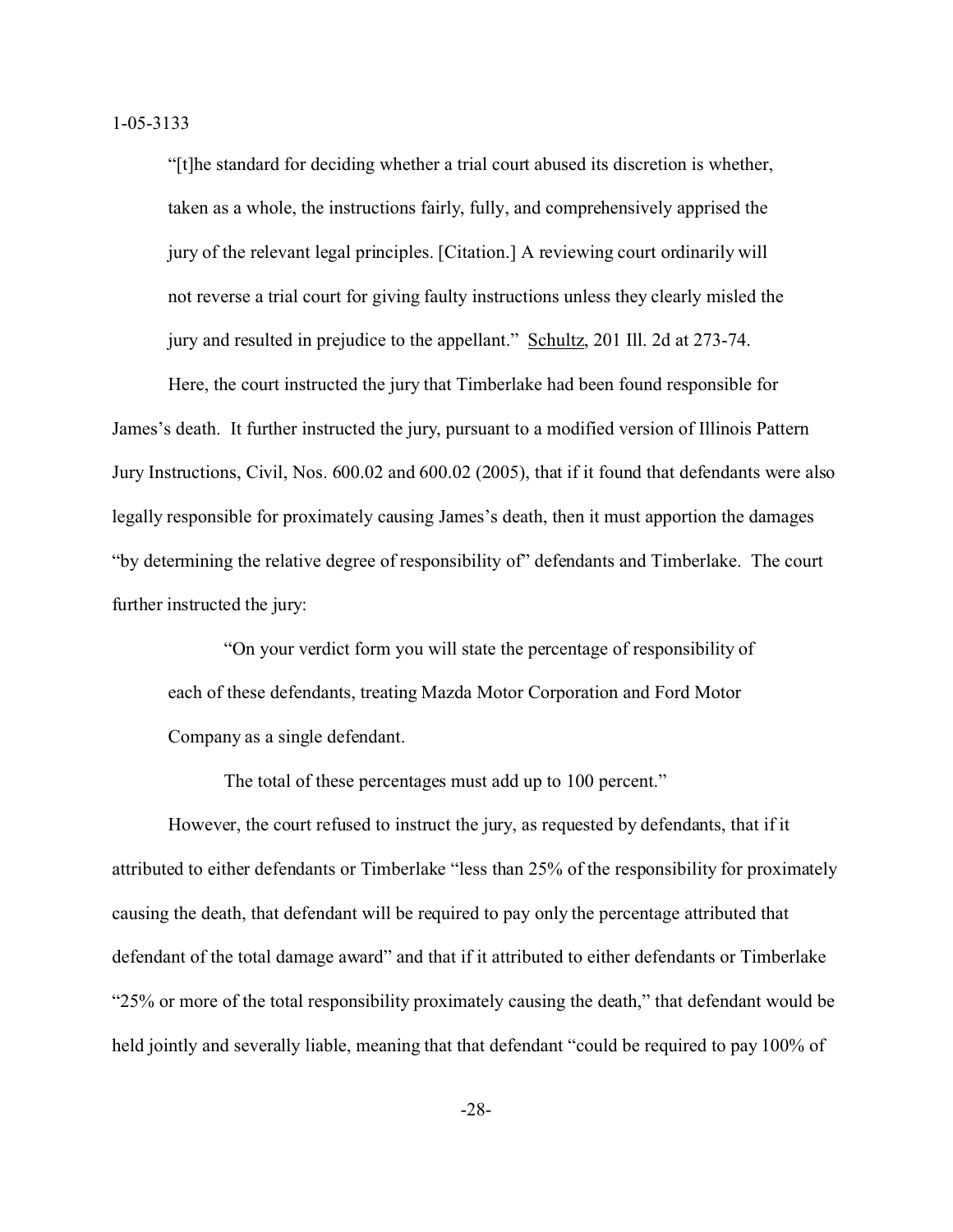the damages awarded, even if the percentage you attribute to that defendant is less than 100%."

After the jury rendered its verdict, three jurors signed affidavits swearing that they thought defendants would only be required to pay 40% of the total damages and that they would not have signed the verdict form had they known that defendants could be held joint and severally liable for the entire amount of the verdict. The trial court disregarded the affidavits.

We first note that the trial court properly disregarded the juror affidavits, which, defendants argue, demonstrate that the jury entered a "compromise verdict" with the intention that defendants pay only \$10.8 million. Generally, a jury verdict cannot be impeached by a juror's testimony. People v. Hobley, 182 Ill. 2d 404, 457 (1998). "This rule prevents the admission of a juror's affidavit to show the 'motive, method or process by which the jury reached its verdict.' " Hobley, 182 Ill. 2d 457, quoting People v. Holmes, 69 Ill. 2d 507, 511 (1978). However, the general rule does not preclude the admission of juror affidavits "which are offered as proof of improper extraneous influences on the jury." Hobley, 182 Ill. 2d at 458. Here, the juror affidavits were offered to prove their motive in setting the amount of the verdict and in apportioning responsibility between defendants and Timberlake. Accordingly, the court was correct not to consider them.

Defendants do not cite any cases that stand for the proposition that their requested instruction on the effect of the law of joint and several liability was required. In fact, as Chief Justice McMorrow observed in her concurrence in Unzicker v. Kraft Food Ingredients Corp., 203 Ill. 2d 64, 104 (2002) (McMorrow, C.J., specially concurring), in cases such as this, "the jury is typically not instructed on the effect of joint and several liability." Furthermore, in response to

-29-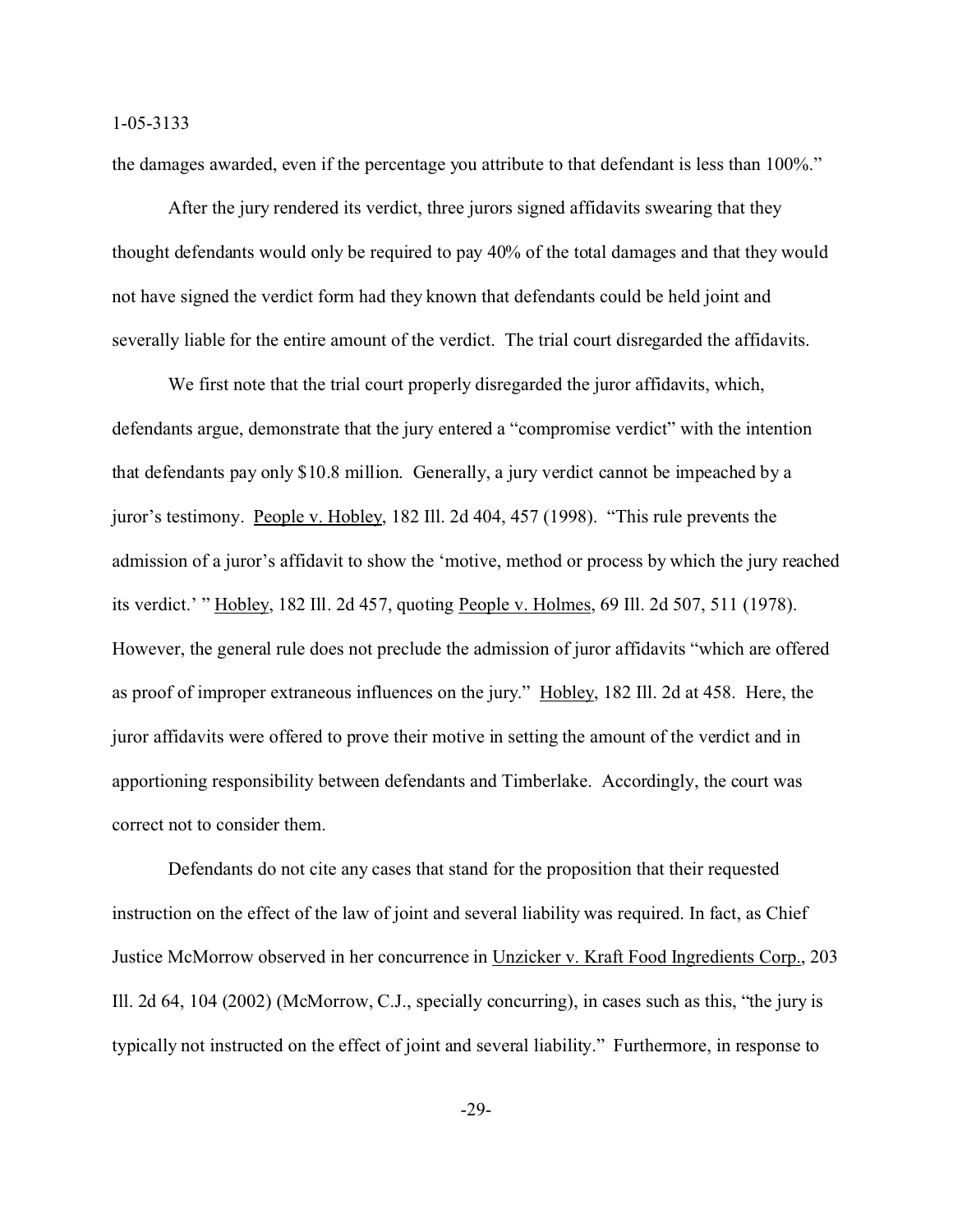the Unzicker defendant's allegation that the statute establishing the law of joint and several liability was unconstitutional, Justice McMorrow wrote that, while instructing a jury on the effect of joint and several liability would help avoid "compromise verdicts," "[w]hether compromise verdicts are a pervasive problem in the civil justice system has been seriously questioned." Unzicker, 203 Ill. 2d at 105 (McMorrow, C.J., specially concurring). Accordingly, we find that the given instructions adequately outlined the procedure for apportioning fault between defendants and Timberlake and the court did not err in denying defendants' requested instruction.

Defendants next contend that the trial court committed prejudicial error in denying defendants' request that it instruct the jury pursuant to Illinois Pattern Jury Instructions, Civil, No. 12.01 (2005) (hereinafter IPI Civil (2005) No. 12.01) that it could consider Timberlake's intoxication in "determining his percentage of fault" and that "[a]n intoxicated person is held to the same standard of care as a sober person."

Plaintiff responds that the instruction was improper because summary judgment had already been entered against Timberlake. Therefore, whether he breached the standard of care or was at fault in bringing about James's death was a forgone conclusion. Instead of determining that issue, the jury was obliged only to assess the degree to which Timberlake was responsible for James's death. We agree with plaintiff's construction of the instruction.

We further agree with plaintiff that French v. City of Springfield, 5 Ill. App. 3d 368 (1972), the case cited by defendants in support of their contention that the court's failure to give the requested instruction on intoxication requires reversal, is distinguishable from the case at bar.

In French, the defendant argued at trial that the negligence of a nonparty intoxicated

-30-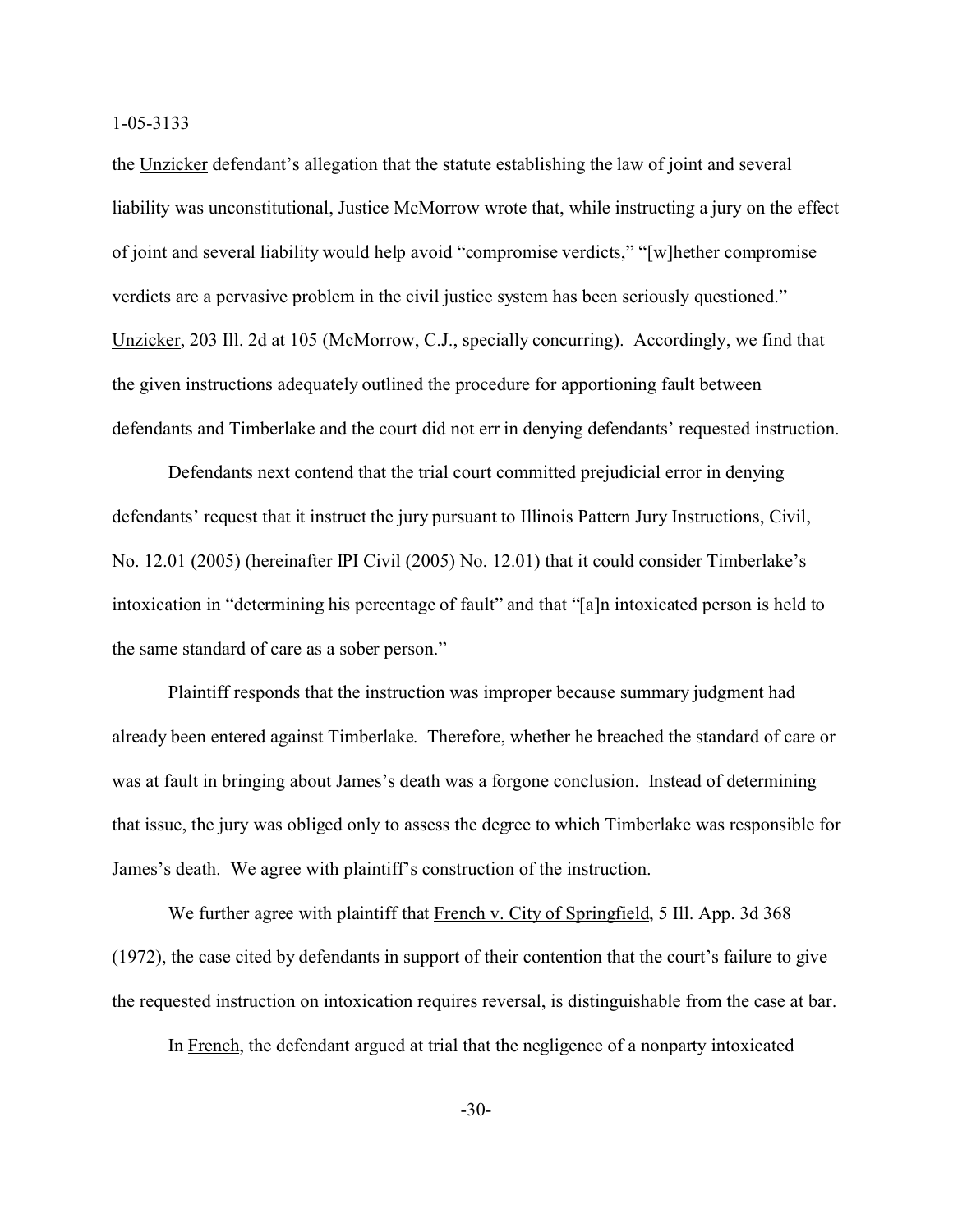driver was the sole proximate cause of the plaintiff's injury. Evidence was presented at trial that the driver may have been drinking. Because the trial court did not instruct the jury pursuant to IPI Civil (2005) No. 12.01, the jury was not apprised of the effect of the driver's intoxication or his standard of care. Failure to instruct the jury on the standard of care to which the driver was held was reversible error. On the contrary, here, the court had already concluded that Timberlake was negligent. Accordingly, the standard of care to which he was held was unimportant for the jury's purposes.

Defendant finally alleges that the trial court erred in denying their request that it instruct the jury pursuant to Illinois Pattern Jury Instructions, Civil, No. 12.04 (2005) (hereinafter IPI Civil (2005) No. 12.04), that if it decided "that the sole proximate cause of the death of James Mikolajczyk was the conduct of William Timberlake and not that of Ford/Mazda, then your verdict should be for Ford/Mazda."

The Notes on Use of IPI Civil (2005) No. 12.04 specifically state, "This instruction should be used only where negligence of a *person who is not a party to the suit* may have concurred or contributed to cause the occurrence." (Emphasis added.) IPI Civil (2005) No. 12.04, Notes on Use, at 58. Here, the court correctly denied the requested instruction because, though the issue of Timberlake's negligence had already been decided at the time of trial, Timberlake remained a party to the suit.

Defendants next contend that the trial court erred in permitting plaintiff's experts to testify to other accidents. Defendants argue that the other accidents were not substantially similar to James's accident and that the experts' testimony was hearsay, irrelevant, and prejudicial.

-31-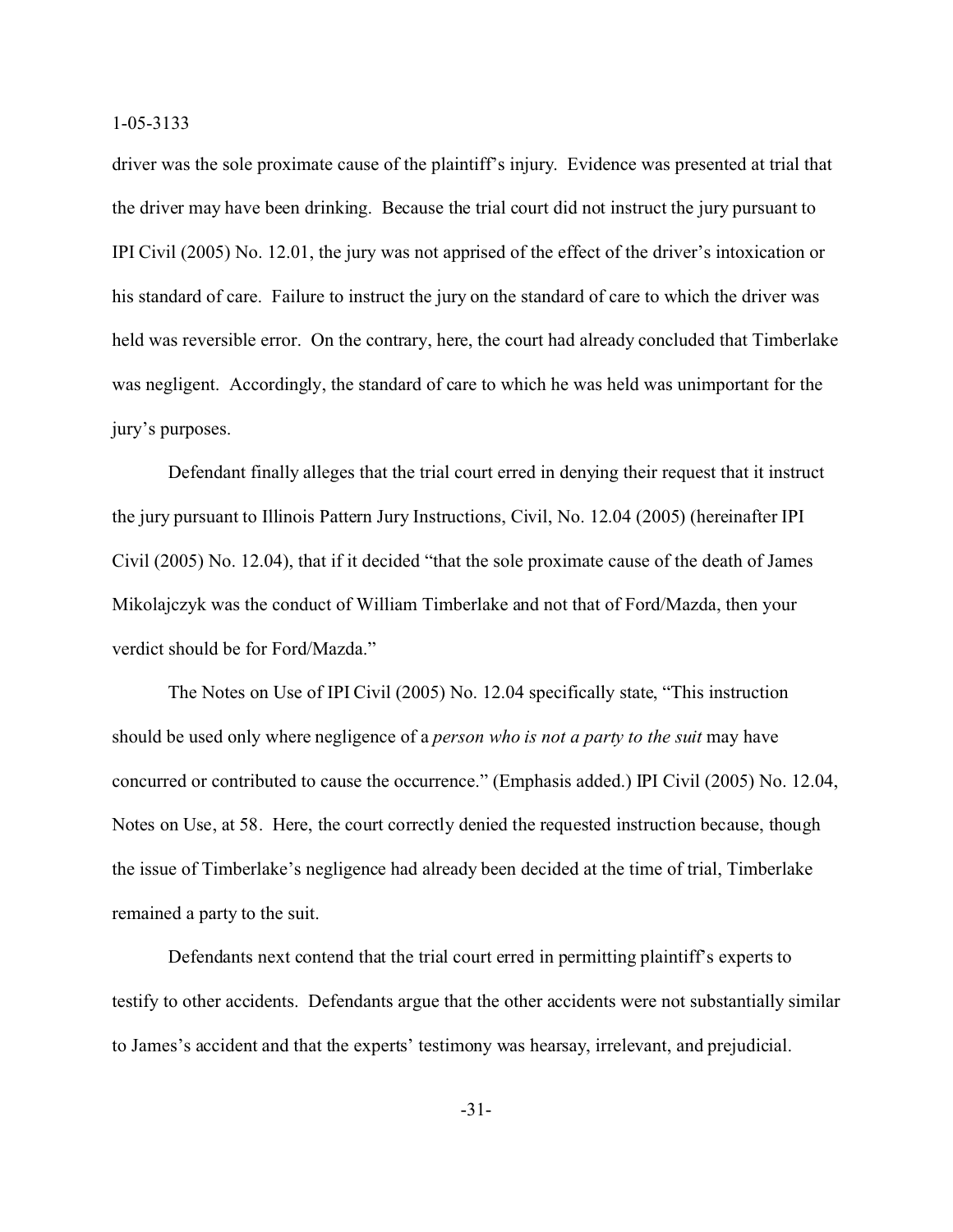" 'The admission of evidence in a trial is within the sound discretion of the trial court and will not be reversed absent an abuse of discretion.' [Citation.] An abuse of discretion exists where no reasonable person would agree with the position of the trial court." Brax v. Kennedy, 363 Ill. App. 3d 343, 355 (2005), quoting Skubak v. Lutheran General Health Care Systems, 339 Ill. App. 3d 30, 36 (2003). Evidence of prior accidents is generally admissible to show that the product causing the accidents is dangerous and defective. Bass v. Cincinnati, Inc., 180 Ill. App. 3d 1076, 1080 (1989). However, in order to be admissible, the prior accident must have involved equipment that was in substantially the same condition as that involved in the accident in question and the accidents themselves must be substantially similar. Bass, 180 Ill. App. 3d at 1079; Gowler v. Ferrell-Ross Co., 206 Ill. App. 3d 194, 202 (1990). It need not be shown that the prior accidents occurred in an identical manner to the accident in question, just that the accidents were substantially similar. Bass, 180 Ill. App. 3d at 1080; Gowler, 206 Ill. App. 3d at 202.

In this case, plaintiff presented evidence of three other accidents. In the first, the driver of a 1998 Escort, Yolanda Teters, was hit from behind while pulling out of a driveway. Her yielding seat ramped and her head struck the back seat of her car causing injuries that resulted in her death. In the second, the driver of a 1997 Escort, Betty Potter, lost control and hit a tree with the back of her car. Her yielding seat ramped and her head struck the back seat of her car causing injuries that resulted in her paralysis. In the third, the driver of a mid-1980s Escort, Cathy Bitters, was involved in a rear collision that caused her car to roll. Her yielding seat ramped and her head struck the back seat of her car causing injuries that resulted in her paralysis.

-32-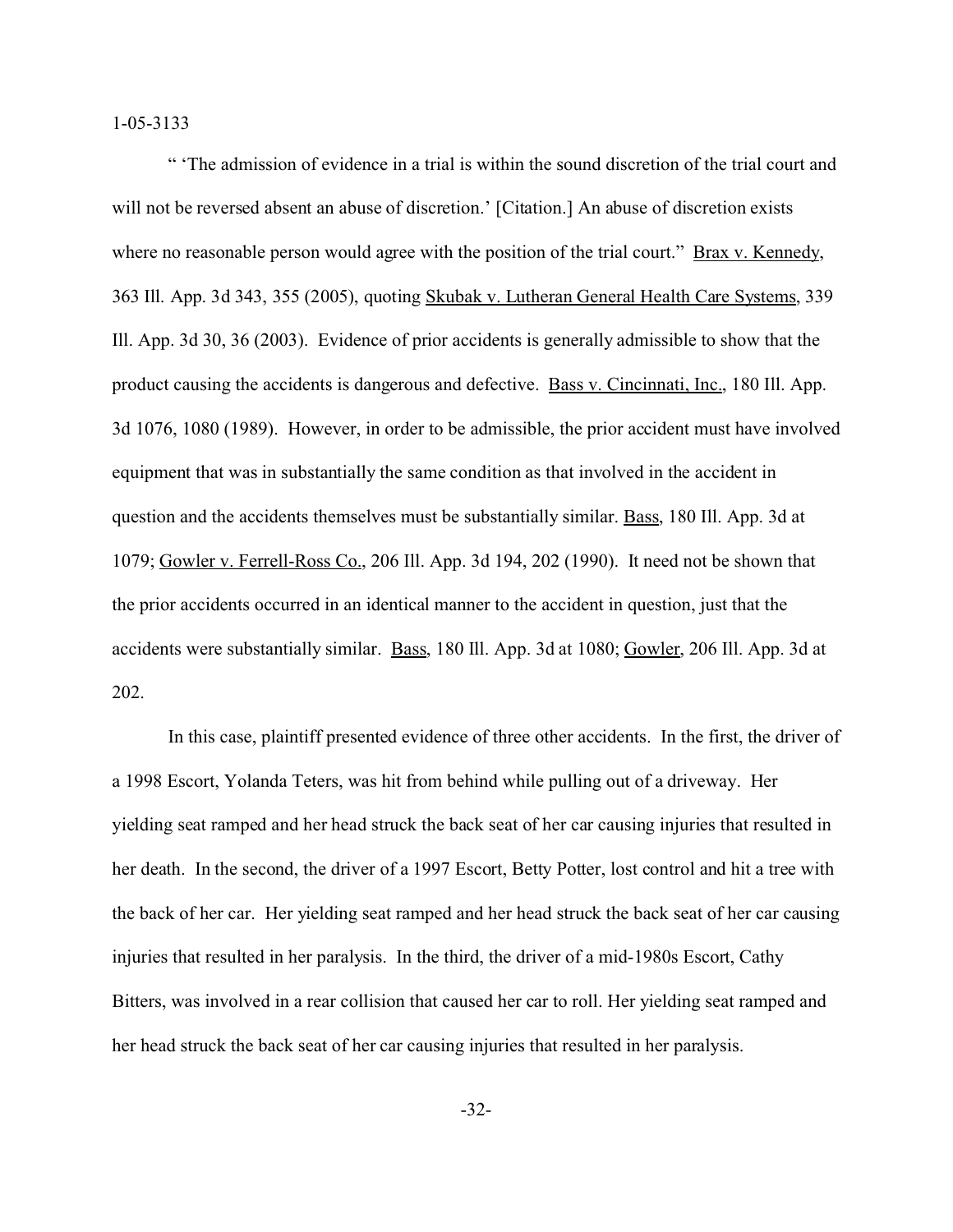Defendants contend that these accidents are not substantially similar to the case at bar because the seats in the other accidents were not CT20 seats, as James's was, because the seats did not utilize the same seat belt system as James's did, because two of the other Escorts were four door sedans while James's was a two door and because the other accidents were not rear-end collisions occurring while the Escorts were stopped.

While clearly James's accident was not identical to Teters's, Potter's or Bitters's accident, all involved the same alleged defect, a seat that was built with inadequate strength, and in each, that allegedly defective seat caused the accident victim's brain and spinal injuries. See Gowler, 206 Ill. App. 3d at 203 ("the cracking mill involved in each accident had the same design defect as did the cracking mill on which plaintiff was injured and the resulting injuries from the other cracking mills were similar to the injury incurred by plaintiff. Therefore, the trial court properly admitted evidence of subsequent accidents"). Moreover, all accidents involved an impact to the rear of the cars driven by the accident victims. Accordingly, we cannot say that the other accidents were so dissimilar that the trial court abused its discretion in admitting evidence concerning them.

We further find, contrary to defendants' contention, that the evidence was relevant and was not hearsay and that the admission of the evidence was not overly prejudicial. Curiously, plaintiff has failed to respond to these contentions.

First, defendants' contention that the experts' testimony was hearsay is waived. Though defendants objected to the admission of the evidence on the grounds that the accidents were not substantially similar, they did not raise hearsay as a basis for their objection. See Land & Lakes

-33-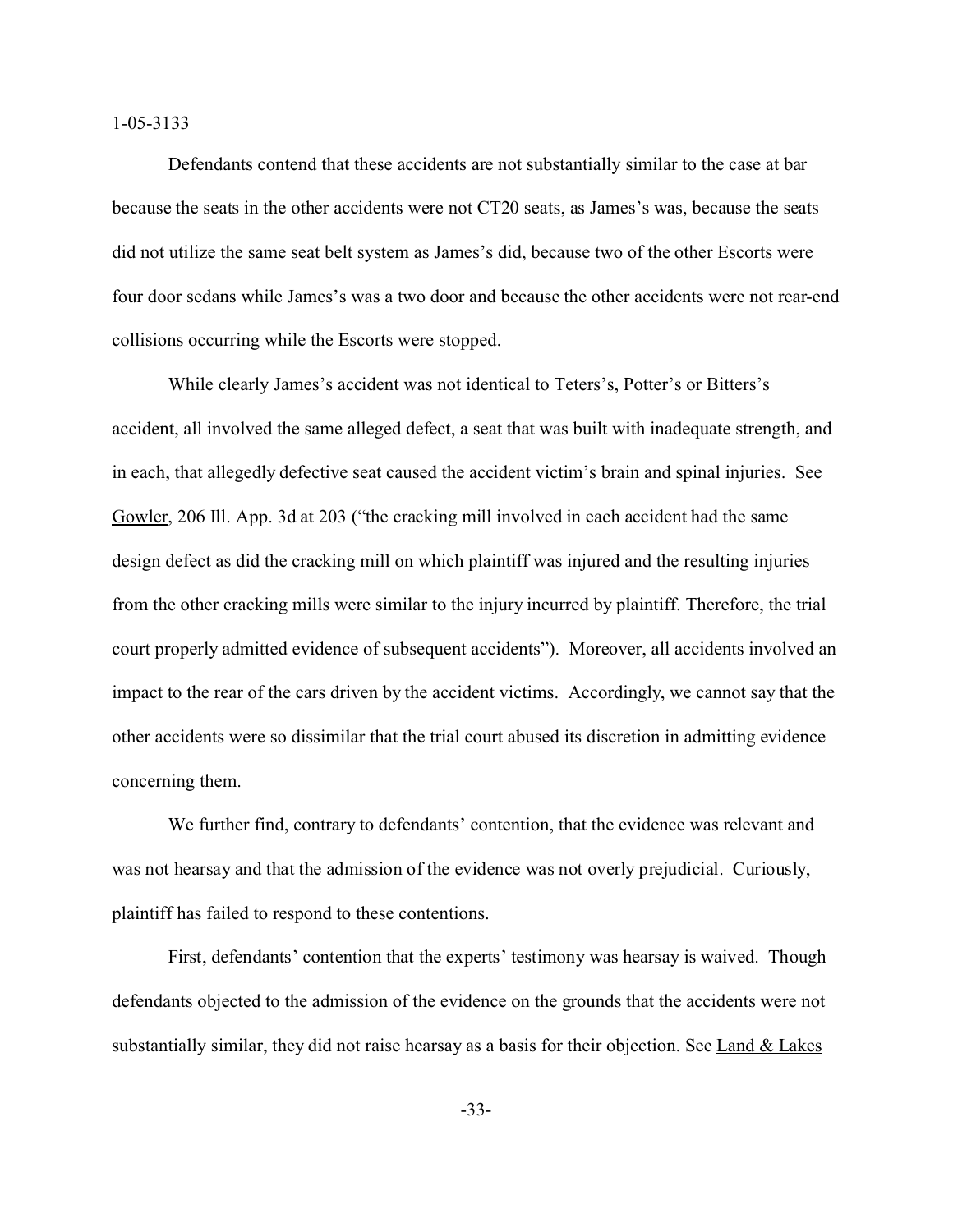Co. v. Industrial Comm'n, 359 Ill. App. 3d 582, 596 (2005) (Donovan, J., specially concurring) ("[a] party is required to make specific objections to evidence, based on particular grounds, and the failure to do so results in a waiver of objections as to all other grounds not specified or relied on"); Barreto v. City of Waukegan, 133 Ill. App. 3d 119, 130 (1985).

Waiver aside, defendants' contention regarding hearsay fails. Hearsay is an out-of-court statement presented for the truth of the matter it asserts that is dependent for its value on the credibility of an out-of-court declarant. Chapman v. Hubbard Woods Motors, Inc., 351 Ill. App. 3d 99, 106 (2004).

First, the experts testified to the results of their investigations of the other accidents. Though they were not at the scenes of the accidents, they had personal knowledge of what took place pursuant to their investigations of those accidents; their testimony reflected their investigations, rather than the statement of an out-of-court declarant. Moreover, even if the experts' statements were not based on their personal observations, they are not inadmissible hearsay because they were not presented for the truth of the matter they asserted. The experts' testimony asserted that Teters, Potter and Bitters were injured when their cars were struck from the rear and their seats ramped. However, the testimony was presented to rebut defendants' assertion that accidents such as James's were very rare, to show that the design of James's seat was dangerous and to show that the seat's performance in James's accident was reasonably foreseeable to defendants.

We further find that the testimony was relevant and was not overly prejudicial. As stated above, the testimony regarding other similar accidents was relevant to show that James's seat

-34-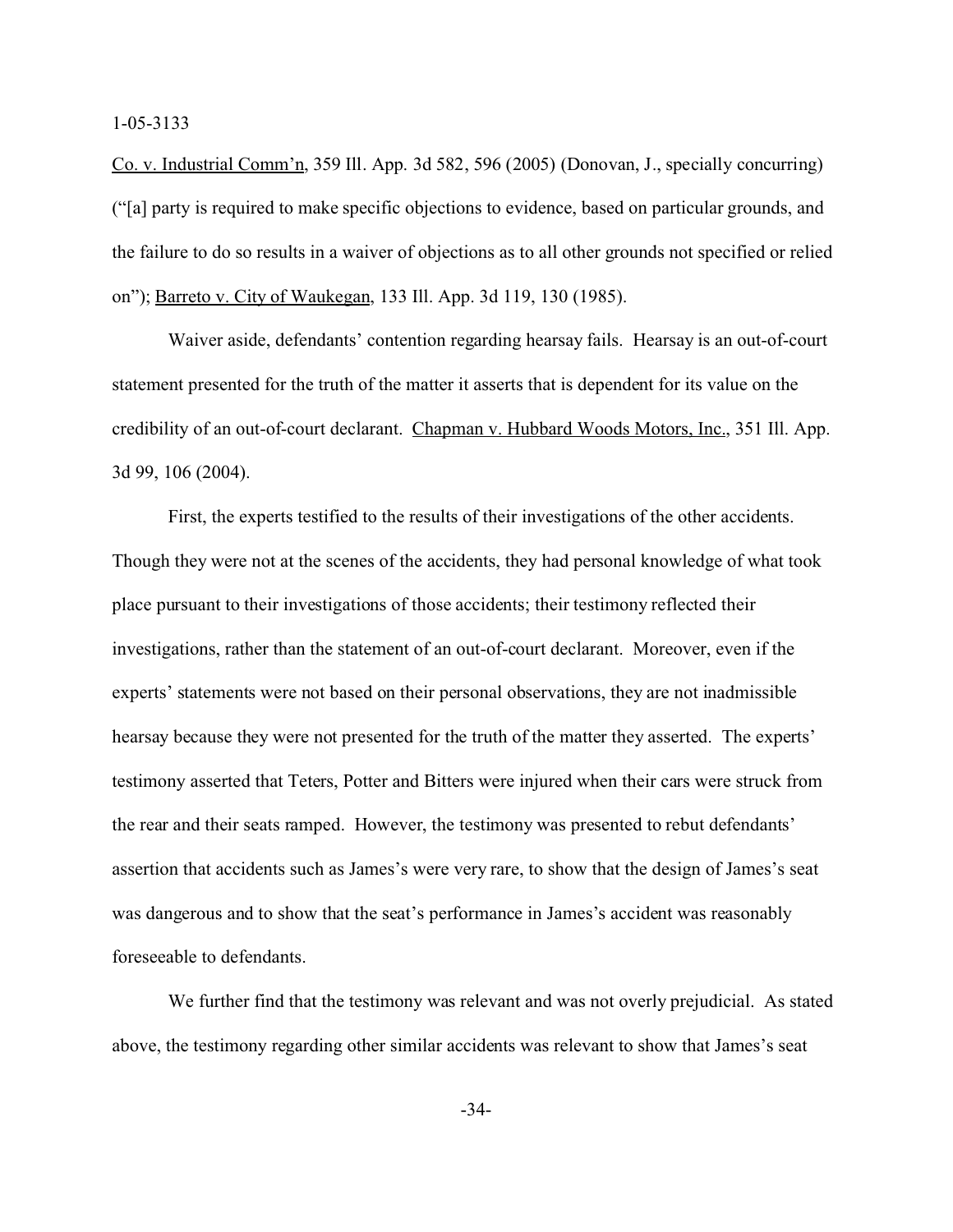was unreasonably dangerous and that the seat would ramp and cause his fatal injuries was reasonably foreseeable to defendants. Furthermore, we cannot say that the probative value of the evidence was outweighed by its prejudicial impact, particularly in light of the fact that the experts' testimony on the subject of other accidents was brief.

Notably, in a footnote, defendants observe that plaintiff's experts were also permitted, over defendants' objection, to testify regarding the performance of rigid seats in police vehicles. However, defendants do not develop an argument that the court erred in admitting that evidence, only suggesting that its admission, coupled with the admission of testimony regarding Teters's, Potter's and Bitters's accidents, was prejudicial and denied defendants a fair trial, and do not cite authority in support thereof. Accordingly, we refuse to address this contention. See Official Reports Advance Sheet No. 21 (October 17, 2001), R. 341(a), eff. October 1, 2001 (noting that footnotes are discouraged); Official Reports Advance Sheet No. 21 (October 17, 2001), R. 341(h)(7), eff. October 1, 2001 (requiring that an appellant's brief include citations to the authorities and pages of the record relied upon); People ex rel. Department of Labor v. General Electric Co., 347 Ill. App. 3d 72, 87 (2004) ("[s]ubstantive arguments may not be made in footnotes and responses made thereto are likewise improper"); In re Marriage of Suriano, 324 Ill. App. 3d 839, 851 (2001) (lack of citation to legal authority results in waiver of an appellant's contention).

Defendants next contend that the jury's \$25 million verdict for loss of society is arbitrary and excessive. They ask that we, therefore, vacate the judgment of the trial court and remand for a new trial, or, in the alternative, that we order remittitur to reduce the amount of the loss of

-35-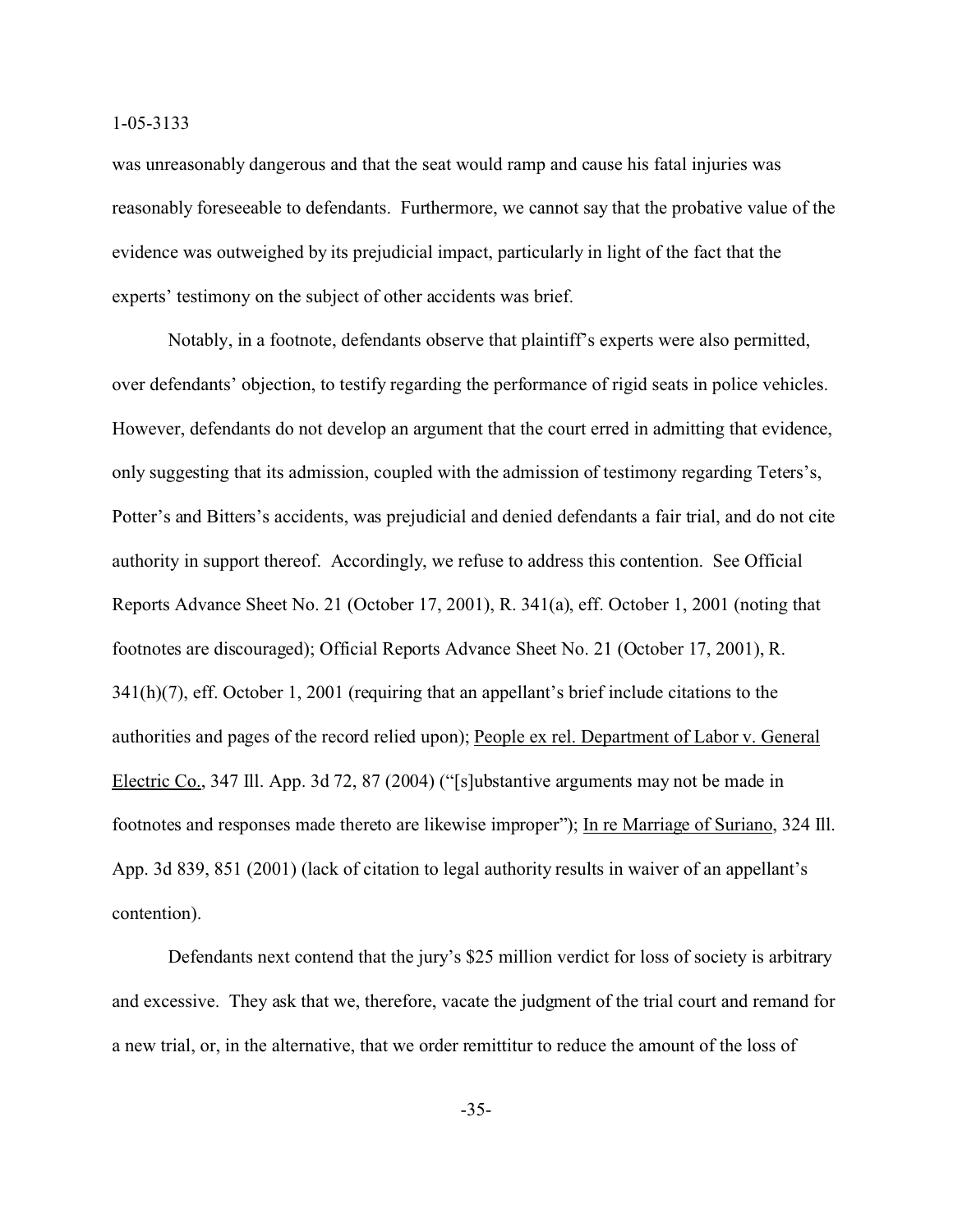society award.

"The determination of damages is a question reserved to the trier of fact, and a reviewing court will not lightly substitute its opinion for the judgment rendered in the trial court. [Citations.] An award of damages will be deemed excessive if it falls outside the range of fair and reasonable compensation or results from passion or prejudice, or if it is so large that it shocks the judicial conscience." Richardson v. Chapman, 175 Ill. 2d 98, 113 (1997).

Defendants argue that the loss of society verdict was excessive because "[n]o Illinois court has ever upheld an eight-figure loss of society award. Nor is there some unusual evidentiary basis that could justify an eight-figure award in this case." Defendants cite several Illinois cases in which the juries awarded lesser loss of society awards than was awarded here in support of their argument. See, *e.g.*, Jones v. Chicago Osteopathic Hospital, 316 Ill. App. 3d 1121 (2000) (upholding a \$2.2 million loss of society award).

Plaintiff urges us not to compare the verdict amount in this case to other cases, arguing that such a comparison is not authorized under Illinois case law. Plaintiff points out that, should we determine that comparison is appropriate, several courts have upheld noneconomic awards to accident survivors in the tens of millions. See, *e.g.*, Richardson, 175 Ill. 2d 98 (upholding an award of \$3.5 million for disability, \$2.1 million for disfigurement and \$4.6 million for pain and suffering, for a total noneconomic award of \$10.2 million); Barton v. Chicago & North Western Transportation Co., 325 Ill. App. 3d 1005 (2001) (upholding an award of \$9 million for disability, \$8 million for disfigurement, \$8 million for pain and suffering and \$3 million for

-36-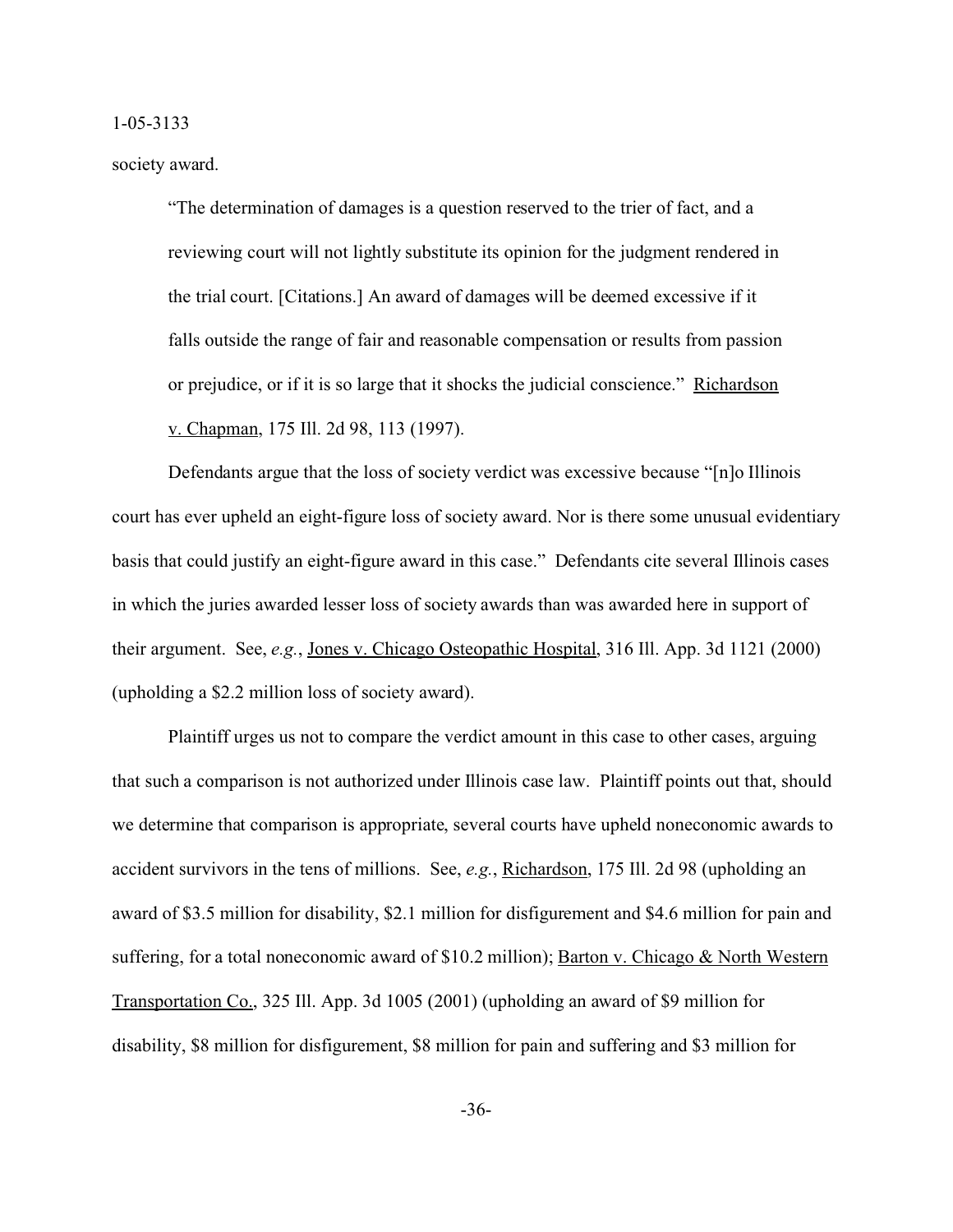future pain and suffering, for a total noneconomic award of \$28 million).

This issue was recently addressed in Velarde v. Illinois Central R.R. Co., 354 Ill. App. 3d 523 (2004). The Velarde court cited Richardson, in which the supreme court refused to engage in comparison of verdicts and noted that Illinois courts have traditionally declined to make comparisons when determining whether an award is excessive, and Tierney v. Community Memorial General Hospital, 268 Ill. App. 3d 1050 (1994), in which the court stated that it is simply not the law in Illinois to compare a jury's verdict to other similar awards. The Velarde court examined Johnson v. May, 223 Ill. App. 3d 477 (1992), a case cited by the Velarde defendants and the defendants in this case in support of a comparison of awards. The court noted that the Johnson court only made passing reference to the jury award in another case in support of its conclusion that a judgment for the defendants was contrary to the weight of the evidence. Specifically, the Johnson court stated:

"The reported case law shows that persons afflicted with posttraumatic stress disorder arising from accidents comparable in severity to [the plaintiff's] have received as much as a half a million dollars in noneconomic damages from the negligent party. While the magnitude of that award is *scarcely controlling in other cases*, we think that it is at least some indicia of just how far off the mark the jury's verdict was in this case." (Emphasis added.) Johnson, 223 Ill. App. 3d at 488.

The Velarde refused to read "Johnson to mean that a bare comparison of dollar figures is an appropriate basis for deeming an award excessive" and declined "to depart from 'the clear weight

-37-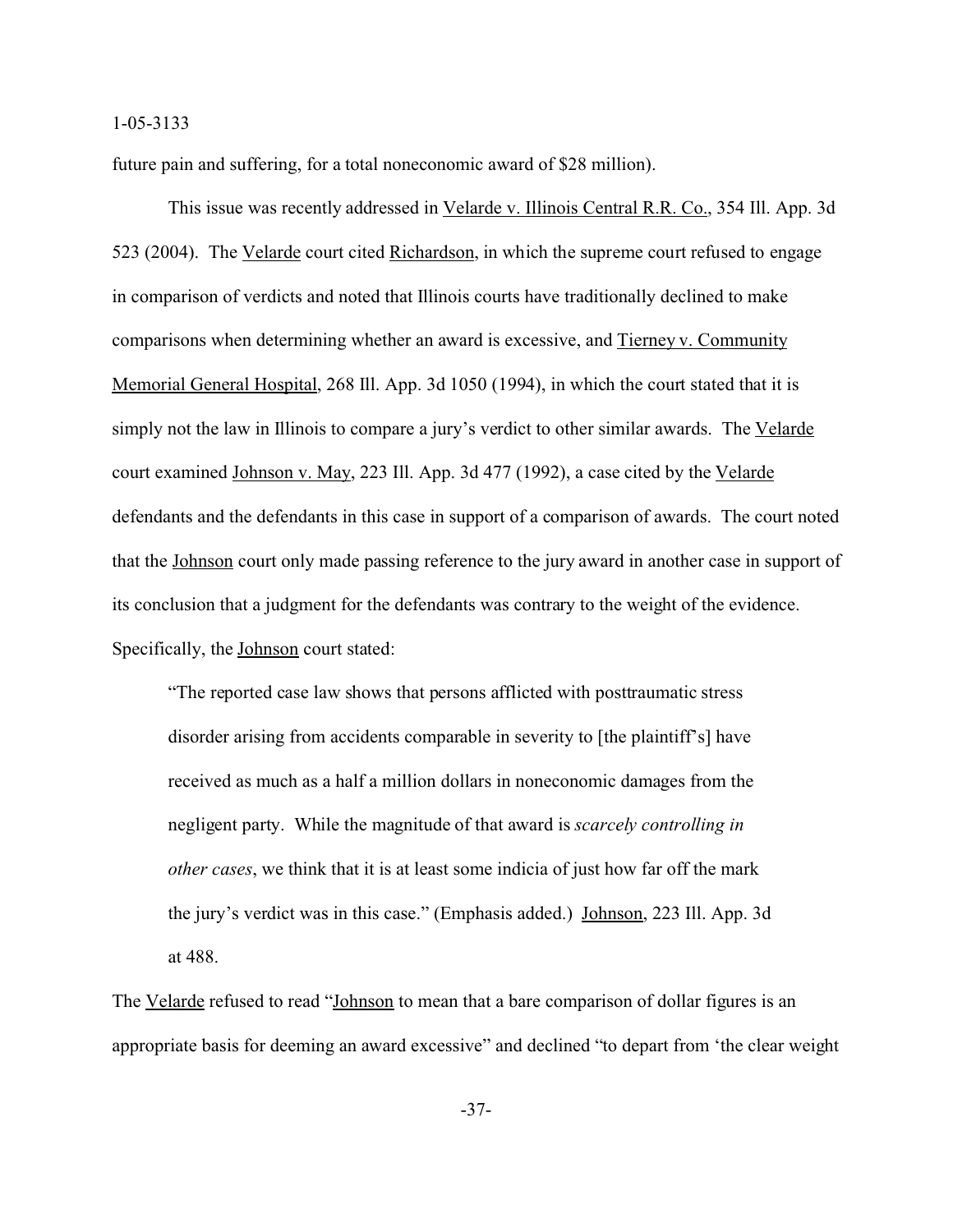of Illinois authority [which] reject[s] the "comparison" concept.' " Velarde, 354 Ill. App. 3d at 542, 543, quoting Tierney, 268 Ill. App. 3d at 1065.

We agree with Velarde's assessment of Illinois law and refuse to compare the amount awarded in this case to the amounts awarded in other cases in determining whether the verdict was excessive.

Defendants further argue that the jury's \$25 million loss of society award was "punitive, not compensatory." They note that the loss of society award, which they categorize as "punitive," is 12 1/2 times the amount of the award for loss of money, goods and services. Defendants cite State Farm Mutual Automobile Insurance Co. v. Campbell, 538 U.S. 408, 425, 155 L. Ed. 2d 585, 605-06, 123 S. Ct. 1513, 1524 (2003), in which the Court noted that "in practice, few awards exceeding a single-digit ratio between punitive and compensatory damages, to a significant degree, will satisfy due process," and Heldenbrand v. Roadmaster Corp., 277 Ill. App. 3d 664, 674 (1996), in which this court noted that a punitive damage award of three times the compensatory damage amount is appropriate.

We agree with plaintiff's assessment of this argument that "[c]iting punitive damages decisions makes no sense." Although defendants contend that a loss of society award of \$25 million must be punitive rather than compensatory, they do not develop this argument. Moreover, as plaintiff notes, punitive damages were not requested or authorized in this case. The \$25 million loss of society award was pecuniary, not punitive. See Drews v. Gobel Freight Lines, Inc., 144 Ill. 2d 84, 92 (1991) (loss of society, companionship and conjugal relations are compensable pecuniary damages in a wrongful death suit). Accordingly, the three to one ratio

-38-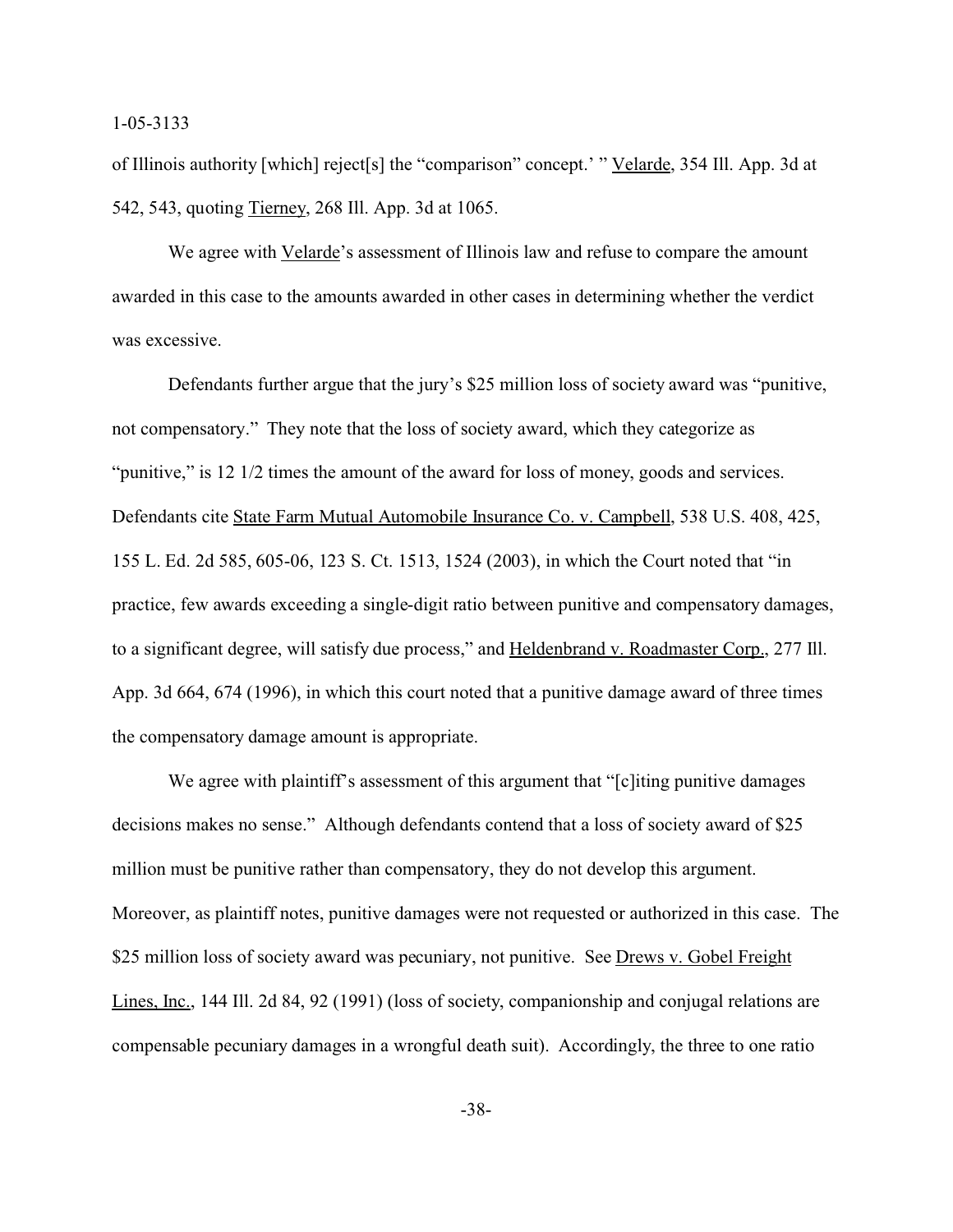applicable in assessing whether punitive damage amounts are excessive is inapplicable to this case.

Nonetheless, though we refuse to deem the loss of society award excessive merely because it was larger than loss of society awards in other cases, and though we refuse to regard the loss of society award as punitive, we cannot allow the \$25 million loss of society award to stand because it exceeds fair and reasonable compensation and shocks the judicial conscience.

The testimony presented at trial showed that the Mikolajczyk family was very close. They spent a great deal of time together. James was very affectionate with plaintiff. James was best friends with his daughter, coached his son's sports teams and engendered in his son a love of science. When James died, plaintiff was left to raise the children, who were 10 and 14 years old, alone. Since their father's death, both children have dealt with emotional problems. However, each has also gone on to be a successful student. In fact, Adam has gone on to earn a scholarship to Notre Dame.

In plaintiff's closing statement, plaintiff's attorney reiterated the testimony concerning the family's close relationship. Plaintiff's attorney then stated:

"When it comes down to it, I'm almost without the ability to give you a dollar value that makes sense for the loss of society. It's something that I have struggled with because I know it's your chore and it's uniquely your chore and it's one that the lawyers are free on both side[s] to make suggestions and I will.

I can't believe that a fair appraisal of the loss of society that these people have suffered would be less than \$25 million. I can't believe it."

-39-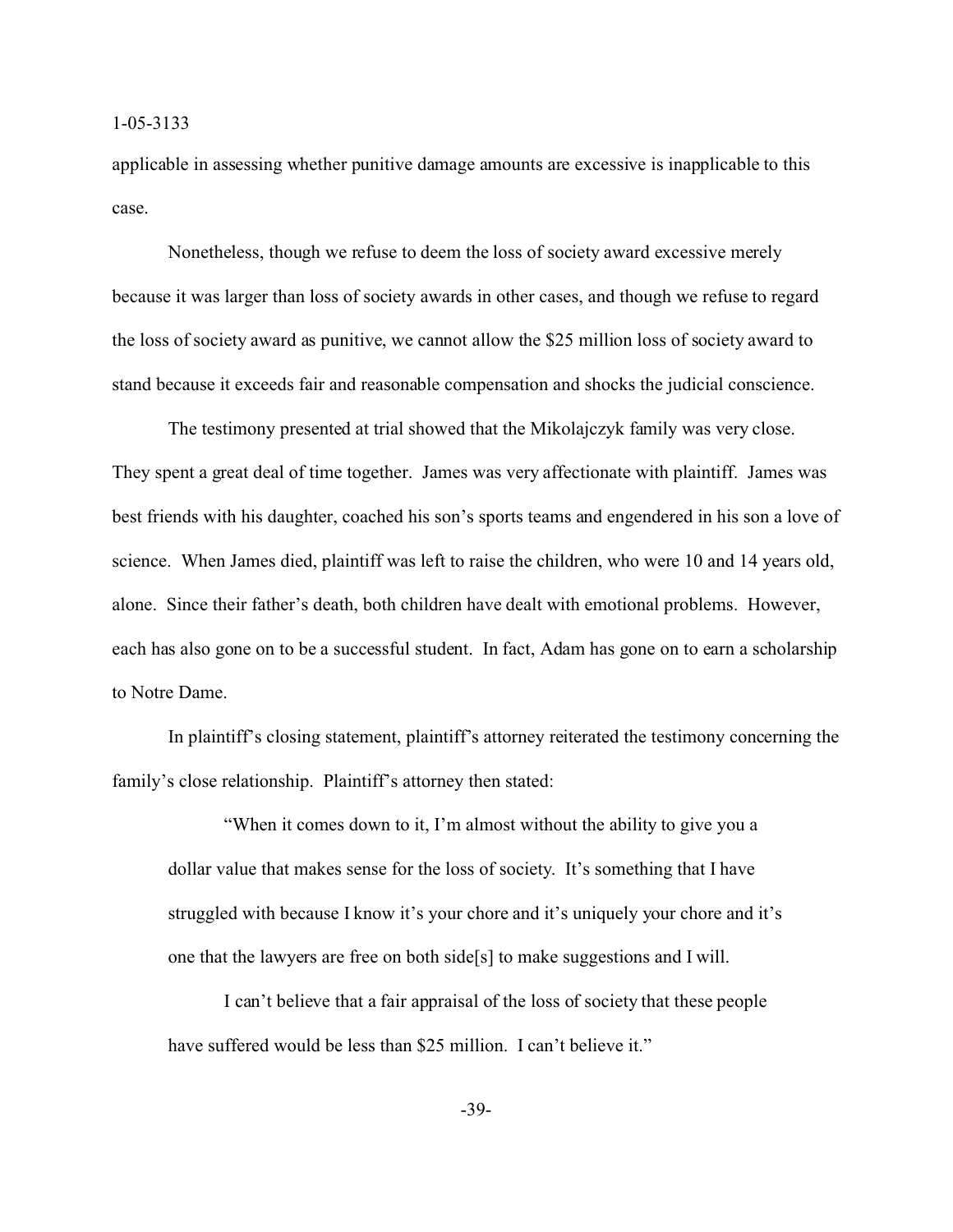Though defendants' attorney did not suggest a damages amount, he reminded the jury:

"Under the law, under the law, you're required to find just and fair compensation and you have to be reasonable and fair.

Standing up here as [plaintiff's attorney] has done, he can ask for anything. It doesn't mean it's fair. It doesn't mean it's just. It doesn't mean it's reasonable. But that's for you to decide."

In their posttrial motion, defendants argued that the \$25 million loss of society award was excessive. In refusing to grant a new trial on that basis or to remit the amount of the award, the trial court stated:

"Many plaintiffs' attorneys say that their plaintiffs are great plaintiffs and very sympathetic and good families and a good person. The jury's going to love the plaintiff. I hear that in basically every case.

In this case it was true. Mr. Mikolajczyk was a unique individual, a very wonderful person, and the family was very, very close, much closer than most of the families we have in court on a daily basis. The jury heard that."

We agree that the evidence presented at trial certainly revealed the close nature of the Mikolajczyk family's relationship and demonstrated that the loss suffered by the family when James died was enormous. The loss of a parent in any family relationship is catastrophic. Gone is the guidance one expects of a parent. Gone is the love and affection in such relationships. Gone is the intimacy so ever-present in a close family. Unfortunately, however, our system of justice does not have a formula to determine the fair amount of loss of society. Often the finder

 $-40-$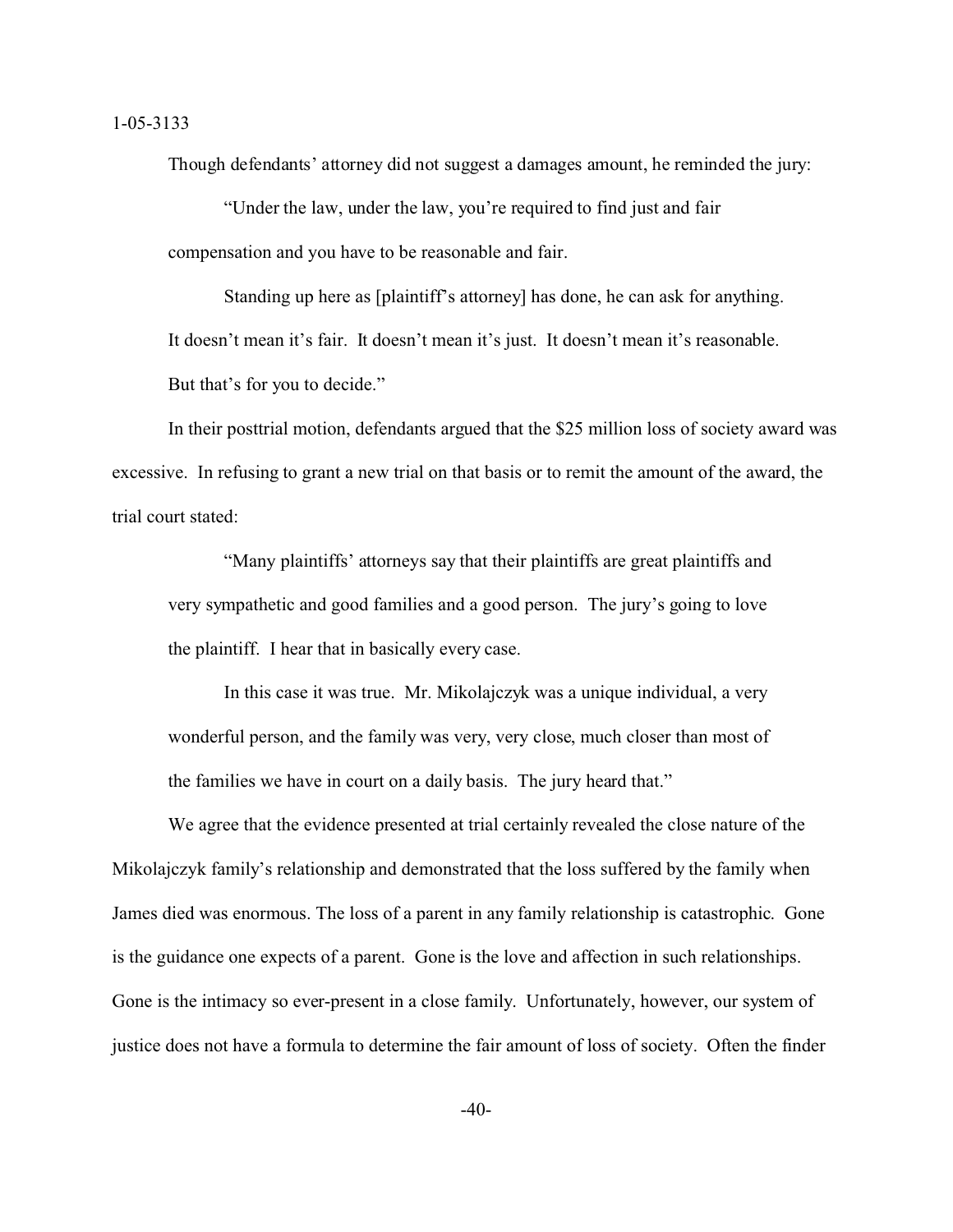of fact relies more on the heart than the mind.

While we understand the jury's sympathy, we must disagree with the verdict and the trial court's assessment of that verdict and find that the \$25 million loss of society award exceeds all fair and reasonable compensation and is so large as to shock the judicial conscience.

Turning now to the remedy for the excessive loss of society award, we note that defendants ask that we remand for an entirely new trial on damages or, in the alternative, order a remittitur of the award to \$6 million, an amount equal to three times the loss of money, goods and services award.<sup>1</sup> Plaintiff responds that remittitur is not proper in this case.

" 'The ordering of remittitur in lieu of wholly setting aside an excessive jury verdict, affirmance of which would be erroneous, has consistently been acknowledged to be promotive of the ends of justice and the termination of litigation.' [Citation.] 'The practice of ordering a remittitur of excessive damages

<sup>&</sup>lt;sup>1</sup> In requesting a remittitur to \$6 million, or three times the loss of money, goods and services award, defendants rely on the ratio commonly accepted in figuring punitive damages. See Heldenbrand, 277 Ill. App. 3d at 674. They also note that a \$6 million loss of society award, coupled with the \$2 million award for loss of money, goods and services, would put this case's award in line with awards arrived upon in other Illinois cases. See, *e.g.*, Barry v. Owens-Corning Fiberglas Corp., 282 Ill. App. 3d 199 (1996) (upholding a \$6.85 million wrongful death award); Holston v. Sisters of the Third Order of St. Francis, 165 Ill. 2d 150 (1995) (upholding a \$6.2 million wrongful death award); Drews, 144 Ill. 2d 84 (upholding a \$8.3 million wrongful death award).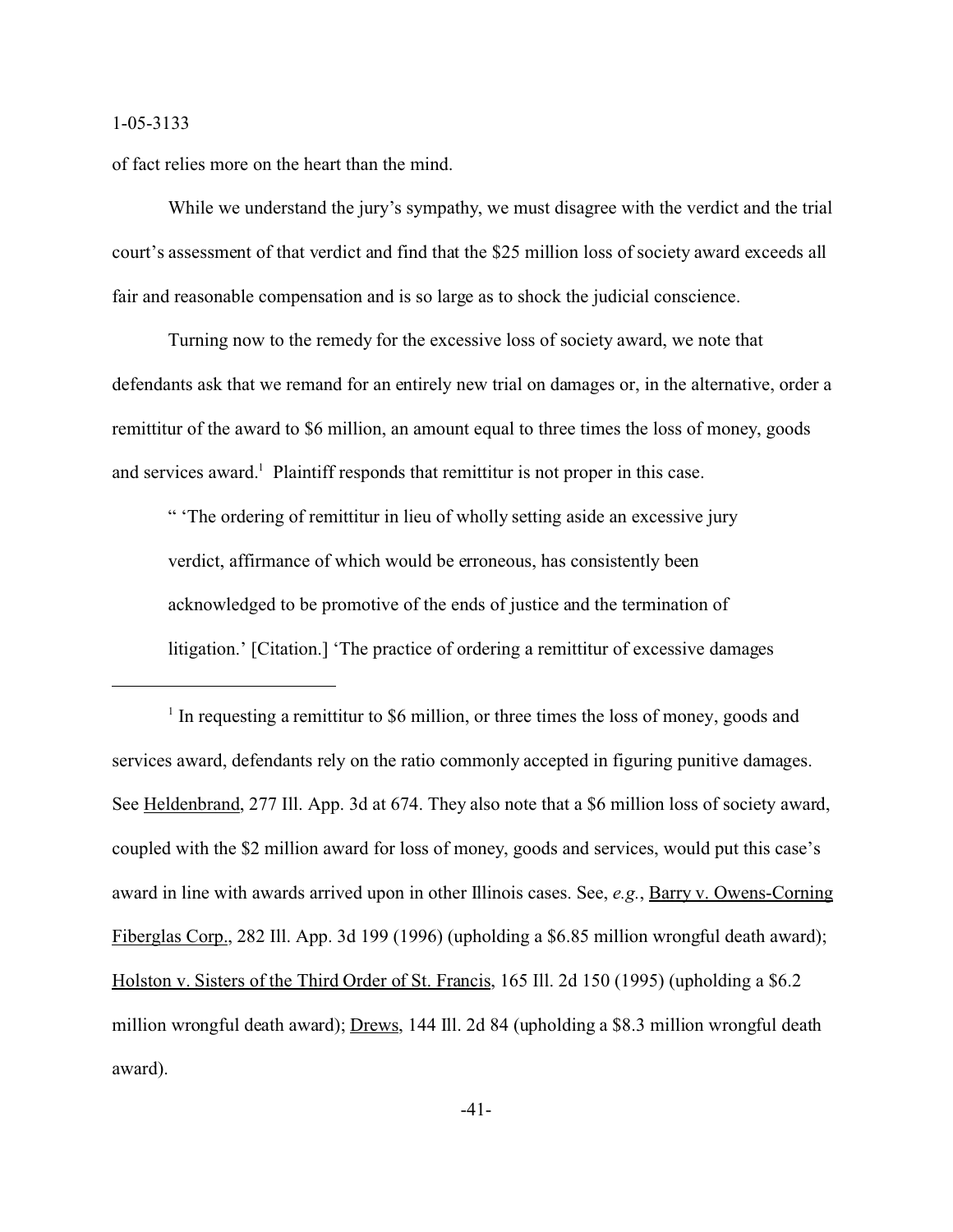has long been recognized and accepted as part of Illinois law.' [Citation.] Supreme Court Rule  $366(a)(5)$  (155 Ill. 2d R.  $366(a)(5)$ ) \*\*\*, specifically provides that a reviewing court has the power to grant any relief, including the entry of a remittitur. 'A remittitur is an agreement by the plaintiff to relinquish, or remit, to the defendant that portion of the jury's verdict which constitutes excessive damages [citations] and to accept the sum which has been judicially determined to be properly recoverable damages [citation]. The only alternative to a remittitur in a case where the verdict exceeds the damages properly proven [citations], and/or where the verdict can be accounted on the sole basis that the jury acted from some improper motive [citation], such as passion or prejudice [citation], is for the trial judge to order a new trial [citations].' [Citation.] A court does not have the authority to reduce the damages by entry of a remittitur if plaintiff objects or does not consent. [Citation.] 'The trial court must afford the plaintiff the choice of agreeing or refusing to the entry of a remittitur, with the proviso that the plaintiff's refusal to agree to the entry of a remittitur will result in the ordering of a new trial.' " Peter J. Hartmann Co. v. Capitol Bank & Trust Co., 353 Ill. App. 3d 700, 711 (2004).

Haid v. Tingle, 219 Ill. App. 3d 406, 411-12 (1991); Best v. Taylor Machine Works, 179 Ill. 2d 367, 412-13 (1997); Tri-G, Inc. v. Burke, Bosselman & Weaver, Nos. 99584, 99595, slip op. at 24-25 (June 22, 2006).

We believe that, contrary to both parties' assertions, a remittitur rather than a new trial is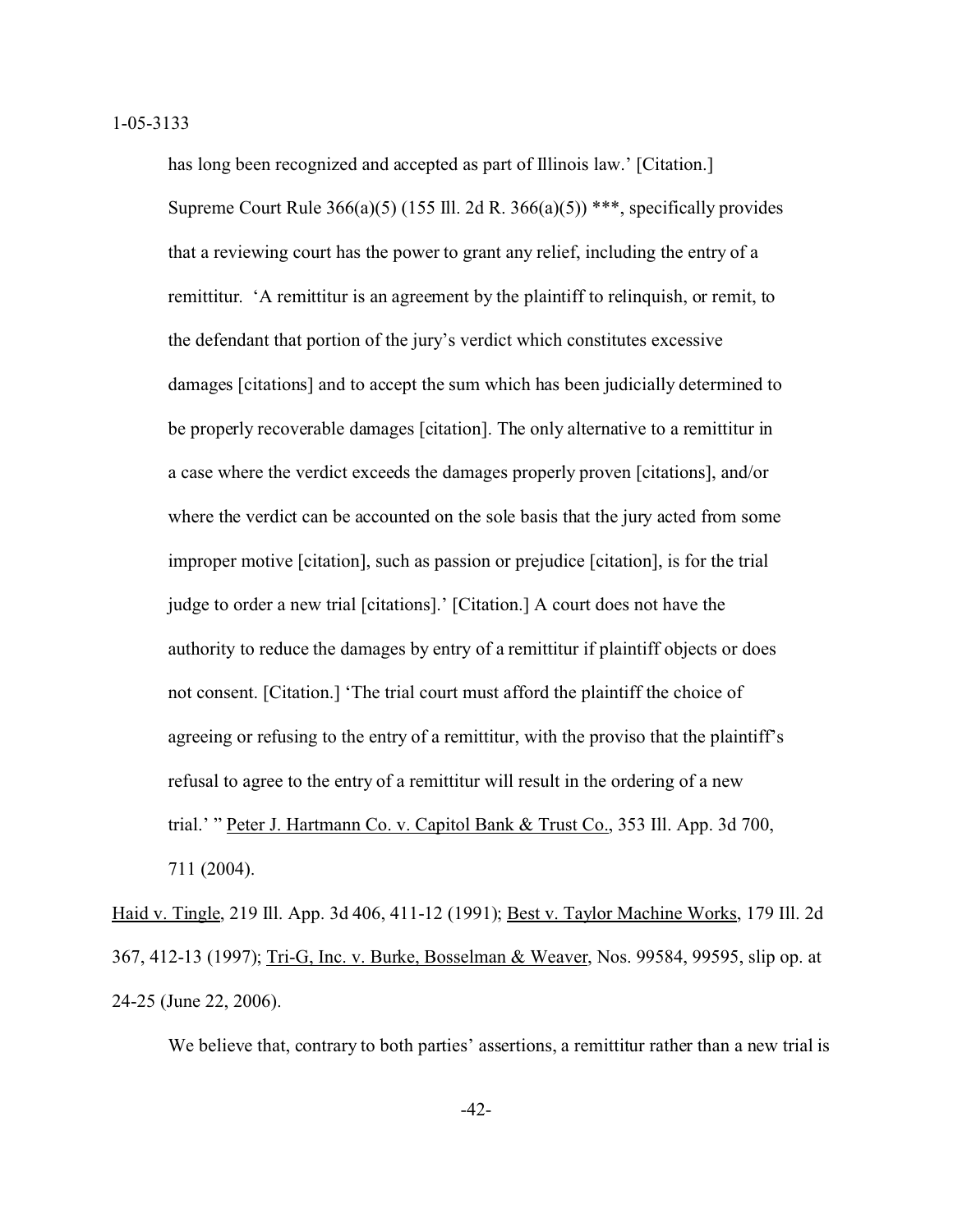proper in this case. Unlike in Bart v. Union Oil Co. of California, 185 Ill. App. 3d 64 (1989), in which a loss of consortium damage award was vacated and the case was remanded for a new damages trial because the evidence did not show that a loss of consortium award was warranted, here, there was sufficient evidence presented at trial to support a loss of society award. Moreover, unlike in Brown v. Arco Petroleum Products Co., 195 Ill. App. 3d 563 (1989), in which a new trial was mandated not only by an excessive damages award but also by multiple trial errors that deprived the defendants of a fair trial, in this case, as discussed above, all of defendants' contentions of trial error were without merit.

As stated above, we find that the jury's loss of society award of \$25 million to be excessive. See Richardson, 175 Ill. 2d at 115 (finding that a \$100,000 award for pain and suffering, when the plaintiff suffered a laceration on her forehead, which healed with minimal scarring, and nightmares about her accident, was excessive and concluding that "a more appropriate figure for pain and suffering would be \$50,000"); Johanek v. Ringsby Truck Lines, Inc., 157 Ill. App. 3d 140, 156-57 (1987) (finding, "[a]fter considering all of the evidence most favorably to [the plaintiff]," that an \$880,000 award for loss of consortium, when the plaintiff's spouse was often "depressed and ornery" after his accident and when the plaintiff was often deprived of her spouse's companionship during his hospital stays, was excessive and that the plaintiff was "entitled to recover a sum not exceeding \$500,000"). We, therefore, remand this case to the trial court for a hearing to determine the appropriate amount of remittitur. By way of guidance to the trial court, we would find it difficult to deem reasonable a loss of society award of more than seven figures in this case and would certainly find unreasonable an award of any

-43-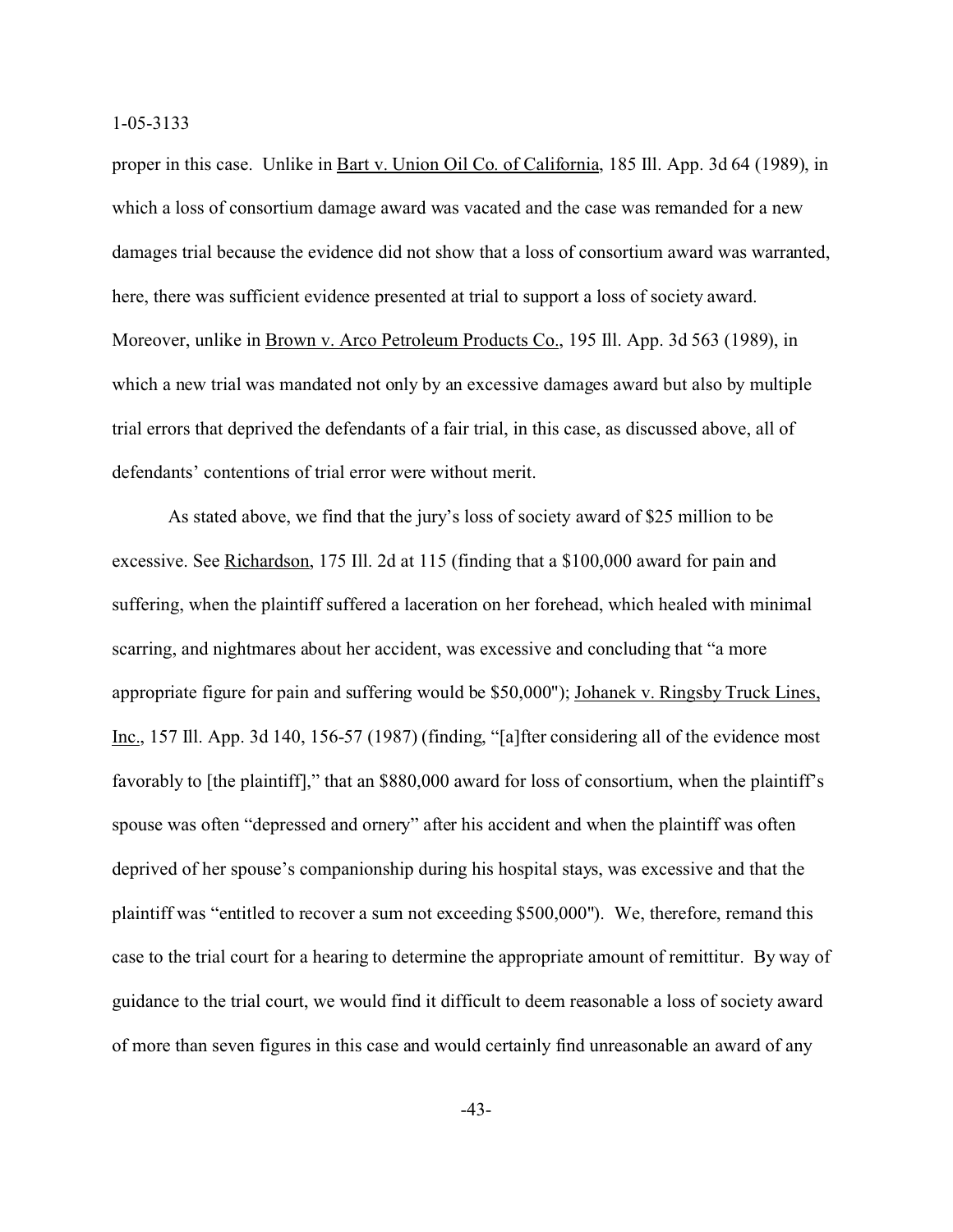more than one-half of the loss of society award settled upon by the jury. After the remittitur amount is set by the trial court, if plaintiff does not consent to the reduced award within a reasonable time period as set by the trial court, then the trial court shall order a new trial between the parties on the issue of the amount of loss of society damages.

Next, defendants contend that they were deprived of a fair trial by the cumulative effect of the trial court's errors. Accordingly, they ask that we reverse the judgment of the trial court and remand for a new trial. However, having determined, as discussed above, that the trial court did not commit the errors alleged by defendants, we find this contention to be without merit.

Finally, defendants contend that section 2-1303 of the Code of Civil Procedure (735 ILCS 5/2-1303 (West 2004)), which provides that "[j]udgments recovered in any court shall draw interest at the rate of 9% per annum from the date of judgment until satisfied," is unconstitutional. The entirety of defendants' argument is as follows:

"For the same reasons argued by Lakewood Electric Corporation in its appeal before this Court in [Schultz v. Lakewood Electric Corp., 362 Ill. App. 3d 716 (2005), defendants] contend that [section 2-1303] is an unconstitutional violation of the due process and equal protection clauses of the federal and Illinois state constitutions."

Rule 341(e)(7) requires that an appellate brief contain an "[a]rgument, which shall contain the contentions of the appellant and the reasons therefore, with citation of the authorities and the pages of the record relied on." Official Reports Advance Sheet No. 21 (October 17, 2001), R. 341(e)(7), eff. October 1, 2001. Failure to comply with Rule 341(3)(7) generally results

-44-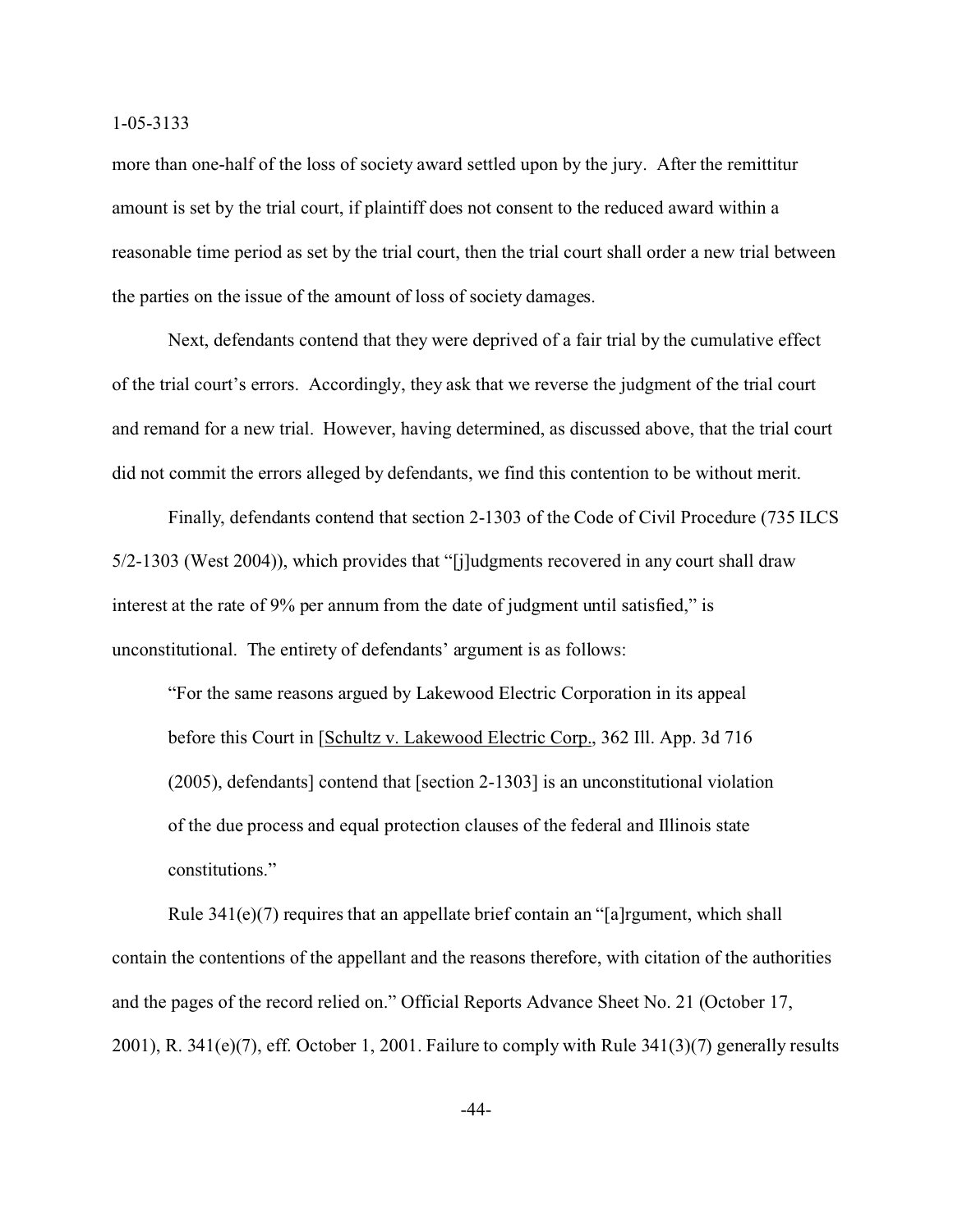in a waiver of the issue. People v. Lantz, 186 Ill. 2d 243, 261-62 (1999).

In this case, defendants do not offer any argument or meaningful citation to authority in their brief. In fact, in support of their contention that section 2-1303 is unconstitutional they cite only a case which specifically held that section 2-1303 *is* constitutional. See Schultz, 362 Ill. App. 3d 716 (finding that section 2-1303 does not violate due process or equal protection). Accordingly, we find that they have waived this issue.

Waiver aside, though we are tempted to simply state, in response to defendants' argument, that for the reasons set forth in Schultz, we find that section 2-1303 does not violate the due process clause or the equal protection clause of the federal or Illinois constitution, we will indulge in a brief discussion of the constitutional arguments raised in Schultz, a case to which we adhere.

In Schultz, on remand from the defendant's unsuccessful appeal, the defendant was ordered to pay interest on the jury's verdict for the plaintiff. Defendant appealed, contending that section 2-1303 of the Code of Civil Procedure was "violative of due process and equal protection under article I, sections 2 (due process and equal protection clauses) and 12 (access to courts clause) of the Illinois Constitution and the fourteenth amendment (due process and equal protection clauses) to the United States Constitution." Schultz, 362 Ill. App. 3d at 719. Concerning its due process contention, the defendant argued that section 2-1303 contravened its access to the courts because the interest rate the statute set amounted to an arbitrary taking of property without a hearing and because the statute penalized a party for appealing. We declined to address the defendant's argument that the interest charge was an arbitrary taking because the

-45-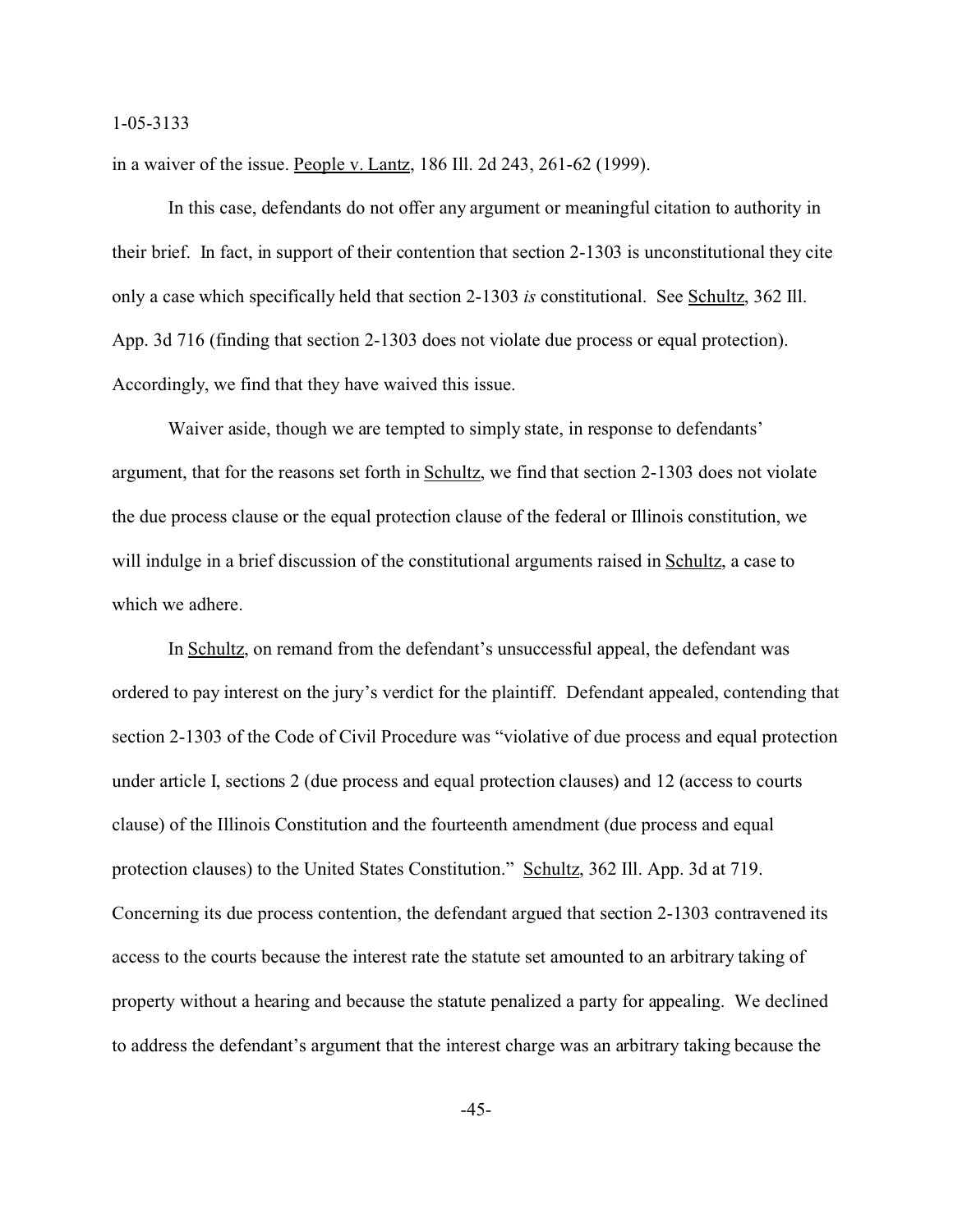defendant had offered no meaningful argument or citation in support of that contention. We found that the access to courts provision of the Illinois Constitution and the notion of access to courts embodied in the fourteenth amendment of the United States Constitution focused on fees required to file or maintain a suit to vindicate one's rights. Section 2-1303 did not concern such a fee. However, even if those provisions applied, because access to courts does not concern a fundamental due process right, and the award of interest serves the legislature's purpose of compensating a party whose money has been wrongfully withheld, the defendant's due process claim would fail.

Concerning its equal protection contention, the defendant argued that the statute treated it, a judgment debtor, disparately from judgment creditors because, for example, if the defendant had paid the plaintiff the amount of the judgment but the judgment had been reversed on appeal, the plaintiff would not have been obliged to pay the defendant interest. The defendant additionally argued that the statute treated it differently from all other parties to civil litigations where money judgments were not involved because those parties would not be required to pay interest. We held that the rational basis test applied and that, therefore, the question was "whether section 2-1303 places similarly situated persons into different classifications for reasons wholly unrelated to the purpose of the legislation." Schultz, 362 Ill. App. 3d at 728. We found that the defendant's argument regarding judgment creditors failed because, in its hypothetical, the plaintiff would become the judgment debtor under the statute and would therefore be obliged to pay interest. We declined to address the defendant's argument regarding other parties to civil litigations because the defendant had not argued that those parties were

-46-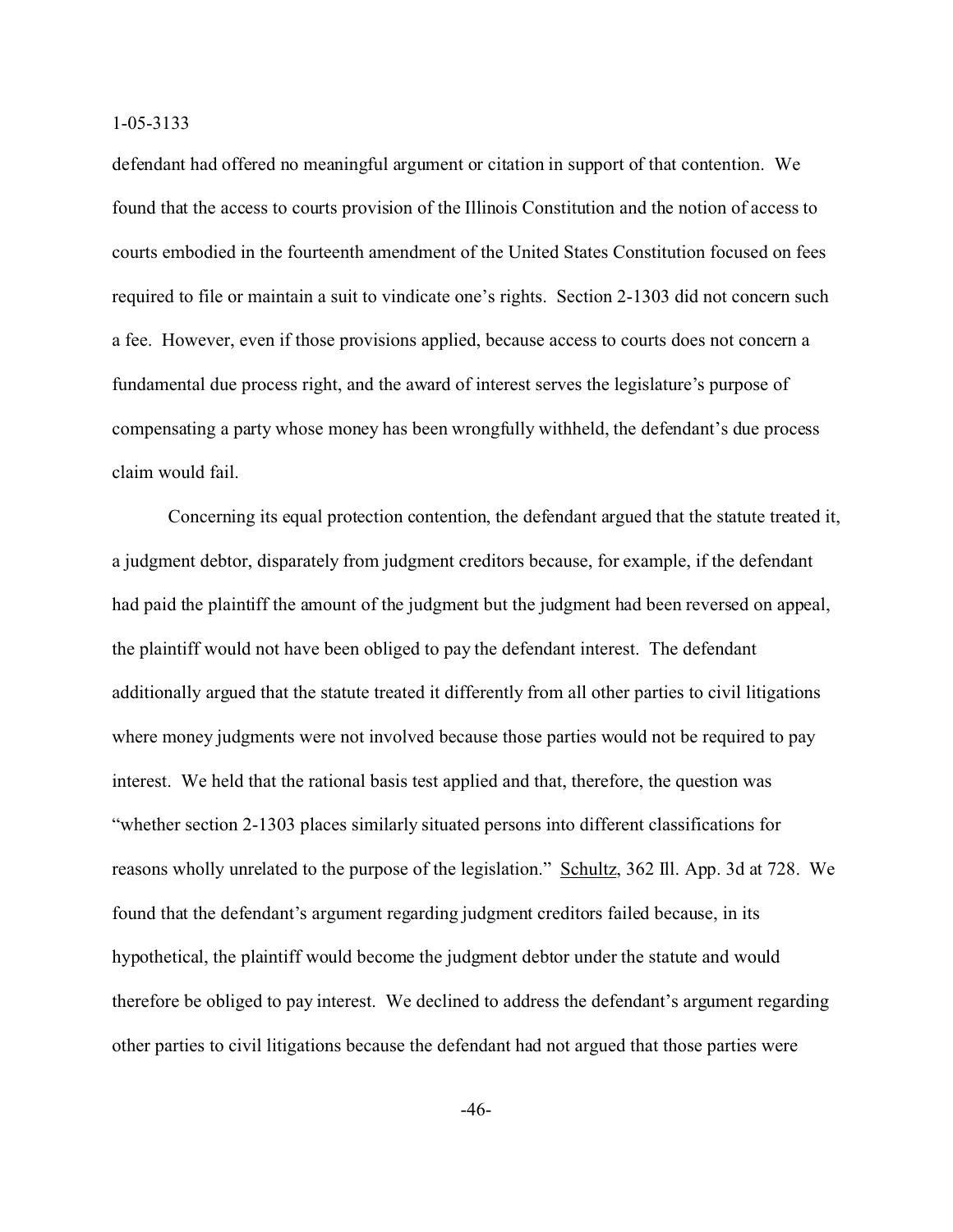similarly situated to judgment debtors. Accordingly, we found that section 2-1303 did not violate the Illinois or the United States Constitutions as alleged by the defendant.

We find the reasoning of Schultz persuasive and therefore find no merit to defendants' contention that section 2-1303 of the Code of Civil Procedure violates constitutional notions of due process or equal protection.

For the above-state reasons, we affirm the judgment of the trial court in part, reverse the judgment of the trial court regarding the loss of society award and remand this case so that the trial court may set a remittitur of the loss of society award.

Affirmed in part and reversed in part; cause remanded.

CAMPBELL, J., specially concurring.

MURPHY, J., specially concurring.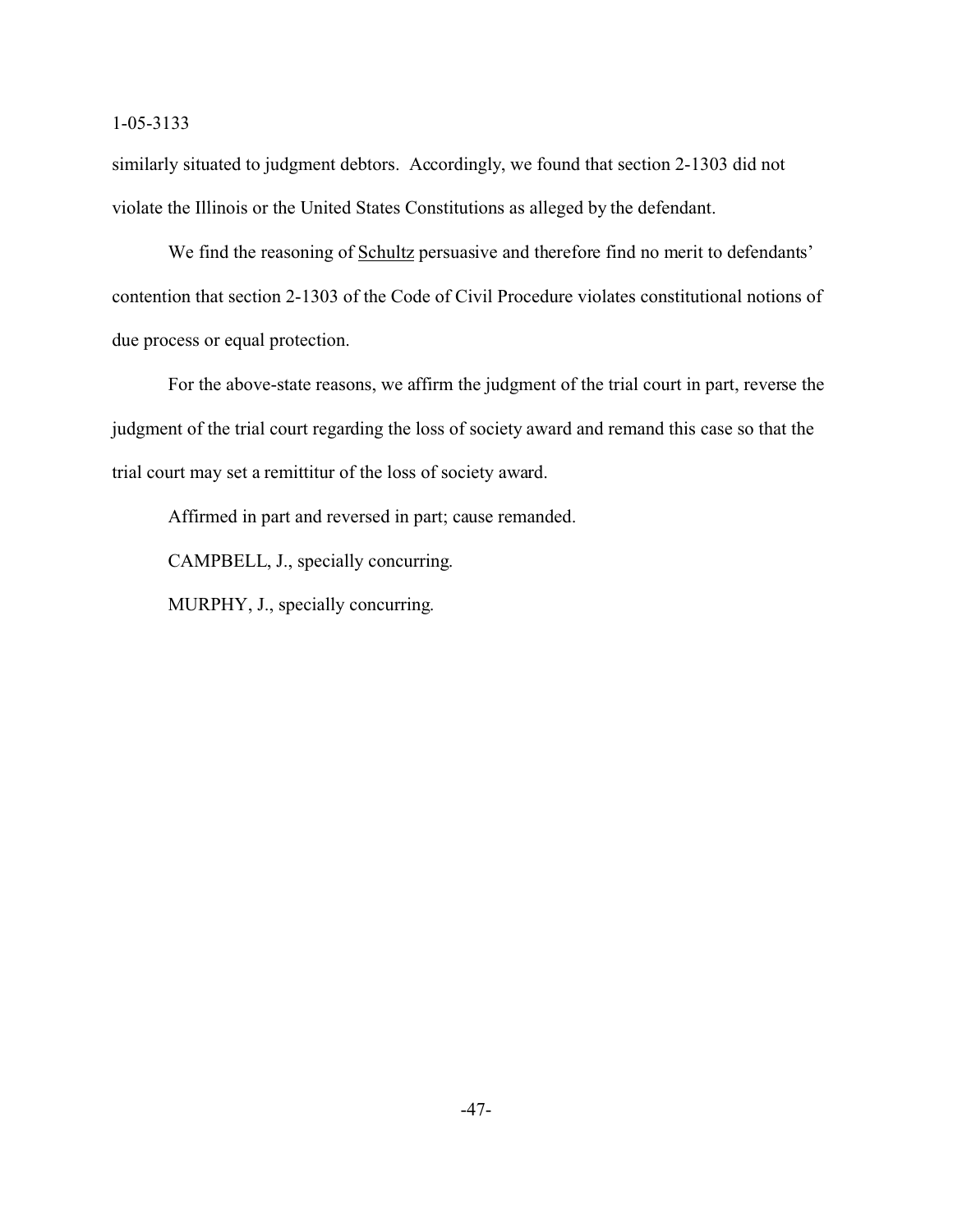JUSTICE CAMPBELL, specially concurring:

I agree with the majority's disposition of the case, but write separately to clarify two minor points. Our supreme court has held that an award of damages is excessive "if it falls outside the range of fair and reasonable compensation or results from passion or prejudice, or if it is so large that it shocks the judicial conscience." Richardson v. Chapman, 175 Ill. 2d 98, 113 (1997) (emphases added). Richardson states a disjunctive standard, any part of which may, if met, warrant the rejection of a verdict. Moreover, as the majority opinion notes, the clear weight of authority in Illinois declines to compare verdicts in this context. Velarde v. Illinois Central R.R. Co., 354 Ill. App. 3d 523, 542-43. But see House v. Stocker, 34 Ill. App. 3d 740, 751 (1975) (a comparative examination of verdicts in many cases involving similar injuries may be used for purpose of confirming the reliability of our own judicial conscience). The determination of the issue requires a case-by-case approach. For example, having authored the opinion in Barton v. Chicago & North Western Transportation Co., 325 Ill. App. 3d 1005 (2001), cited in the majority opinion, I note that the award was upheld because the defendants failed to provide an adequate record for review. Barton, 325 Ill. App. 3d at 1042-43.

In this case, even taking into account the evidence noted by the trial court in upholding the verdict, I conclude that the verdict falls outside the permissible range. The award does not shock my judicial conscience, but Illinois law does not require such to join the majority opinion. JUSTICE MURPHY, specially concurring:

I agree with Justice Greiman's disposition of this case. However, I write separately concerning the remand of this case to the trial court for a hearing to determine the appropriate amount of remittitur. As the majority and separate concurring opinion both note, Illinois courts